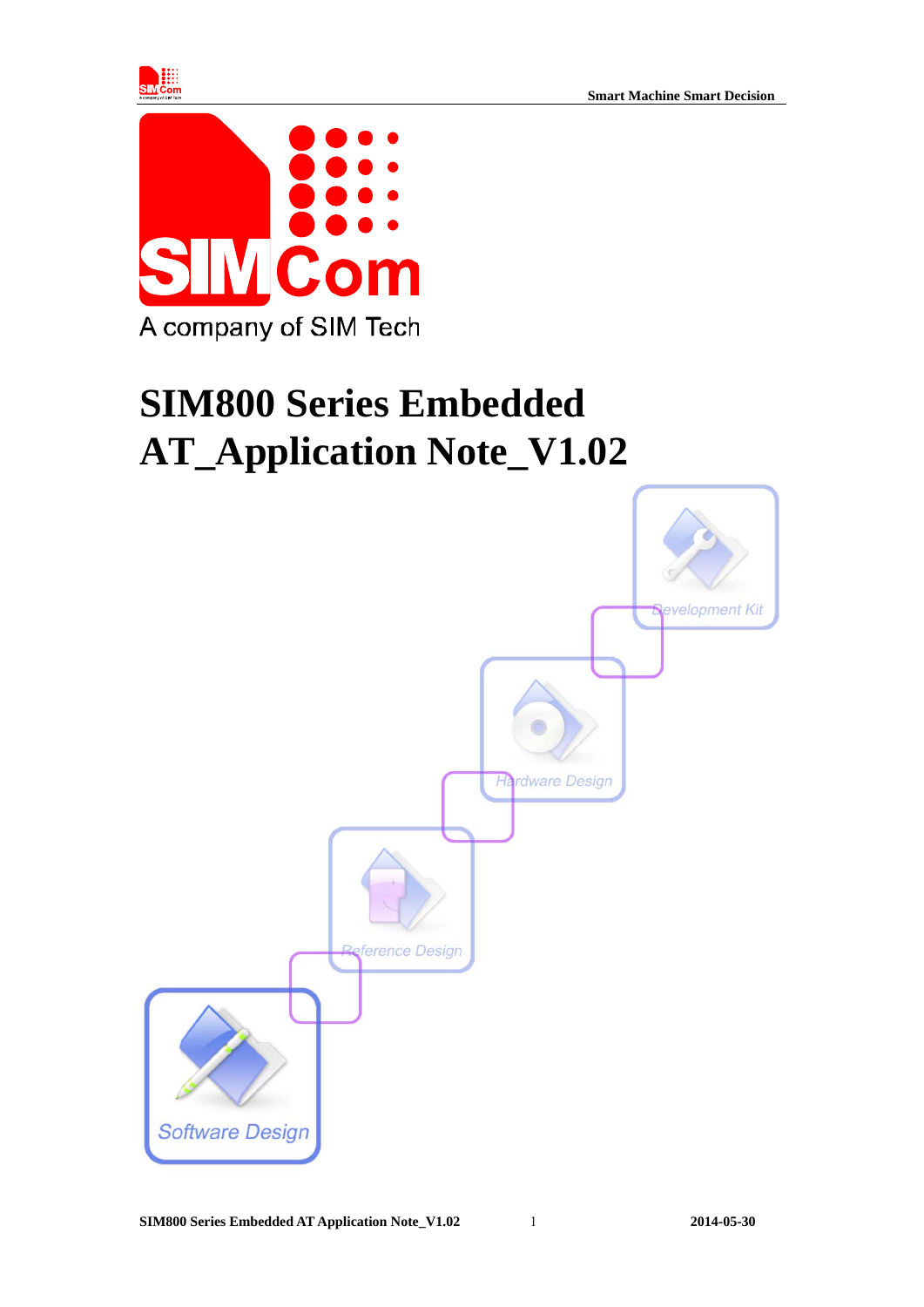

| Document Title             | SIM800 Series Embedded AT Application Note       |
|----------------------------|--------------------------------------------------|
| <b>Version</b>             | 1.02                                             |
| <b>Date</b>                | 2014-05-30                                       |
| <b>Status</b>              | Released                                         |
| <b>Document Control ID</b> | SIM800 Series Embedded AT Application Note V1.02 |

#### **General Notes**

SIMCom offers this information as a service to its customers, to support application and engineering efforts that use the products designed by SIMCom. The information provided is based upon requirements specifically provided to SIMCom by the customers. SIMCom has not undertaken any independent search for additional relevant information, including any information that may be in the customer's possession. Furthermore, system validation of this product designed by SIMCom within a larger electronic system remains the responsibility of the customer or the customer's system integrator. All specifications supplied herein are subject to change.

#### **Copyright**

This document contains proprietary technical information which is the property of SIMCom Limited., copying of this document and giving it to others and the using or communication of the contents thereof, are forbidden without express authority. Offenders are liable to the payment of damages. All rights reserved in the event of grant of a patent or the registration of a utility model or design. All specification supplied herein are subject to change without notice at any time.

*Copyright © Shanghai SIMCom Wireless Solutions Ltd. 2014*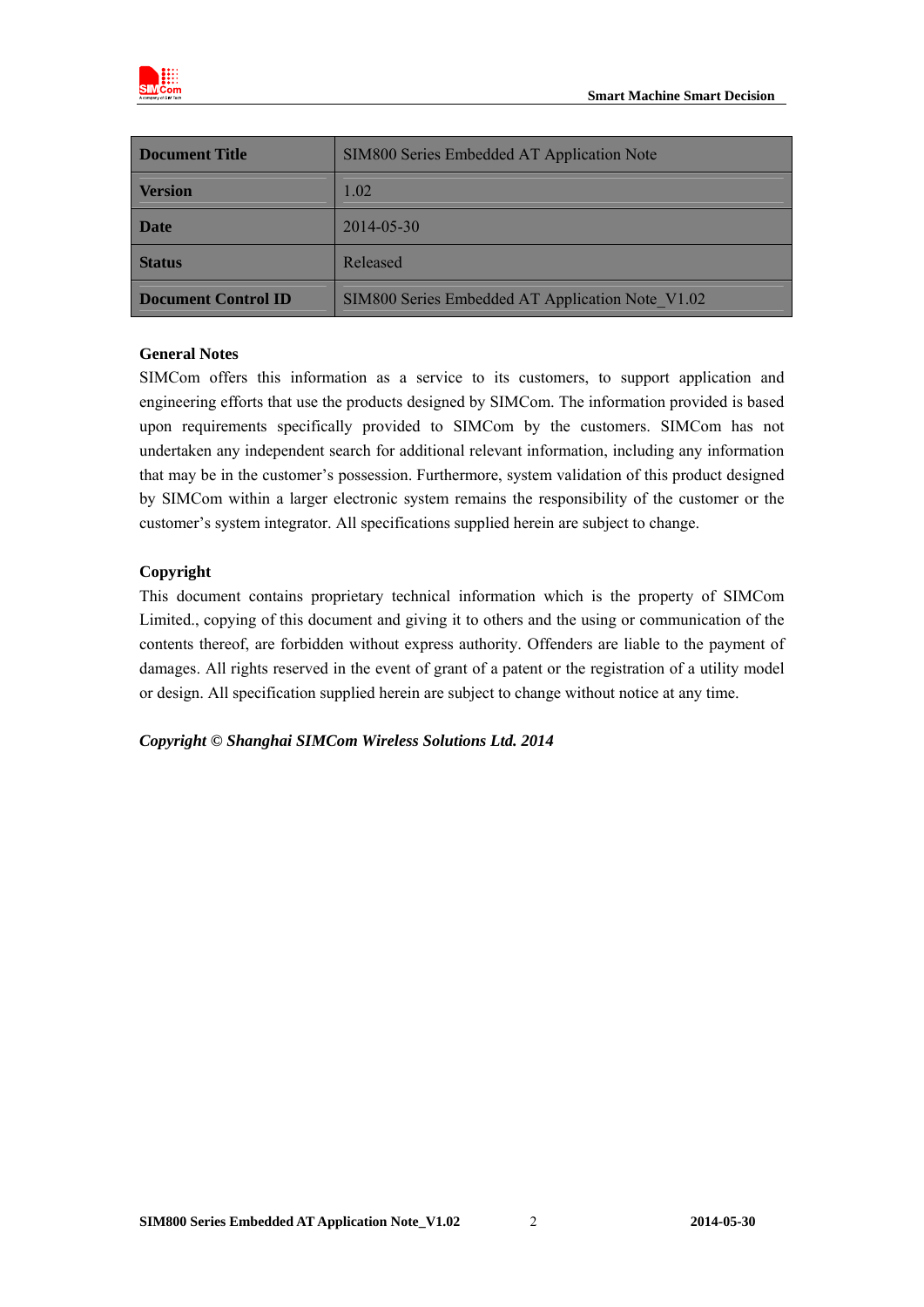

# **Contents**

<span id="page-2-0"></span>

| 1.               |       |  |  |  |  |
|------------------|-------|--|--|--|--|
|                  | 11    |  |  |  |  |
|                  | 1.2   |  |  |  |  |
|                  | 1.3   |  |  |  |  |
| $\boldsymbol{2}$ |       |  |  |  |  |
| 3                |       |  |  |  |  |
|                  | 3.1   |  |  |  |  |
|                  | 3.2   |  |  |  |  |
|                  | 3.3   |  |  |  |  |
|                  | 3.3.1 |  |  |  |  |
|                  | 3.3.2 |  |  |  |  |
|                  | 3.3.3 |  |  |  |  |
| 4                |       |  |  |  |  |
|                  | 4.1   |  |  |  |  |
|                  | 4.2   |  |  |  |  |
|                  | 4.3   |  |  |  |  |
| 5                |       |  |  |  |  |
|                  |       |  |  |  |  |
| 6                |       |  |  |  |  |
| 7                |       |  |  |  |  |
|                  | 7.1   |  |  |  |  |
|                  | 7.2   |  |  |  |  |
|                  | 7.3   |  |  |  |  |
|                  | 7.4   |  |  |  |  |
|                  | 7.5   |  |  |  |  |
| 8                |       |  |  |  |  |
|                  | 8.1   |  |  |  |  |
|                  | 8.2   |  |  |  |  |
|                  | 8.3   |  |  |  |  |
|                  | 8.4   |  |  |  |  |
|                  | 8.5   |  |  |  |  |
| 9                |       |  |  |  |  |
|                  | 9.1   |  |  |  |  |

 $\overline{3}$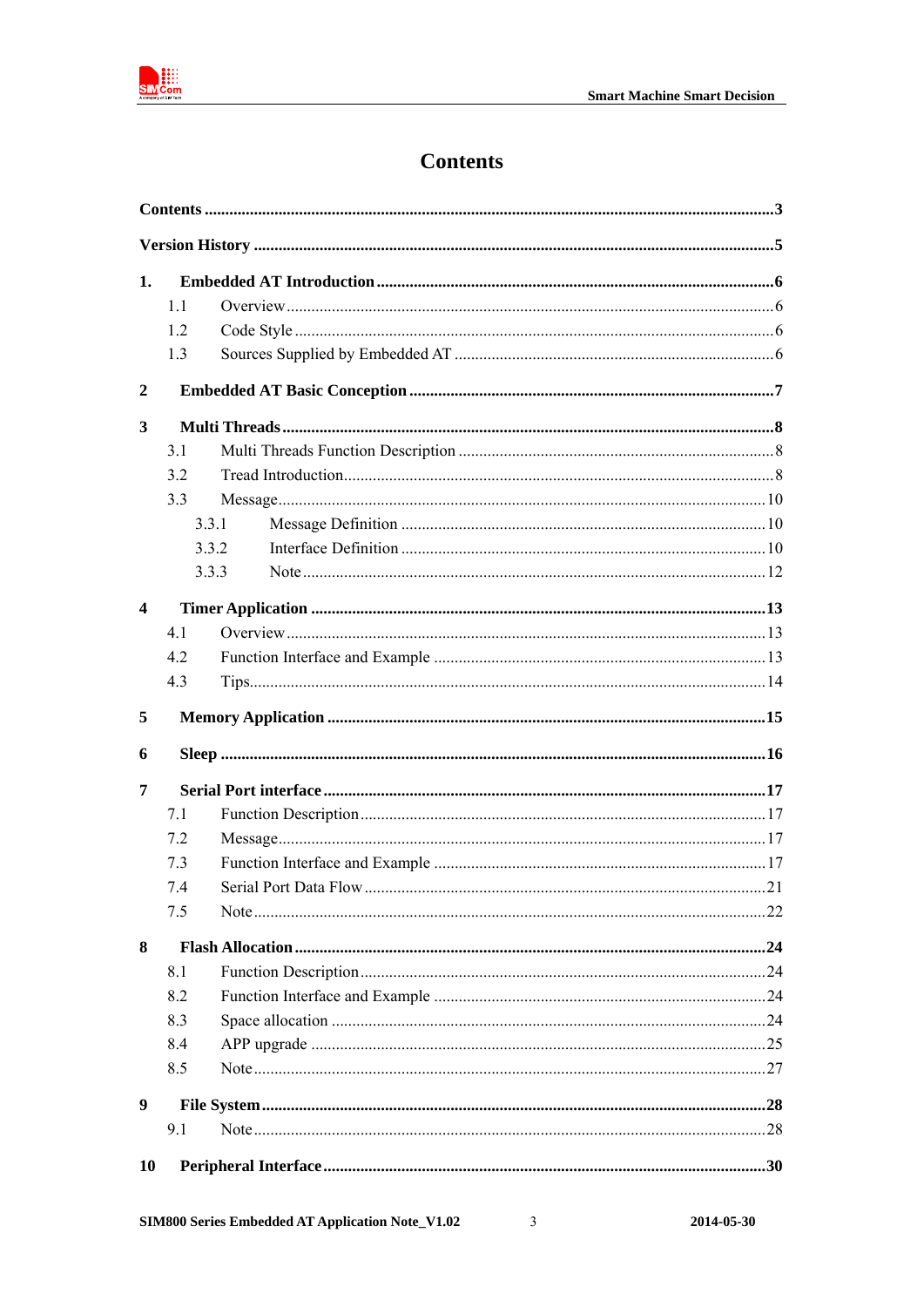

|      | 10.1   |        |  |  |
|------|--------|--------|--|--|
| 10.2 |        |        |  |  |
|      | 10.2.1 |        |  |  |
|      |        | 10.2.2 |  |  |
|      |        | 10.2.3 |  |  |
|      |        | 10.2.4 |  |  |
|      |        | 10.2.5 |  |  |
|      |        | 10.2.6 |  |  |
|      |        | 10.2.7 |  |  |
| 11   |        |        |  |  |
|      | 111    |        |  |  |
|      | 11.2   |        |  |  |
|      | 11.3   |        |  |  |
| 12   |        |        |  |  |
|      | 12.1   |        |  |  |
|      | 122    |        |  |  |
| 12.3 |        |        |  |  |
| 13   |        |        |  |  |
|      | 131    |        |  |  |
|      | 13.2   |        |  |  |
|      | 13.3   |        |  |  |
|      |        |        |  |  |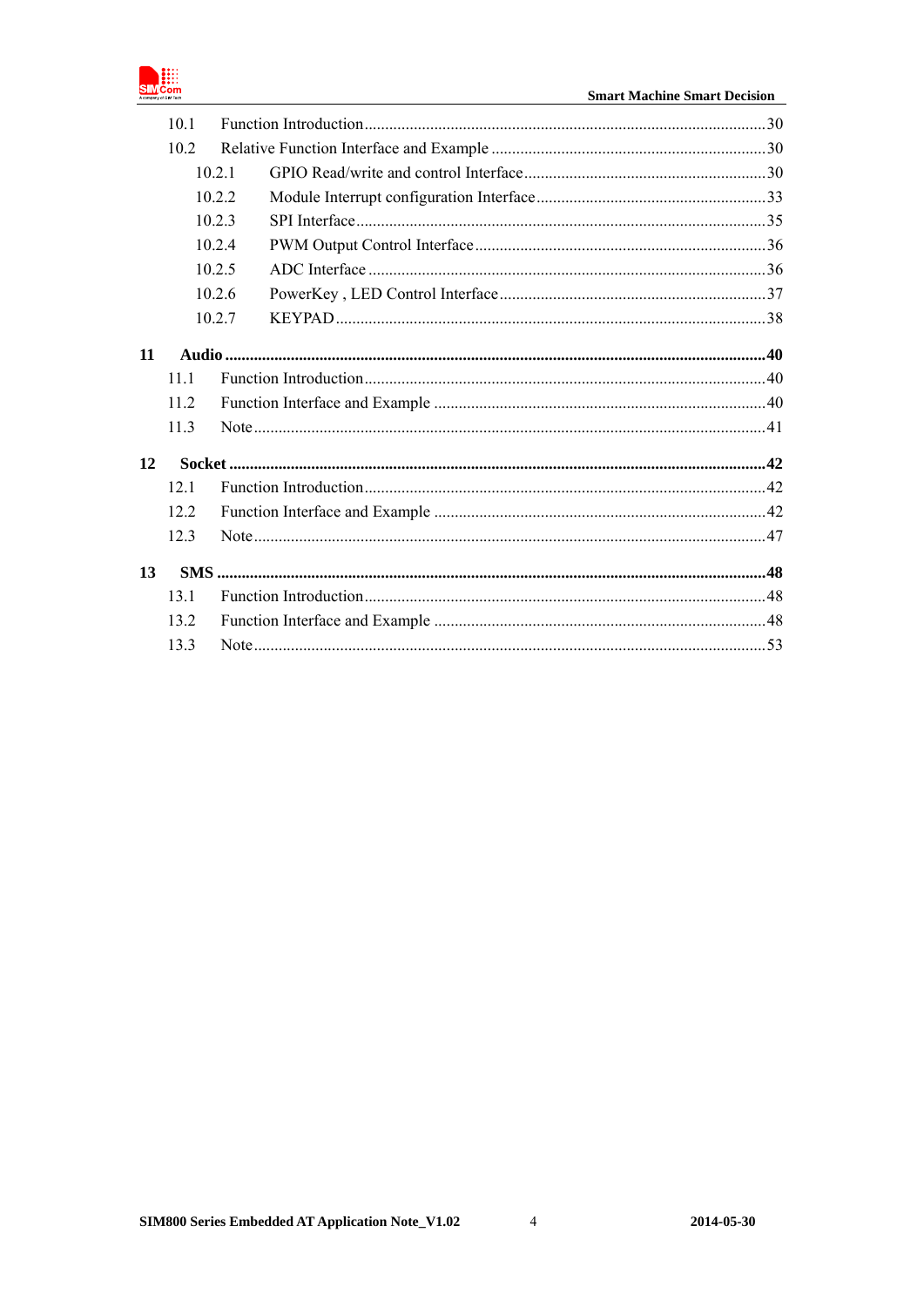

# <span id="page-4-0"></span>**Version History**

| <b>Date</b>      | <b>Version</b> | <b>Description of Change</b>                                                                                                                                                        | <b>Author</b>           |
|------------------|----------------|-------------------------------------------------------------------------------------------------------------------------------------------------------------------------------------|-------------------------|
| 2012-10-20       | 1.00           | Origin                                                                                                                                                                              | Maobin                  |
| $2013 - 11 - 10$ | 1.01           | 1. Add the application note for GPIO's reading/writing<br>and controlling interface<br>2. Modifiy the enumeration definition of GPIO's<br>reading/writing and controlling interface | Maobin                  |
| $2014 - 05 - 30$ | 1.02           | 1. Add the Socket chapter<br>2. Add the SMS chapter                                                                                                                                 | zhangping<br>zhudingfen |

# **Application Scope**

This document is applicable to SIM800 series Embedded AT module, include SIM800W, SIM840W, SIM800V, SIM800H, SIM800, SIM800M64 and SIM808.

This document describes the development guide of Embedded AT and relative notes.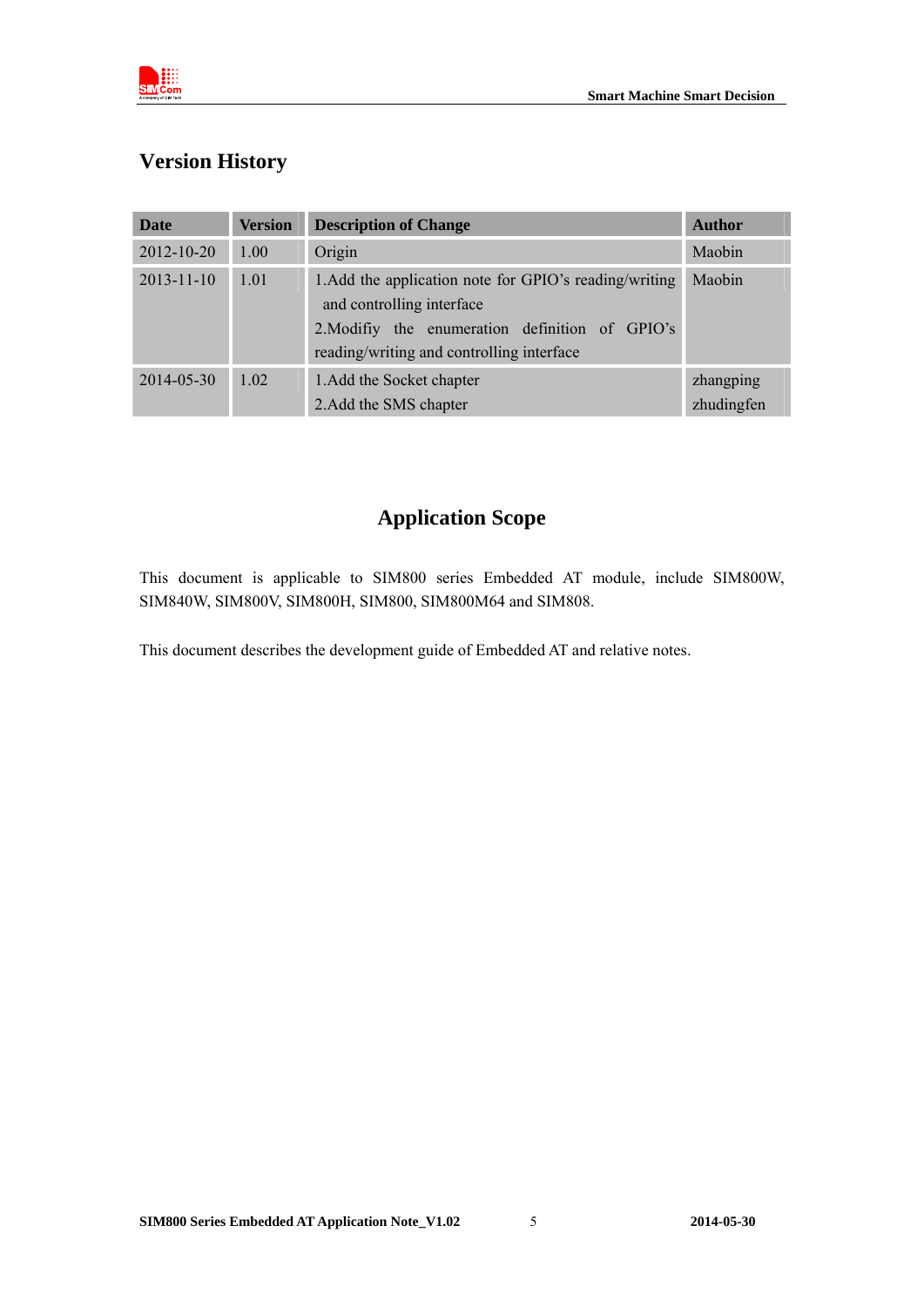

# <span id="page-5-0"></span>**1. Embedded AT Introduction**

# <span id="page-5-1"></span>**1.1 Overview**

Embedded AT is mainly used for customer to do the secondary development on SIM800 series modules. SIMCom provides the relative API functions, resource and operating environment. Customer's APP code runs inside SIM800 series modules, so external host will be saved.

# <span id="page-5-2"></span>**1.2 Code Style**

Embedded AT can basically implement customer's code, and supports multiple threads that allows customer to run different subtask.

# <span id="page-5-3"></span>**1.3 Sources Supplied by Embedded AT**

| <b>API</b> Type              | <b>Functions</b>                                                                                                                                            |  |  |  |
|------------------------------|-------------------------------------------------------------------------------------------------------------------------------------------------------------|--|--|--|
| <b>Audio API</b>             | in AMR&MIDI<br>format.<br>Display<br>the<br>audio<br>the<br>and<br>generate<br>customized-frequency sound                                                   |  |  |  |
| AT Commands<br><b>API</b>    | Mainly used for the AT interaction between client's code and module's code                                                                                  |  |  |  |
| Flash API                    | Some API function about Flash, such as erase, program, update application<br>code                                                                           |  |  |  |
| <b>System API</b>            | Includes such functions: send and receive message, power off and restart,<br>allocate dynamic memory, capture event, semaphore, inquire firmware<br>version |  |  |  |
| Peripherals API              | Includes such functions: SPI, GPIO control, external interruption, PWM and<br>ADC.                                                                          |  |  |  |
| <b>Timer API</b>             | Timer's control and relative time management, which includes timer<br>manipulation, RTC configuration and time function.                                    |  |  |  |
| File<br>system<br><b>API</b> | The interface to manipulate the file : read/write/create/delete file<br>create/delete folder, acquire the file's information                                |  |  |  |
| Serial Port API              | Read/Write serial port                                                                                                                                      |  |  |  |
| Debug API                    | Open/close the Debug port, output date to Debug port, print customer's debug<br>information to Debug port.                                                  |  |  |  |
| <b>Update API</b>            | Used to update the firmware, customer can download the new firmware to<br>module by network, and then update the firmware by API function.                  |  |  |  |
| <b>Socket API</b>            | Socket function.                                                                                                                                            |  |  |  |
| SMS api                      | Receive, read, write and send SMS.                                                                                                                          |  |  |  |

The main API functions are listed as following: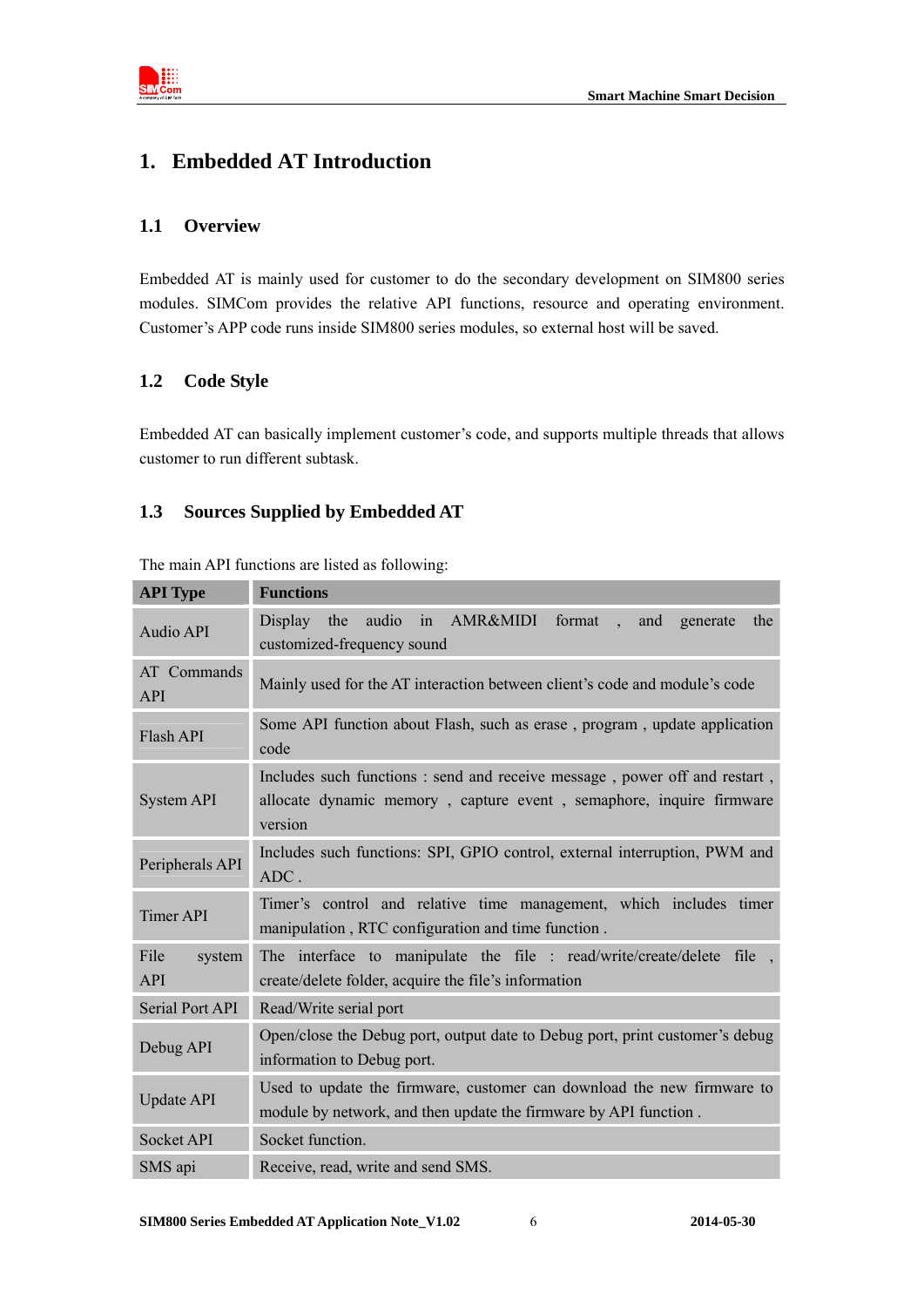

# <span id="page-6-0"></span>**2 Embedded AT Basic Conception**

The software architecture of Embedded AT is as following:



**Figure 1 General Software Architecture** 

#### **Illustration:**

Embedded AT consists of two parts, one is the main program namely core system , another is customers' program namely Embedded application. Core system provides the module's main features and API for customer program. The main features include standard AT commands, file system manipulation, timer control, peripheral API and some common system API.

Note:

EAT (named in following chapters) is the abbreviation of Embedded AT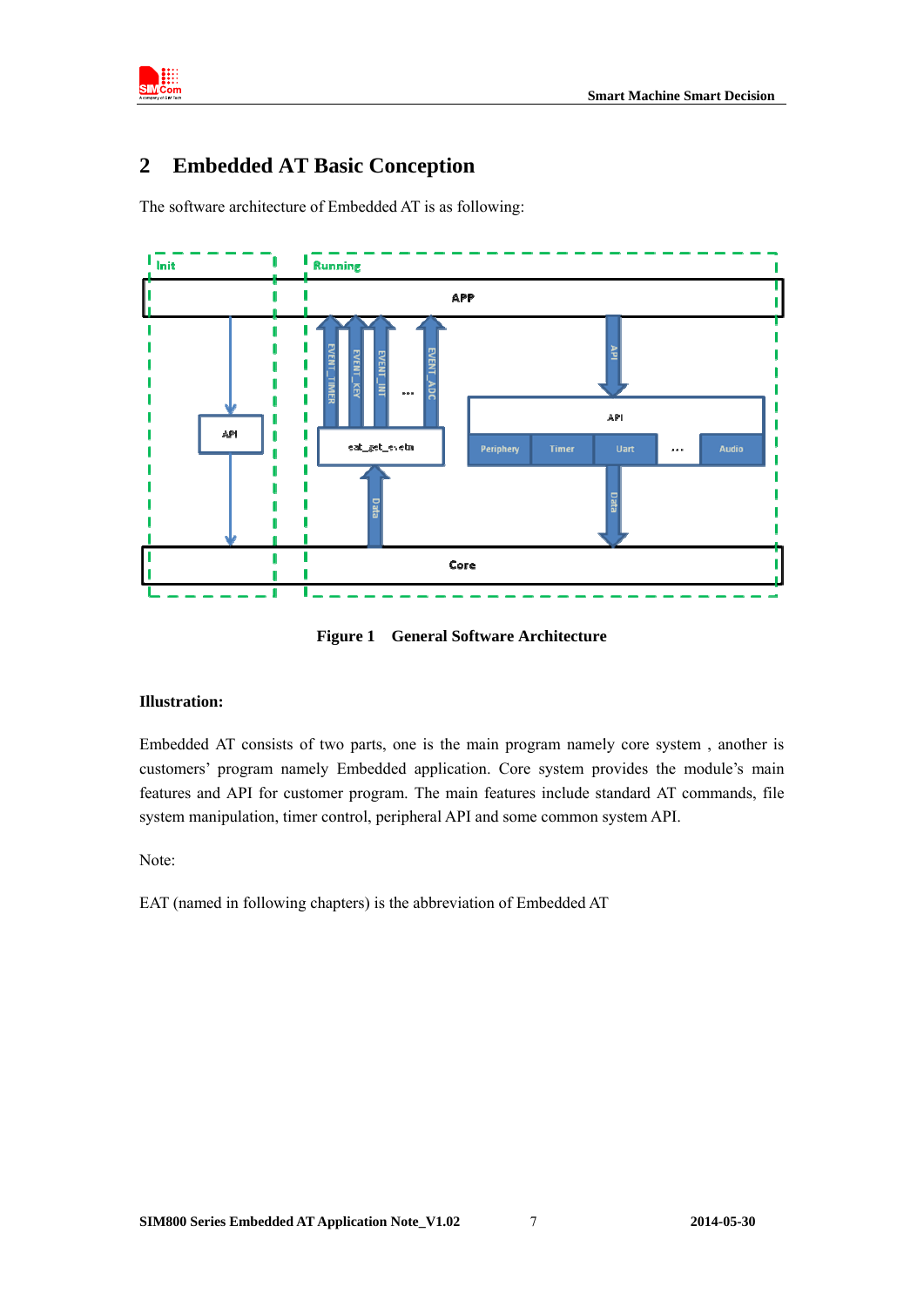

# <span id="page-7-0"></span>**3 Multi Threads**

# <span id="page-7-1"></span>**3.1 Multi Threads Function Description**

The platform provides multi threads function, supports one main thread and 8 sub threads for now , mainly used to communicate with system such as receive system event .

The suspended thread which has a high priority will be called prior than the running thread which has a low priority once the condition is triggered.

<span id="page-7-2"></span>

# **3.2 Tread Introduction**

Figure 2 Tread Initialization Information

Illustration:

# **1) The Corresponding structure in main.c**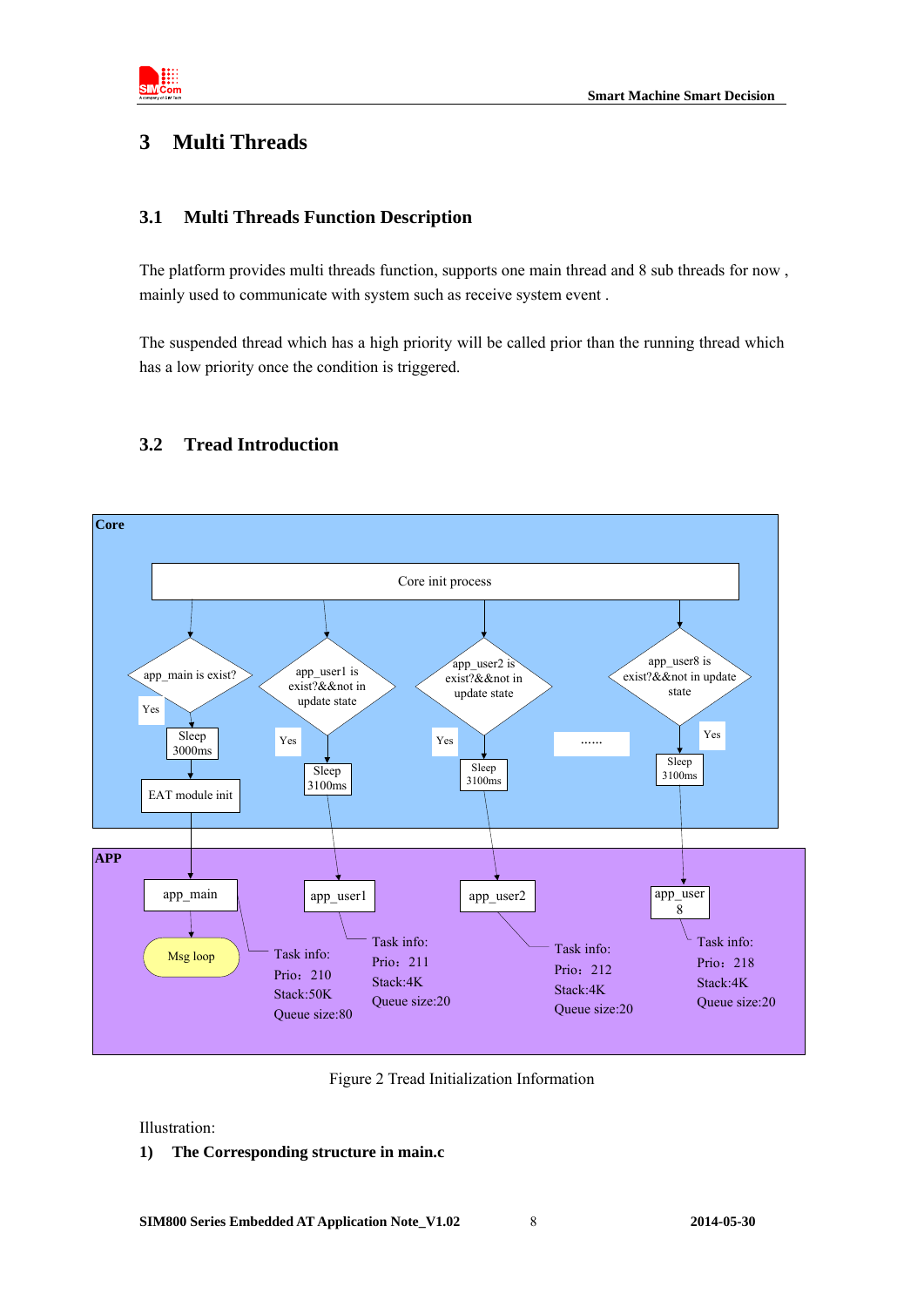

**/\* Add APP\_CFG in SIM800H and SIM800 platform EAT app begin\*/ #pragma arm section rodata = "APP\_CFG" APP\_ENTRY\_FLAG #pragma arm section rodata /\* Add APP\_CFG in SIM800H and SIM800 platform EAT app end\*/** 

#### **#pragma arm section rodata="APPENTRY"**

const EatEntry\_st AppEntry =

{

```
 app_main, 
app_func_ext1,
(app_user_func)EAT_NULL,//app_user1,
(app_user_func)EAT_NULL,//app_user2,
(app_user_func)EAT_NULL,//app_user3,
(app_user_func)EAT_NULL,//app_user4,
(app_user_func)EAT_NULL,//app_user5,
(app_user_func)EAT_NULL,//app_user6,
(app_user_func)EAT_NULL,//app_user7,
(app_user_func)EAT_NULL,//app_user8,
```
};

**#pragma arm section rodata** 

#### **2) Task Description**

There have 9 threads for user app, they are EAT\_USER\_0 to EAT\_USER\_8. If the member in struct EatEntry st is configured, also system is not in upgrade process, then this entrance will be called, and task related message will be allocated.

Following example shows app\_main, app\_func\_ext1, app\_user1 and app\_user3 will be called. const EatEntry\_st AppEntry =

{

```
 app_main, 
app_func_ext1,
(app_user_func)app_user1,//app_user1,
(app_user_func)app_user2,//app_user2,
 (app_user_func)app_user3,//app_user3, 
(app_user_func) EAT_NULL,//app_user4,
(app_user_func) EAT_NULL,//app_user5,
(app_user_func) EAT_NULL,//app_user6,
(app_user_func) EAT_NULL,//app_user7,
(app_user_func) EAT_NULL,//app_user8,
 ……
```
};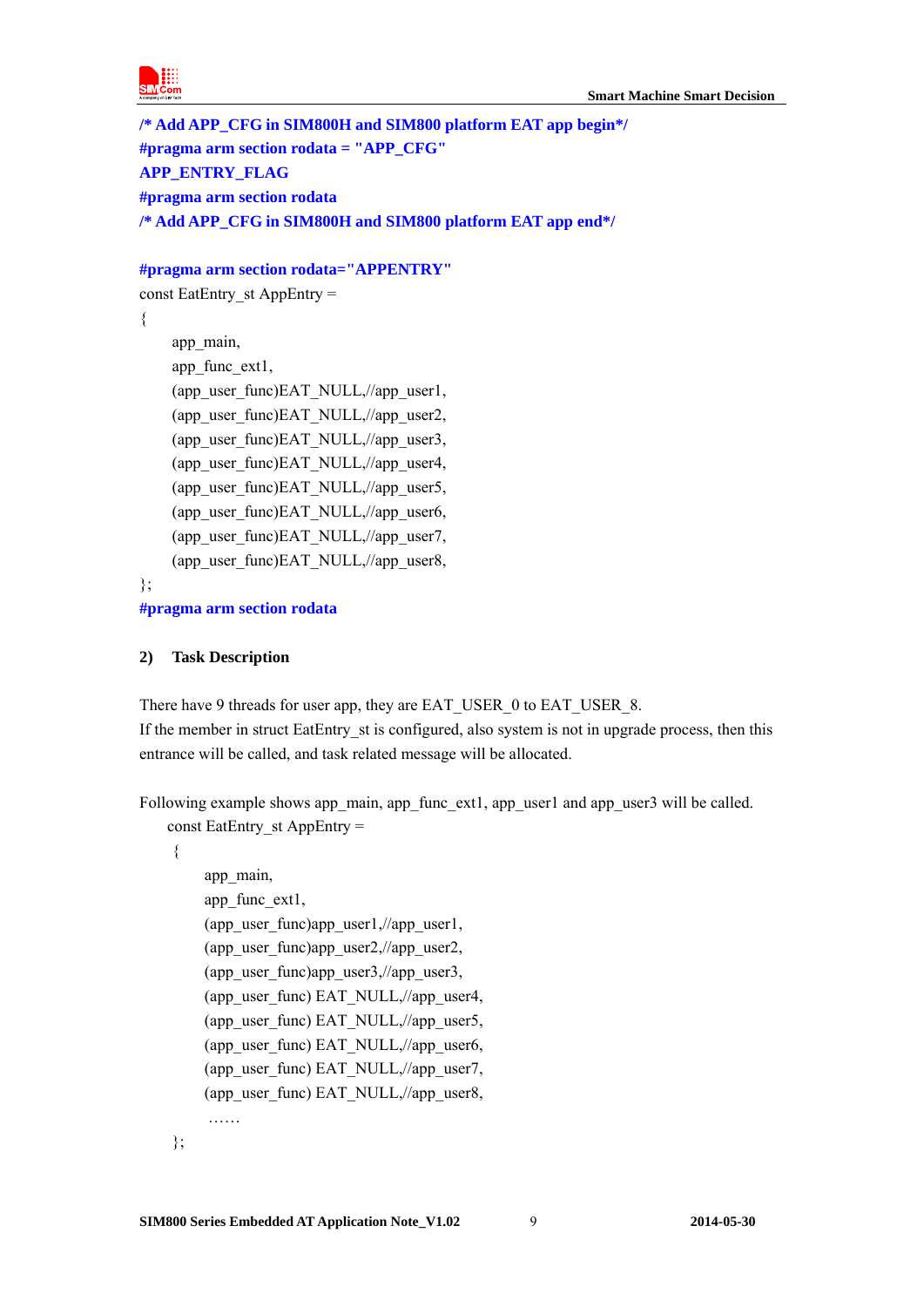

In SIM800 and SIM800H platforms, EAT\_USER\_0 (EatEntry\_st.entry) stack size is 10k bytes, queue size is 80. From EAT\_USER\_1 to EAT\_USER\_4, stack size is 10K bytes, queue size is 50. And stack size is 2k bytes, queue size is 20 in other threads.

In SIM800W platform, EAT\_USER\_0 thread supports stack size 50k bytes, queue size is 80. Other threads supports stack space 4K Byte, queue size 20.

The priority degrades successively, i.e. app\_main>app\_user1>...>app\_user8.

*Note:* 

 *Do not to use large array in thread to avoid stack overflow.* 

# <span id="page-9-0"></span>**3.3 Message**

# <span id="page-9-1"></span>**3.3.1 Message Definition**

| <b>Function Interface</b>    | <b>Function</b>                                                                                 |
|------------------------------|-------------------------------------------------------------------------------------------------|
| EAT_EVENT_TIMER              | Timer message                                                                                   |
| EAT_EVENT_KEY                | Key message                                                                                     |
| EAT EVENT INT                | External GPIO interruption triggered message                                                    |
| EAT_EVENT_MDM_READY_RD       | EAT receives data sent from Modem                                                               |
| EAT EVENT MDM READY WR       | Forward message once Modem's receive buffer<br>turn into non-full status from full status       |
| EAT EVENT MDM RI             | Reserve for now                                                                                 |
| EAT EVENT UART READY RD      | Serial port receive data                                                                        |
| EAT EVENT UART READY WR      | Forward message once serial port's receive buffer<br>turn into non-full status from full status |
| EAT EVENT ADC                | ADC message                                                                                     |
| EAT_EVENT_UART_SEND_COMPLETE | indicates serial port's<br>underlying<br>Message<br>hardware data sent successfully             |
| EAT EVENT USER MSG           | Forward message once a thread receive other<br>threads' message                                 |
|                              |                                                                                                 |

# <span id="page-9-2"></span>**3.3.2 Interface Definition**

The following two functions, which can only be used in app\_main, is to acquire message sent from core, or acquire message the EAT\_EVENT\_USER\_MSG sent from app\_user task by eat send msg to user.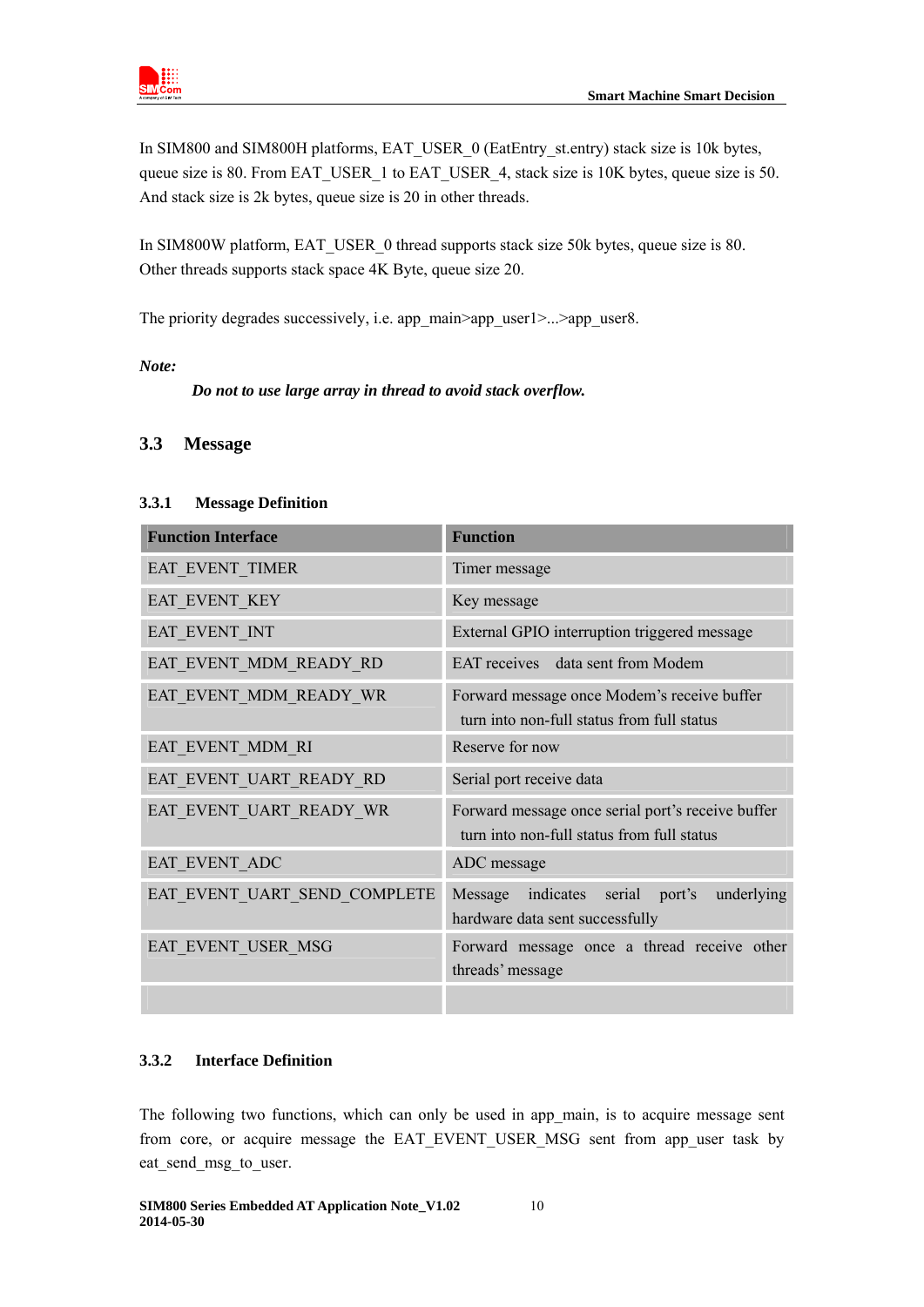

#### **Function Interface :**

| <b>Function Interface</b> | <b>Function</b>                  |
|---------------------------|----------------------------------|
| eat get event             | Acquire the queue message        |
| eat get event num         | Acquire the queue message number |

# **Example:**

| EatEvent st event;                                 |
|----------------------------------------------------|
| $u32$ num;                                         |
| void app main(void *data)                          |
| $\{$                                               |
| eat get event( $&$ event);                         |
| num=eat get event num $($ );                       |
| $if$ (event.event == EAT EVENT UART SEND COMPLETE) |
|                                                    |
|                                                    |
|                                                    |

For the 8 tasks which can be used by customer, i.e. app\_user1, app\_user2, etc, functions which correspond to above features are as following:

#### **Function Interface**

| <b>Function Interface</b>  | <b>Function</b>                  |  |
|----------------------------|----------------------------------|--|
| eat get event for user     | Acquire the queue message        |  |
| eat get event num for user | Acquire the queue message number |  |

# **Example:**

```
void app_user1(void *data) 
{ 
     u32 num; 
    EatEvent_st event;
    while(1) { 
         num= eat_get_event_num_for_user(EAT_USER_1);
         eat_get_event_for_user(EAT_USER_1, &event);
          if(event.event == EAT_EVENT_USER_MSG) 
          { 
          } 
     } 
}
```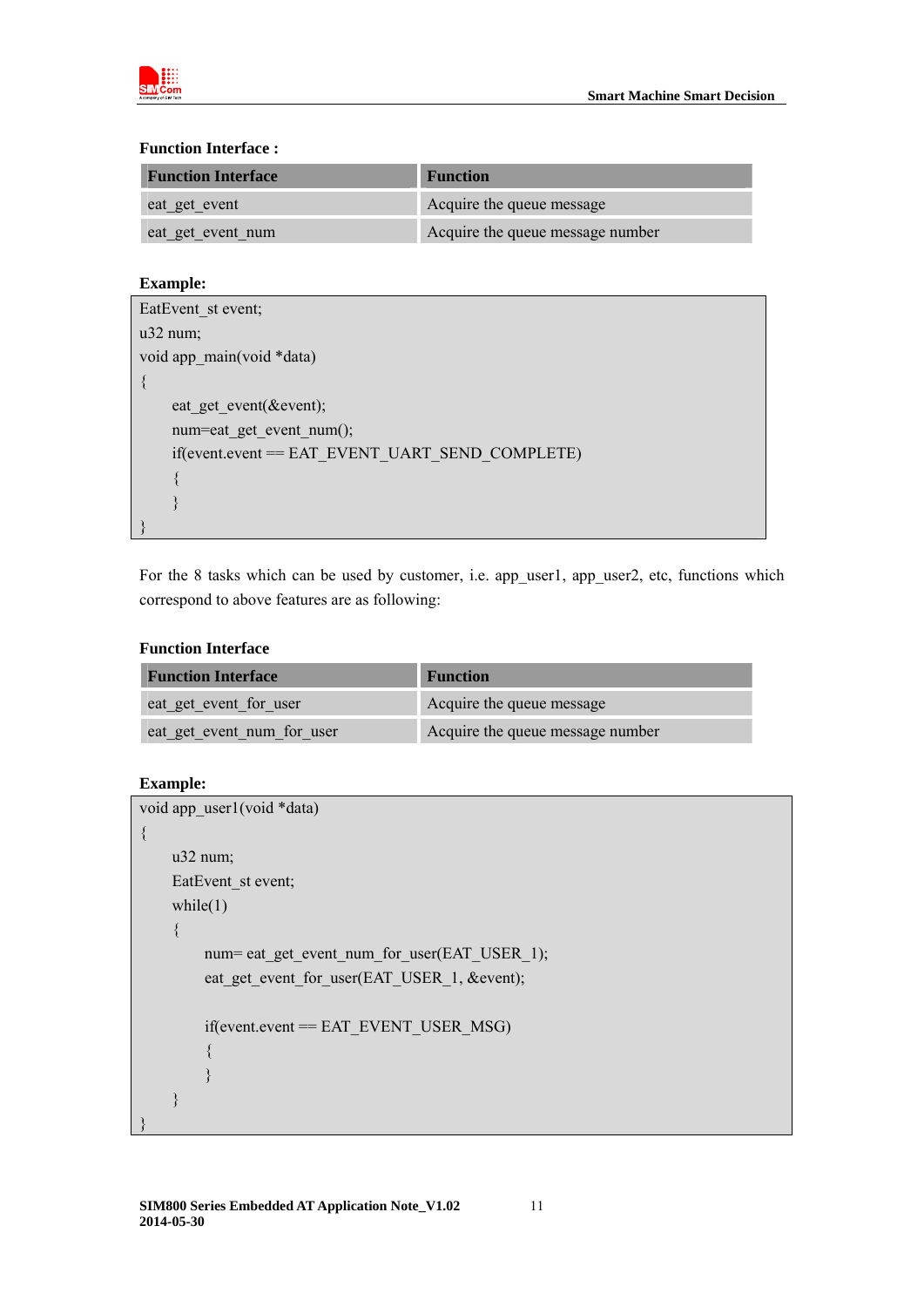

#### <span id="page-11-0"></span>**3.3.3 Note**

- 1) To send message, function eat send msg\_to\_user can be used in app\_main and app\_user.
- 2) SIM800H and SIM800 system message can be sent to sub thread, and the principle is that message will be send to the thread in which the API is called.

For example, if customer call eat uart open (EAT\_UART\_1) to open uart 1 in user1 , then the message EAT\_EVENT\_UART\_READY\_RD (event.uart.uart=EAT\_UART\_1) will be forwarded to user1 once uart1 receive date.

For example, if customer call eat time start (EAT TIMER 1) in app\_main and call eat timer start (EAT\_TIMER\_2) in user1, message EAT\_EVENT\_TIMER (event.timer.timer\_id = EAT\_TIMER\_1) will be forwarded to app\_main once EAT\_TIMER1 is triggered, and message EAT\_EVENT\_TIMER (event.timer.timer\_id = EAT\_TIMER\_2) will be forwarded to user1 once EAT\_TIMER\_2 is triggered.

For example, if we call eat modem write ("AT\r\n", 4) to send AT command to Core in user1, then the AT command's execution result will be forwarded to user1 by message EAT\_EVENT\_MDM\_READY\_RD. Afterwards the URC report would also be forwarded to user1 until other thread call eat modem write. Such as send AT command in user2, then the AT command execution result and URC report will be forwarded to user2.

The AT URC message (EAT\_EVENT\_MDM\_READY\_RD) in the start-up process is forwarded to main thread as default, and can use eat\_modem\_set\_poweron\_urc\_dir() to configure that forwarding power on URC to assigned thread .

3) eat get event or eat get event for user is synchronous interface. Once customer call this interface, response will return immediately if there is event in the thread , and if there is not event , the thread will be suspended .

If customer doesn't need to suspend the thread, then can use eat get event num() or eat get event num for user(EAT\_USER\_x) to acquire the event number in this thread's event queue. If the event number is 0, then don't call eat get event for user interface. Customer would call this interface if the number is above 0.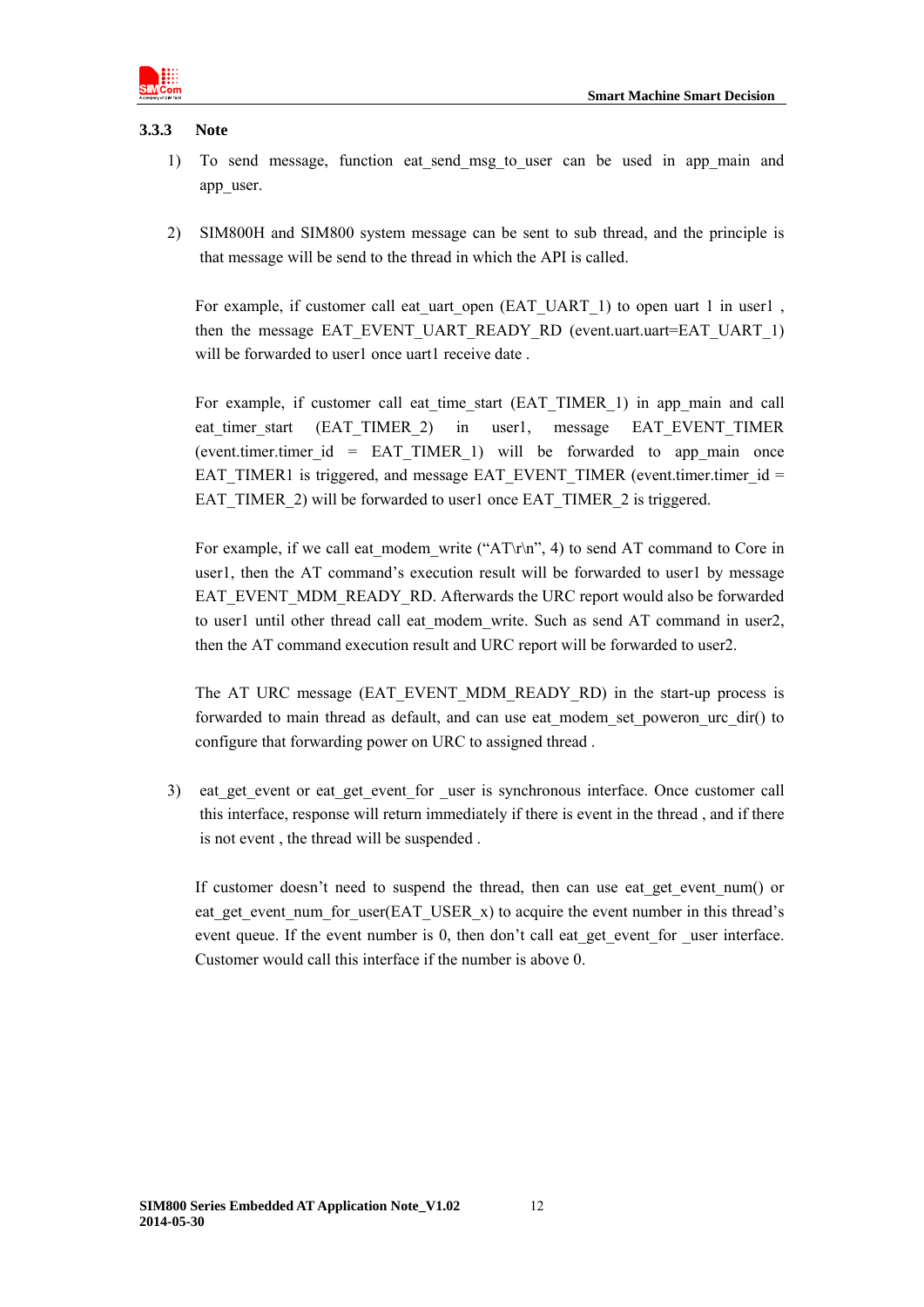

# <span id="page-12-0"></span>**4 Timer Application**

#### <span id="page-12-1"></span>**4.1 Overview**

EAT provides timer interfaces for following usage:

- 1) Timers for customer. There are two kinds of timers, 16 ms-grade timers and 1 μs-grade timer;
- 2) Interface to set thread sleep;
- 3) Interface to set and get system time & date;
- 4) Interface to get the time difference between two points.

# <span id="page-12-2"></span>**4.2 Function Interface and Example**

#### **EVENT**:

EAT\_EVENT\_TIMER

#### **Struct :**

```
typedef struct { 
      unsigned char sec; /* [0, 59] */ 
     unsigned char min; /* [0,59] */
     unsigned char hour; /* [0,23] */
     unsigned char day; /* [1,31] */
     unsigned char mon; /* [1,12] */
     unsigned char wday; /* [1,7] */
     unsigned char year; /* [0,127] */
} EatRtc_st;
```
#### **Callback Function:**

typedef void (\*eat\_gpt\_callback\_func)(void);

#### **Function Interface:**

| <b>Function Name</b>                       | <b>Description</b>              |
|--------------------------------------------|---------------------------------|
| eat timer start/eat timer stop             | Start and stop ms-grade timer   |
| eat gpt start/eat gpt stop                 | Start and stop µs-grade timer   |
| eat sleep                                  | Thread sleep                    |
| eat get current time                       | Acquire the current time        |
| eat get duration us<br>eat_get_duration_ms | Acquire the time interval       |
| eat get rtc/ eat set rtc                   | Set and acquire the system time |

#### **Example:**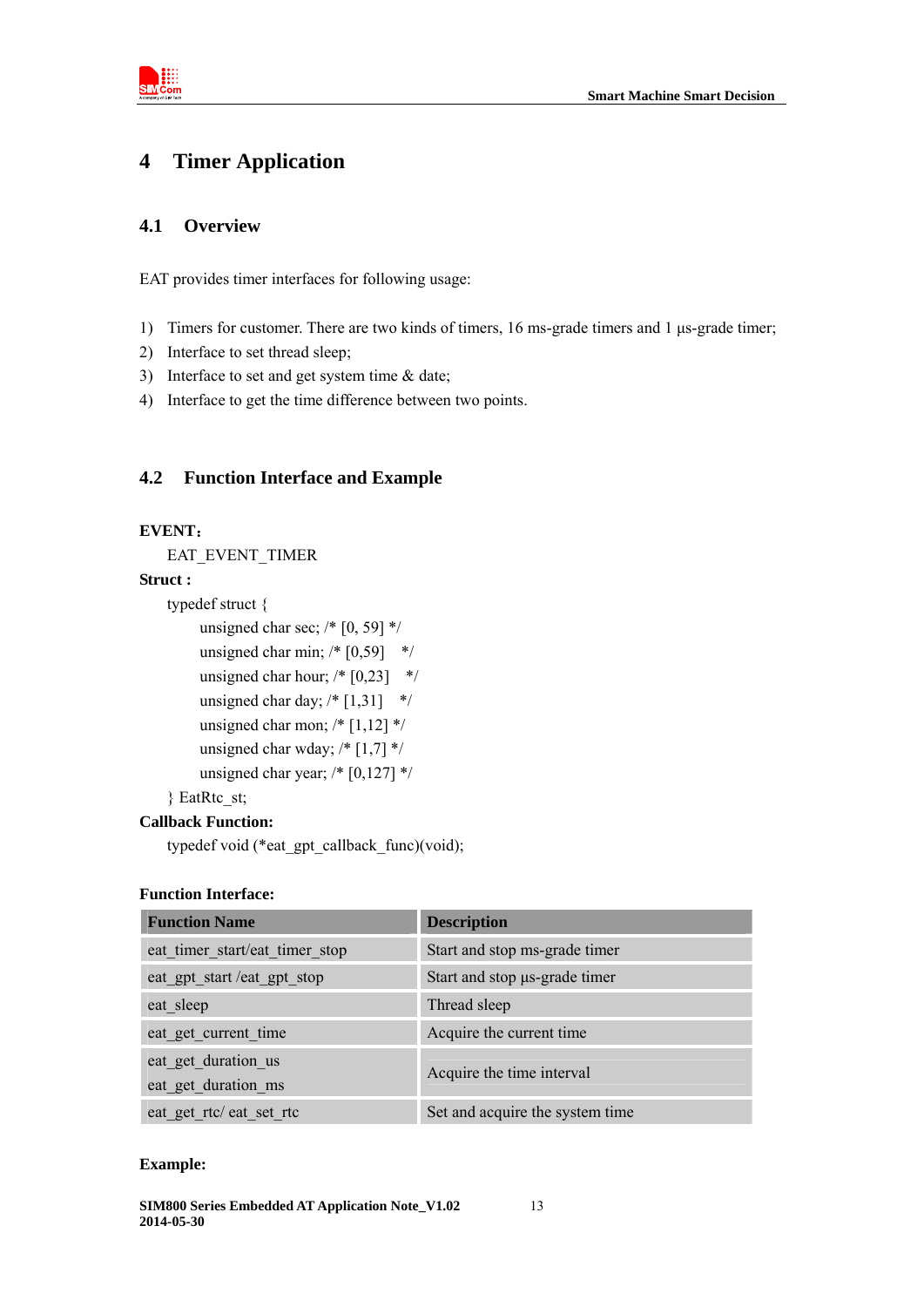

Application for ms-grade timer

 //Start the timer eat\_timer\_start(EAT\_TIMER\_1, 100); //Get timer EVENT eat get event(&event); if( EAT\_EVENT\_TIMER == event.event) { //do something  $\left\{\begin{array}{c} \end{array}\right\}$ 

Application for μs-grade timer

void gpt\_time\_handle(void) { //do something... } eat\_gpt\_start(, EAT\_FALSE, gpt\_time\_handle);

Acquire the time interval

unsigned int time = eat\_get\_current\_time(); //do something unsigned int time  $ms = eat$  get duration  $ms(time)$ ;

Set and acquire system time

EatRtc\_st rtc; eat\_set\_rtc(&rtc); rtc.year =  $12$ ; eat\_get\_rtc(&rtc);

# <span id="page-13-0"></span>**4.3 Tips**

- 1) eat gpt start is hardware timer, will be executed timer callback function in interrupt . So timer callback function should not occupy too much time, should not use blocking function , such as sleep , memory allocation , signal , etc .
- 2) Timer may affect sleep function. System in sleep mode would be woken up once the timer is out.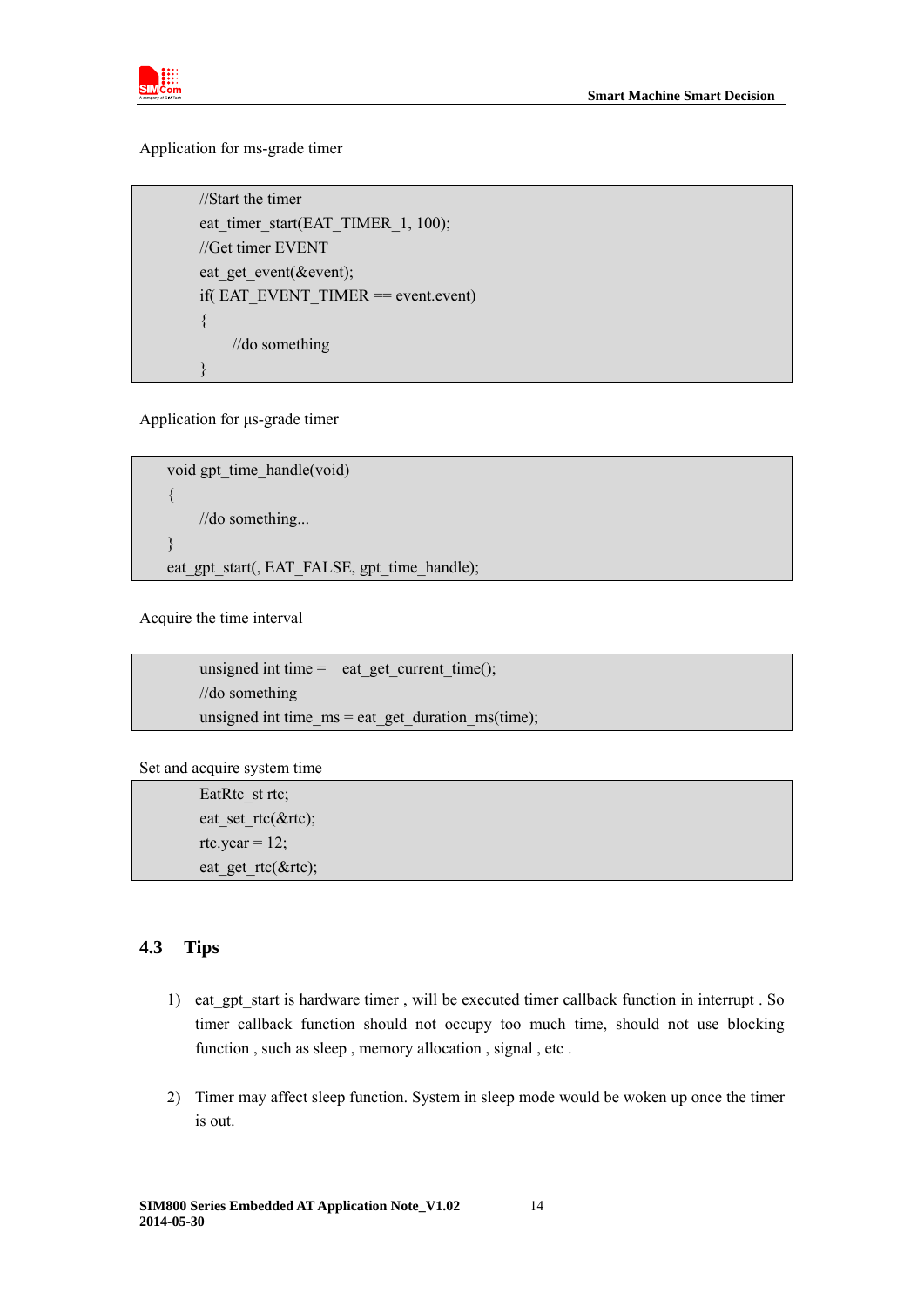



# <span id="page-14-0"></span>**5 Memory Application**

EAT platform provides an interface by managing an array to realize memory initialization, allocation and release. Memory space which needs to be applied and released dynamically could be defined by array flexibly.

The maximum memory space size can be applied at a time is N (The value of N is 168 currently, may be different based on different module.).

The memory and global variables both occupy app's RAM space. For the size of RAM space, please refer to chapter Flash allocation.

#### **Function Interface:**

| <b>Function Interface</b> | <b>Function</b>         |
|---------------------------|-------------------------|
| eat mem init              | Initialize memory block |
| eat mem alloc             | Apply memory            |
| eat mem free              | Release memory          |

#### **Example:**

```
#define DYNAMIC_MEM_SIZE 1024*400
    static unsigned char app_dynic_mem_test[DYNAMIC_MEM_SIZE]; /* space , used to
initialize memory 
    void* mem_prt=EAT_NULL;
    / * initialize memory */
    eat mem init(app dynic mem test, sizeof(app dynic mem test));
    /* apply memory */ 
    mem_prt = eat_mem_alloc(size);
    …
    /*release memory */ 
    eat mem free(mem prt);
```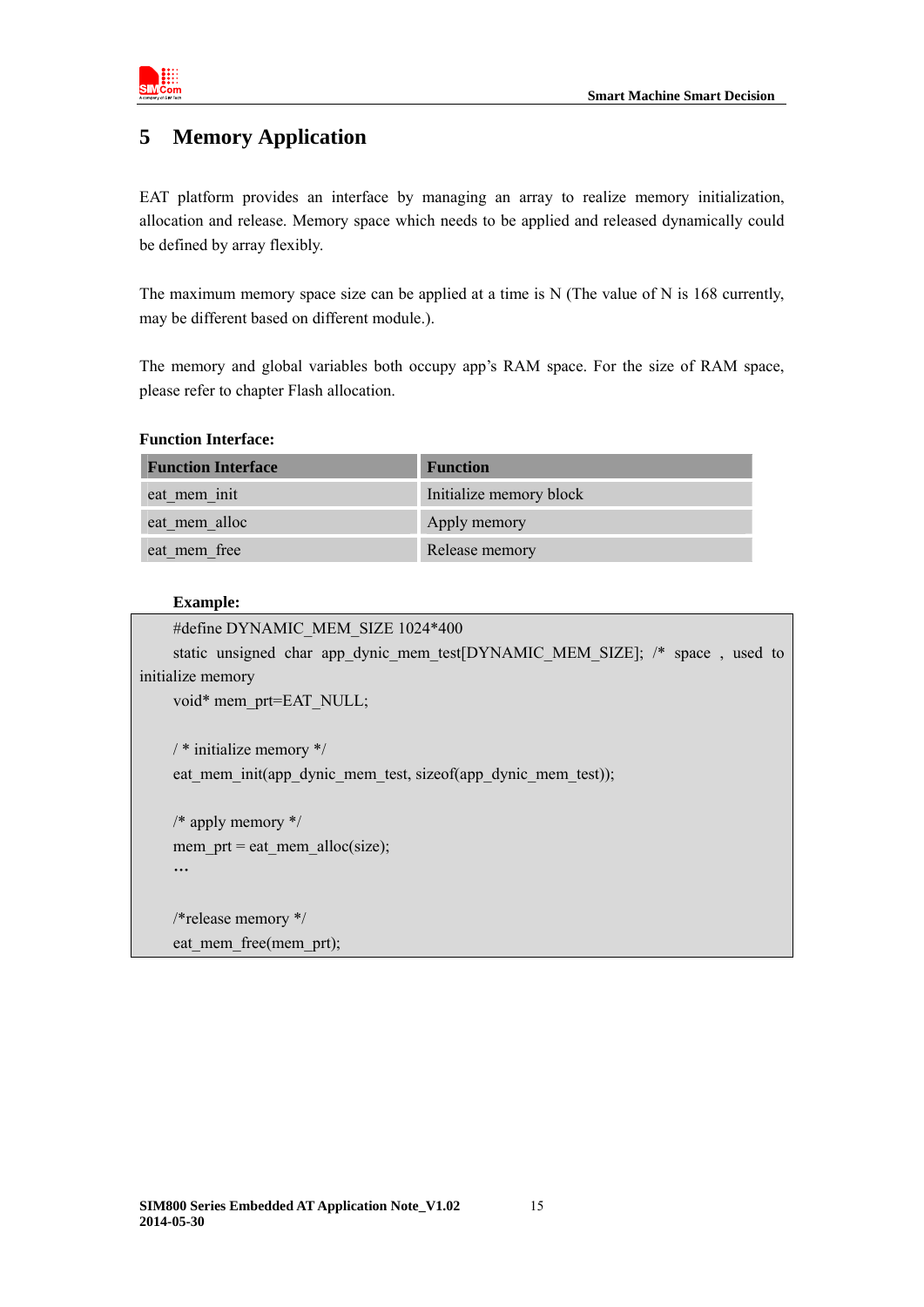

# <span id="page-15-0"></span>**6 Sleep**

API eat\_sleep\_enable is to enable or disable the system sleep mode. And it is disabled as default.

#### **Enable the system to into sleep mode**

eat\_sleep\_enable( EAT\_TRUE );

#### **Disable the system to enter into sleep mode**

eat sleep enable(EAT FALSE);

During sleep mode, module will be woken up regularly and automatically by network paging. There have only key event, GPIO interrupt, timer, incoming SMS and call could wake up module in sleep mode. For detail, please refer to document "SIM800 Series Embedded AT Sleep Application".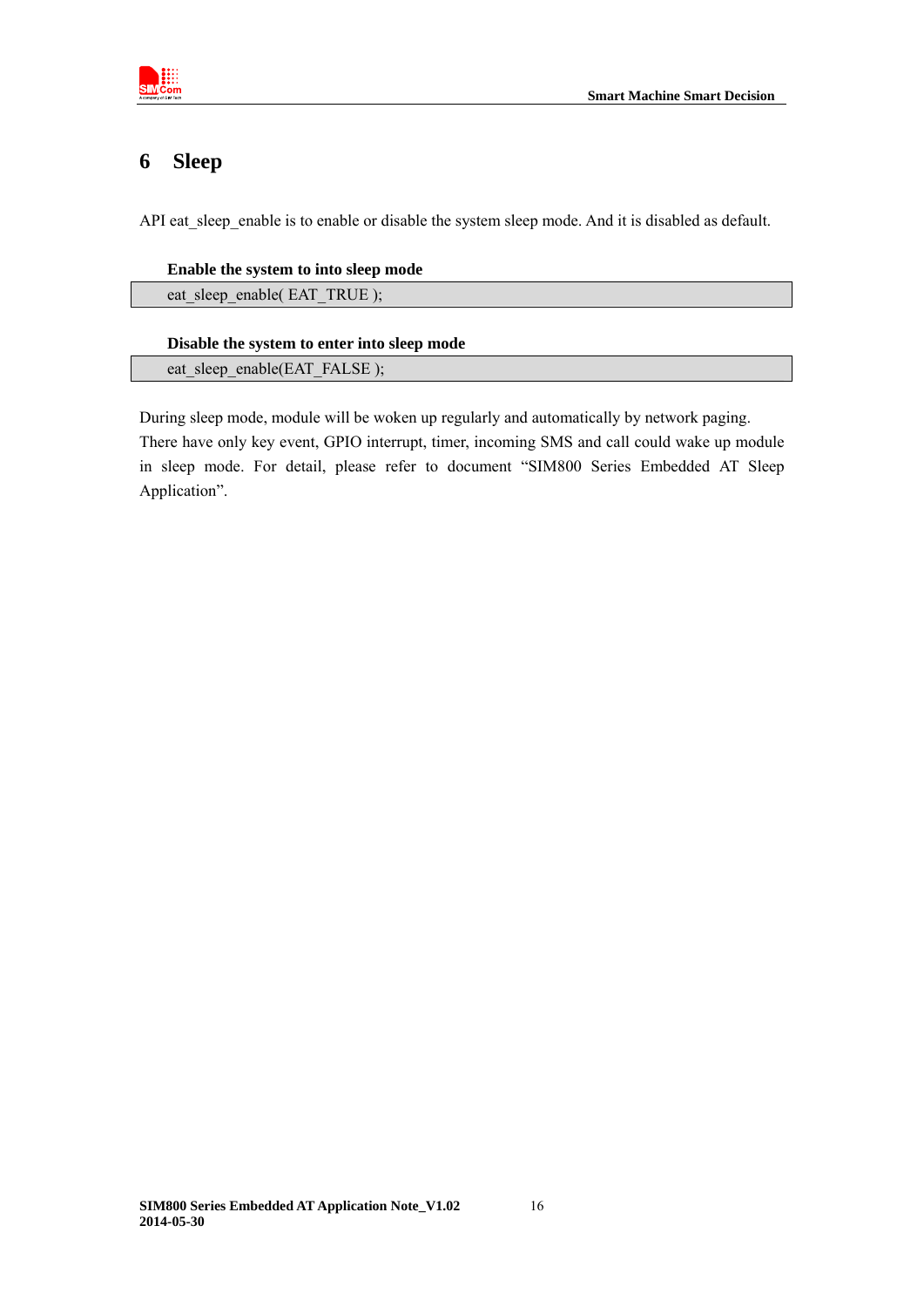

# <span id="page-16-0"></span>**7 Serial Port interface**

# <span id="page-16-1"></span>**7.1 Function Description**

Serial port API functions could do following works:

- 1) Configure Serial port parameter ;
- 2) Transfer data via UART;
- 3) Configure UART mode;

Reserve 3 ports for app, either of them could be specified as AT port or debug port. Different module has different port, for example, there have 2 UART ports and 1 USB port in SIM800H module.

# <span id="page-16-2"></span>**7.2 Message**

# **EAT\_EVENT\_MDM\_READY\_RD**

During the process of modem sending data to EAT, the TX buffer status changing from empty status to non-empty status will trigger a message to EAT. This TX buffer size is 5K bytes.

#### **EAT\_EVENT\_MDM\_READY\_WR**

During the process of Modem receiving data from EAT, RX buffer changing from full status to non-full status will trigger a message to EAT. This RX buffer size is 5K bytes.

# **EAT\_EVENT\_UART\_READY\_RD**

When UART receives data, RX buffer changing from empty status to non-empty status will trigger this message to EAT. This RX buffer size is 2K bytes.

# **EAT\_EVENT\_UART\_READY\_WR**

When UART sends data, TX buffer changing from full status to non-full status will trigger this message to EAT. This TX buffer is 2K bytes.

# **EAT\_EVENT\_UART\_SEND\_COMPLETE**

When UART sends data, TX buffer changing from non-empty status to empty status and the empty status of DMA FIFO will trigger this message.

# <span id="page-16-3"></span>**7.3 Function Interface and Example**

#### **Enumeration Varialble**

typedef enum { EAT\_UART\_1, EAT\_UART\_2, EAT\_UART\_3,

**SIM800 Series Embedded AT Application Note\_V1.02** 17 **2014-05-30**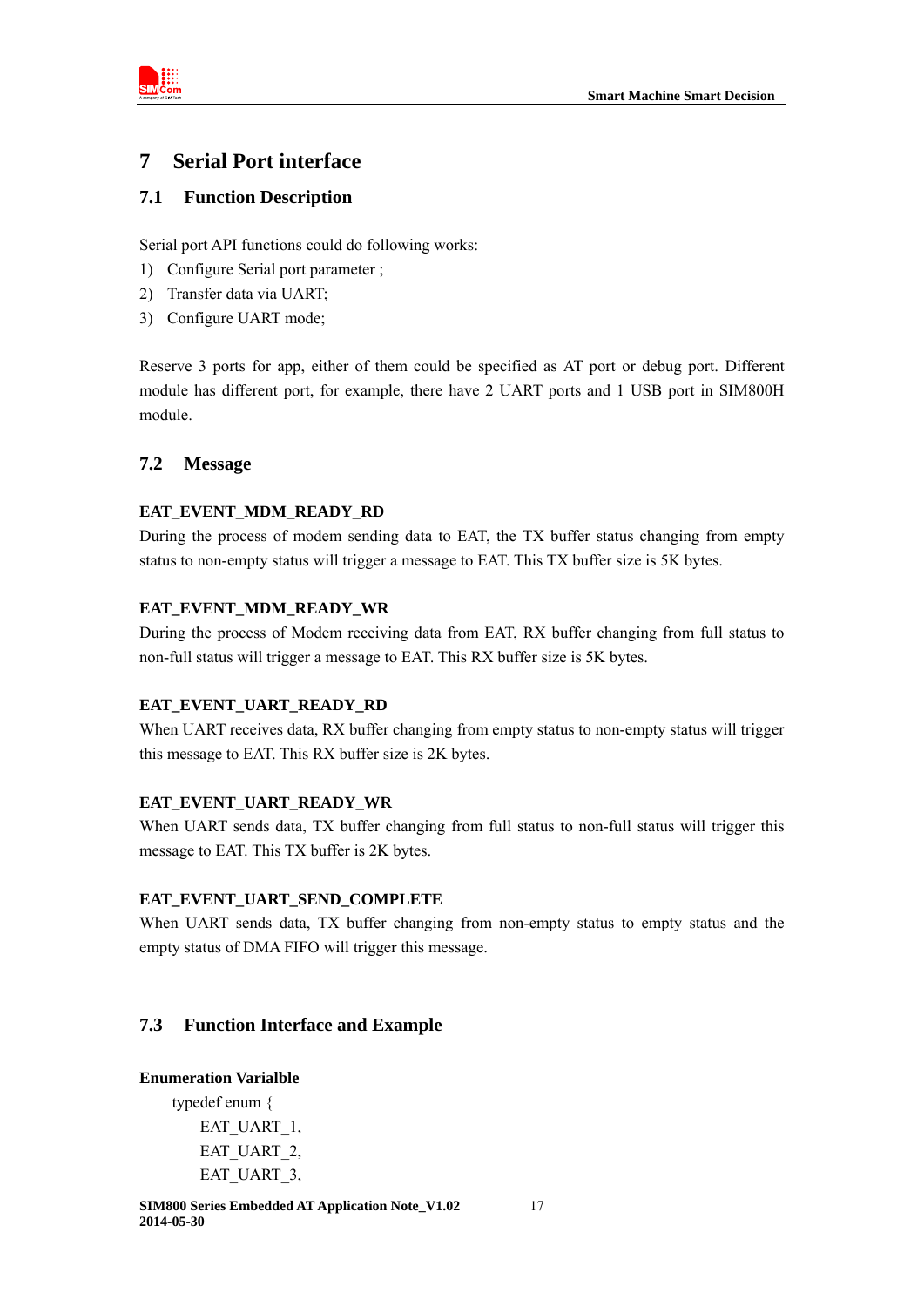

EAT\_UART\_NUM, EAT\_UART\_NULL = 99 } EatUart\_enum;

typedef enum {

| EAT UART_BAUD_1200   | $=1200,$    |
|----------------------|-------------|
| EAT UART BAUD 2400   | $= 2400,$   |
| EAT UART BAUD 4800   | $=4800,$    |
| EAT_UART_BAUD_9600   | $=9600,$    |
| EAT UART_BAUD_19200  | $=19200,$   |
| EAT UART BAUD 38400  | $= 38400,$  |
| EAT UART BAUD 57600  | $= 57600,$  |
| EAT_UART_BAUD_115200 | $=115200,$  |
| EAT UART_BAUD_230400 | $= 230400,$ |
| EAT_UART_BAUD_460800 | $=460800$   |
|                      |             |

} EatUartBaudrate;

#### typedef enum {

EAT\_UART\_DATA\_BITS\_5=5, EAT\_UART\_DATA\_BITS\_6, EAT\_UART\_DATA\_BITS\_7, EAT\_UART\_DATA\_BITS\_8 } EatUartDataBits\_enum;

typedef enum {

EAT\_UART\_STOP\_BITS\_1=1, EAT\_UART\_STOP\_BITS\_2, EAT\_UART\_STOP\_BITS\_1\_5 } EatUartStopBits\_enum;

typedef enum {

 EAT\_UART\_PARITY\_NONE=0, EAT\_UART\_PARITY\_ODD, EAT\_UART\_PARITY\_EVEN, EAT\_UART\_PARITY\_SPACE

} EatUartParity\_enum;

# **Struct**

 typedef struct { EatUart\_enum uart; } EatUart\_st;

 typedef struct { EatUartBaudrate baud;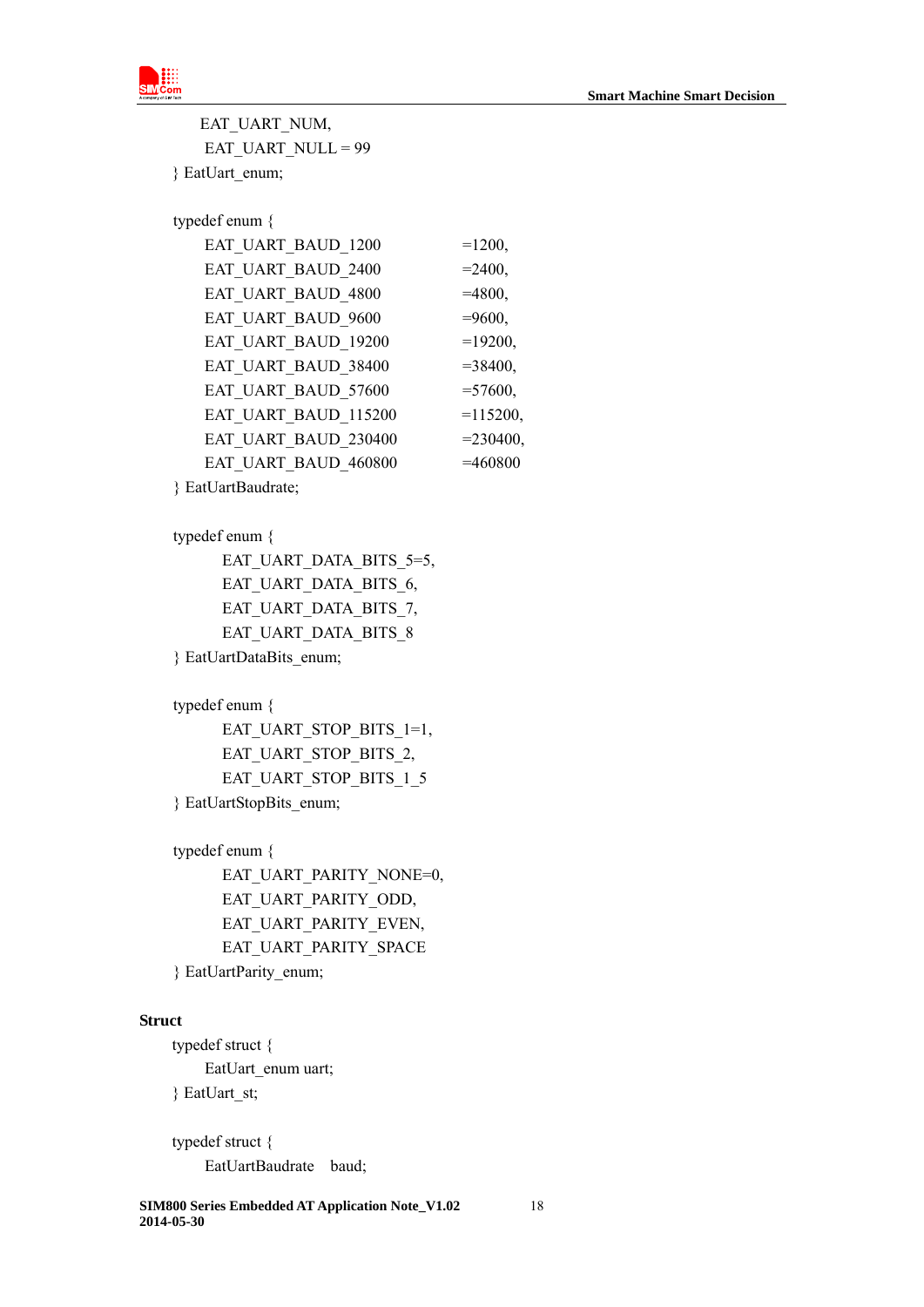

EatUartDataBits enum dataBits; EatUartStopBits\_enum stopBits; EatUartParity\_enum parity;

} EatUartConfig\_st;

# **Function Interface**

| <b>Function Interface</b>         | <b>Function</b>                             |  |
|-----------------------------------|---------------------------------------------|--|
| eat_uart_open                     | Open and close serial port                  |  |
| eat uart close                    |                                             |  |
| eat uart set config               | Set and acquire the parameter of serial     |  |
| eat_uart_get_config               | port                                        |  |
| eat uart set baudrate             | Set and acquire the transmitting baud rate  |  |
| eat uart get baudrate             |                                             |  |
| eat_uart_write                    | Send and receive data                       |  |
| eat uart read                     |                                             |  |
| eat_uart_set_debug                | Set debug port                              |  |
| eat uart set at port              | Set Core system and AT port                 |  |
| eat uart set send complete event  | Set whether enable or disable the report of |  |
|                                   | sending data completely                     |  |
| eat_uart_get_send_complete_status | Acquire the status of sending<br>data       |  |
|                                   | completely                                  |  |
| eat uart get free space           | Acquire the remaining space size for send   |  |
|                                   | buffer                                      |  |
| eat modem write                   | Send date to MODEM or receive data          |  |
| eat modem read                    | from MODEM                                  |  |

#### **Example**

#### **Open and close serial port**

 // open serial port eat\_uart\_open(EAT\_UART\_1);

 // close serial port eat\_uart\_close (EAT\_UART\_1);

#### **Set the parameter for serial port**

EatUartConfig\_st uart\_config;

 uart\_config.baud = 115200; uart\_config.dataBits = EAT\_UART\_DATA\_BITS\_8; uart\_config.parity = EAT\_UART\_PARITY\_NONE; uart\_config.stopBits = EAT\_UART\_STOP\_BITS\_1;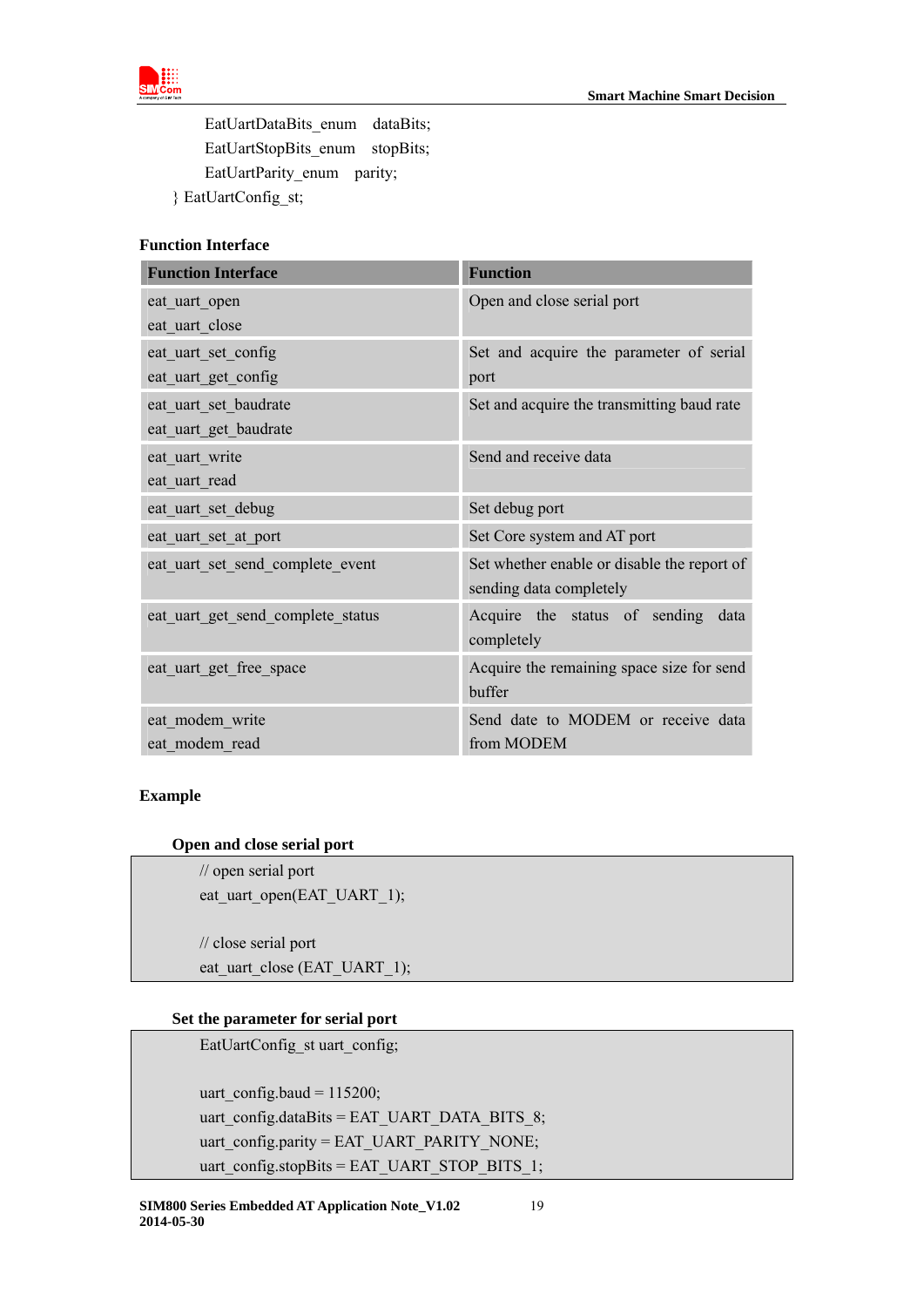

eat uart set config(EAT\_UART\_1,  $&$ uart config);

#### **Acquire the parameter for serial port**

EatUartConfig\_st uart\_config;

eat uart get config(EAT\_UART\_1, &uart\_config);

#### **Set the baud rate**

eat\_uart\_set\_baudrate (EAT\_UART\_1, EAT\_UART\_BAUD\_115200);

#### **Acquire the baud rate**

EatUartBaudrate baudrate;

baudrate = eat\_uart\_get\_baudrate (EAT\_UART\_1);

#### **Send and receive data**

```
 u16 len; 
u8 rx_buf[EAT_UART_RX_BUF_LEN_MAX];
 //receive data 
len = eat uart read(EAT_UART_1, rx_buf, EAT_UART_RX_BUF_LEN_MAX);
if(len != 0)
 { 
     // send data 
    eat_uart_write(EAT_UART_1, rx_buf, len);
 }
```
#### **Set function port**

eat\_uart\_set\_at\_port(EAT\_UART\_1); eat uart set debug(EAT\_UART\_2);

#### **Set whether enable the report of sending data completely**

//Enable the report of sending data completely

eat uart set send complete event (EAT\_UART\_1, EAT\_TRUE);

//Disable the report of sending data completely

eat uart set send\_complete\_event (EAT\_UART\_1, EAT\_FALSE);

 **Acquire the status of sending data completely** 

eat\_bool status;

```
status = eat_uart_get_send_complete_status (EAT_UART_1);
```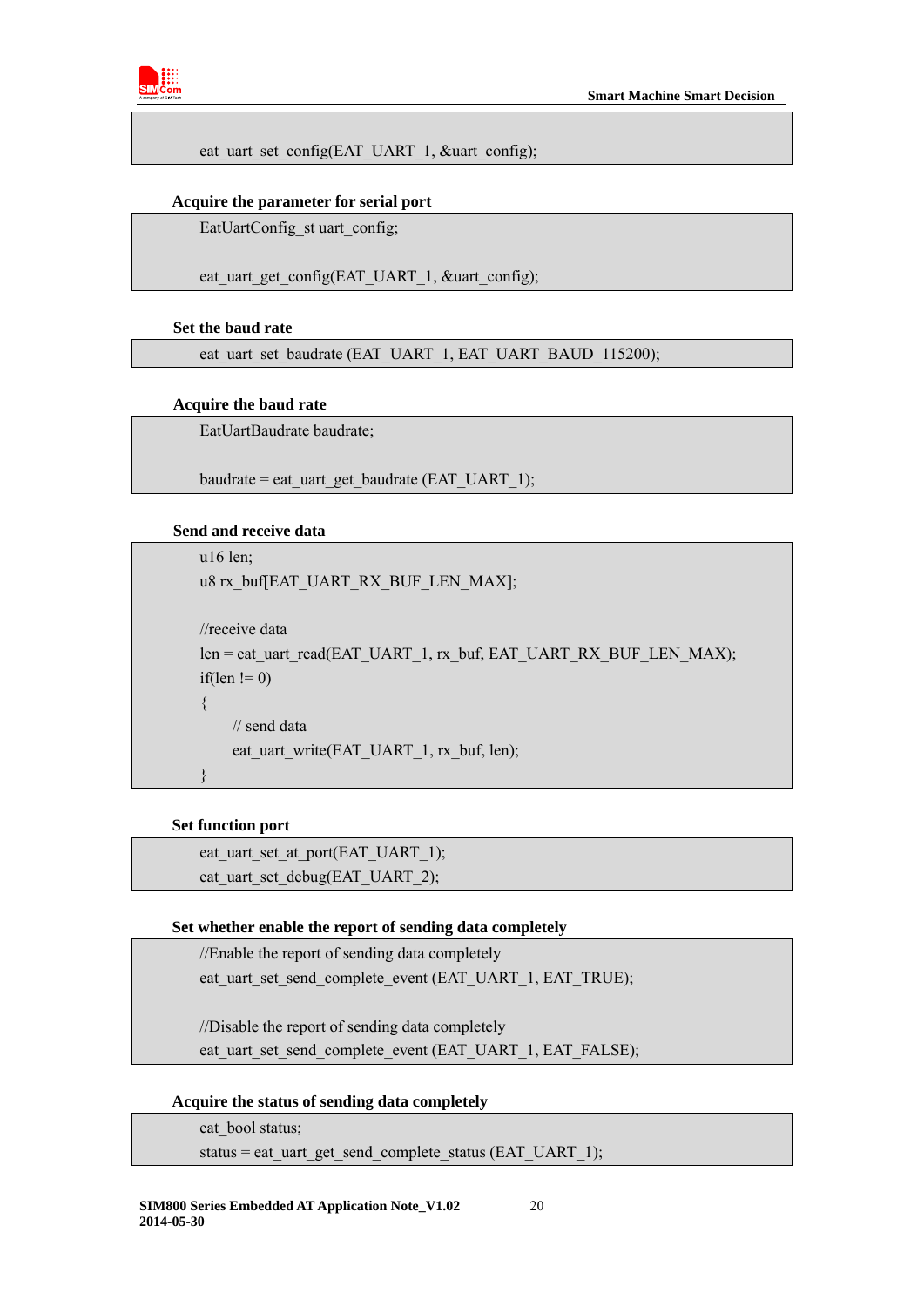

#### **Acquire the remaining space size of sending buffer**

 unsigned short size; size = eat\_uart\_get\_free\_space (EAT\_UART\_1);

#### **Data transmitting between EAT and MODEM**

 u16 len; u8 rx\_buf[5120];

 //Receive data len = eat\_modem\_read (EAT\_UART\_1, rx\_buf, 5120); //Send ata eat\_modem\_write (EAT\_UART\_1, rx\_buf, len);

# <span id="page-20-0"></span>**7.4 Serial Port Data Flow**

#### **Flow Chart of Serial Port data and message in EAT Application**



#### **Flow Chart of Serial Port Data and Message between EAT and Modem**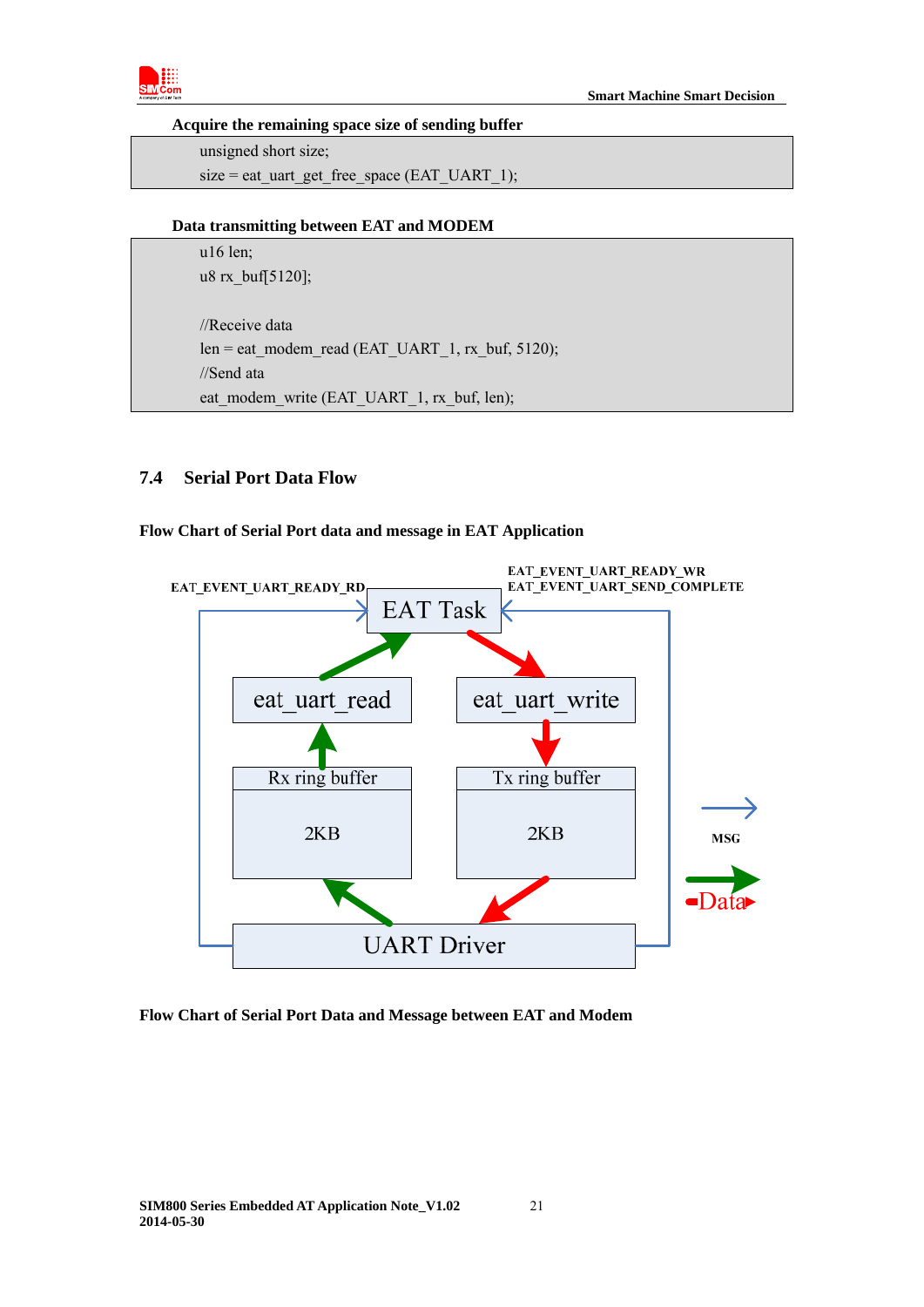





# <span id="page-21-0"></span>**7.5 Note**

- 1) Once APP receives the message from EAT EVENT MDM READY RD or EAT\_EVENT\_UART\_READY\_RD, it would read the data from RX buffer with eat modem read or eat uart read interface. If there has data unread in buffer, then READY RD message will not report when receiving new data.
- 2) The following functions should be used after eat uart open and before eat uart clode :
- eat\_uart\_set\_config
- eat uart get config
- eat uart set baudrate
- eat uart get baudrate
- eat\_uart\_write
- eat uart read
- eat uart set send complete event
- eat\_uart\_get\_send\_complete\_status
- eat uart get free space
- 3) Following functions should be used in initialization phase (in the member function func\_ext1 of struct EatEntry\_st )
- eat uart set debug
- eat\_uart\_set\_at\_port
- eat uart set debug config
- 4) API eat uart set at port is not available before firmware version 1116B02V01.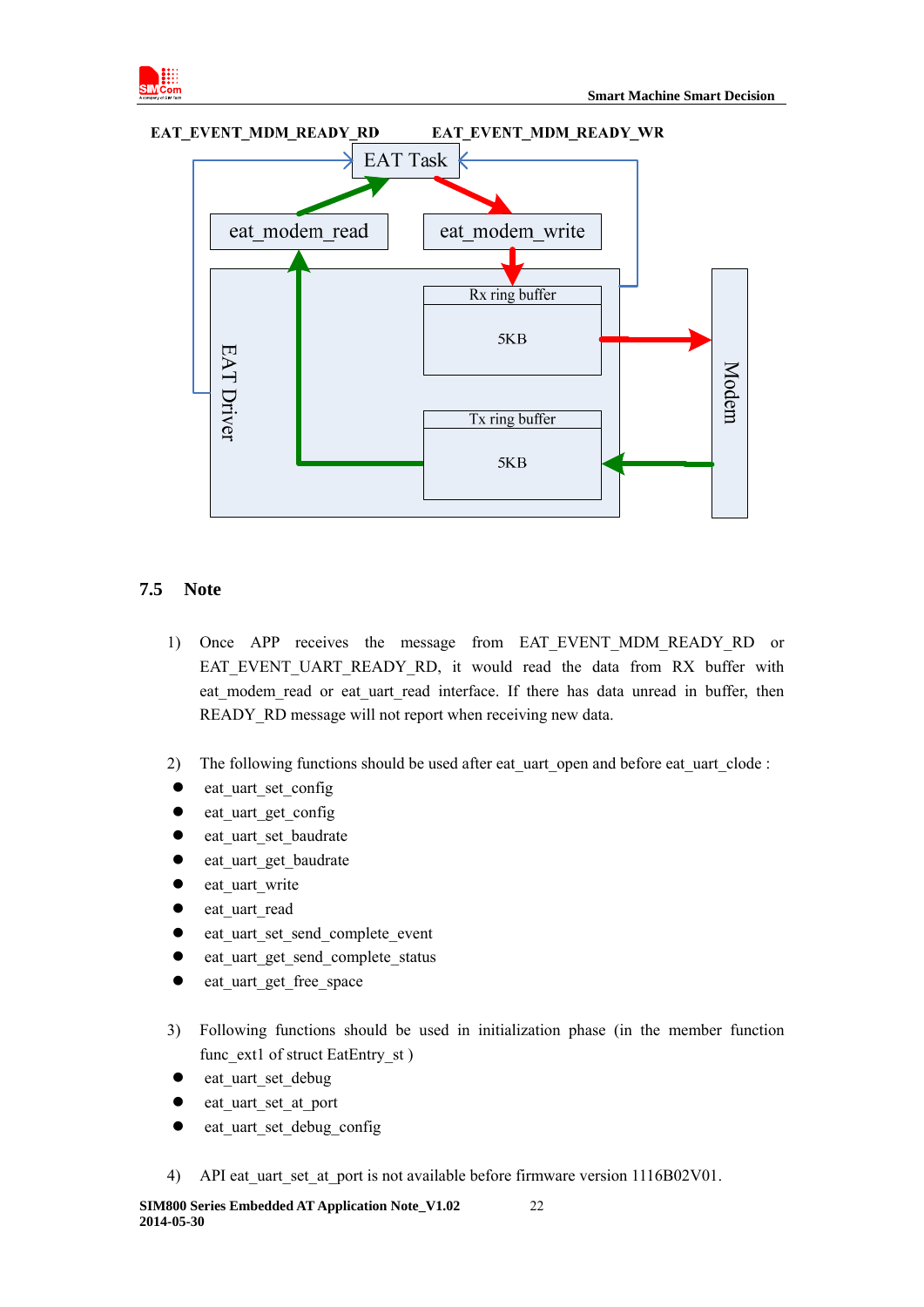

EAT API eat\_get\_version() or eat\_get\_buildno() could get FW version, also could use AT command to read as following.

# **at+cgmr**

Revision:1116B02SIM840W64\_WINBOND\_EMBEDDEDAT OK **at+csub**  +CSUB: V01 OK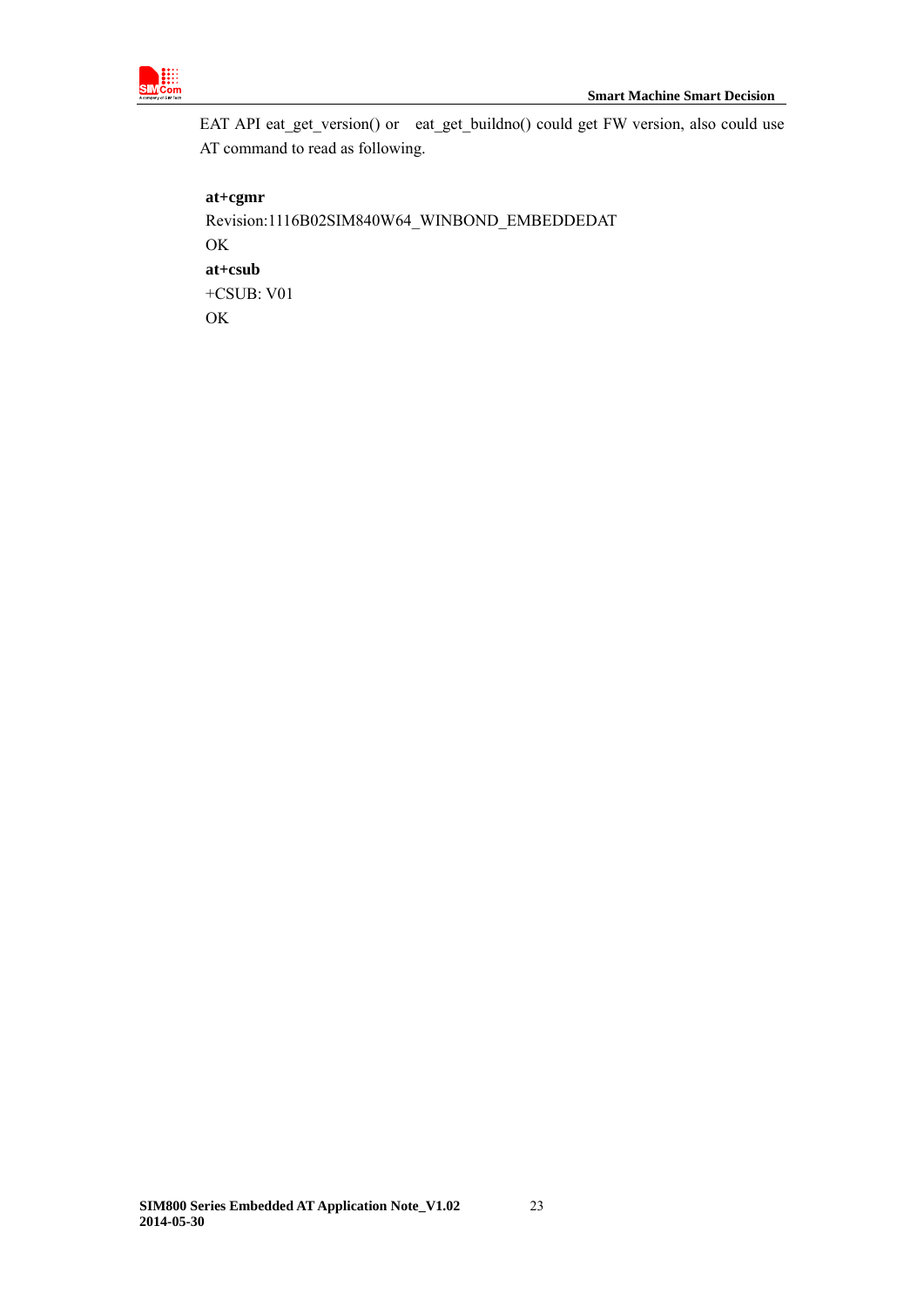

# <span id="page-23-0"></span>**8 Flash Allocation**

# <span id="page-23-1"></span>**8.1 Function Description**

There have interfaces for flash writing, erasing and app upgrade.

# <span id="page-23-2"></span>**8.2 Function Interface and Example**

#### **Function Interface**

| <b>Function Interface</b> | <b>Function</b>             |
|---------------------------|-----------------------------|
| eat flash erase           | Erase FLASH block           |
| eat flash write           | Write data to FLASH         |
| eat update app            | Upgrade app                 |
| eat get app base addr     | Get app base address        |
| eat get app space         | Get the space size of app   |
| eat get flash block size  | Get the size of FLASH block |

#### <span id="page-23-3"></span>**8.3 Space allocation**

FLASH allocation of standard EAT version is shown in the following table. The address configuration may be different based on customer's requirement.

The base address and space size of app can be acquired by interfaces eat\_get\_app\_base\_addr() and eat get app space().

Following tables show different flash allocation based on different modules.

#### **SIM800W 64 M Versions:**

| <b>Section</b> | <b>Start Address</b> | <b>End Address</b> | Size (Byte)       |
|----------------|----------------------|--------------------|-------------------|
| Modem          | 08000000             | 083FFFFFF          | 4M (0x400000)     |
| APP            | 08400000             | <b>0867FFFF</b>    | 2.5M (0x280000)   |
| <b>FS</b>      | 08680000             | 087BFFFF           | 1.25M (0x140000)  |
| <b>RAM</b>     | F0220000             | F03FFFFF           | 1.875M (0x1E0000) |

#### **SIM800V 128 M Version**

| <b>Section</b> | <b>Start Address</b> | <b>End Address</b> | Size (Byte)       |
|----------------|----------------------|--------------------|-------------------|
| Modem          | 08000000             | 084FFFFF           | 5M (0x500000)     |
| APP            | 08500000             | 086FFFFF           | 2M (0x200000)     |
| <b>FS</b>      | 08700000             | 08EEFFFF           | 7.9M (0x7F0000)   |
| <b>RAM</b>     | F0220000             | F03FFFFF           | 1.875M (0x1E0000) |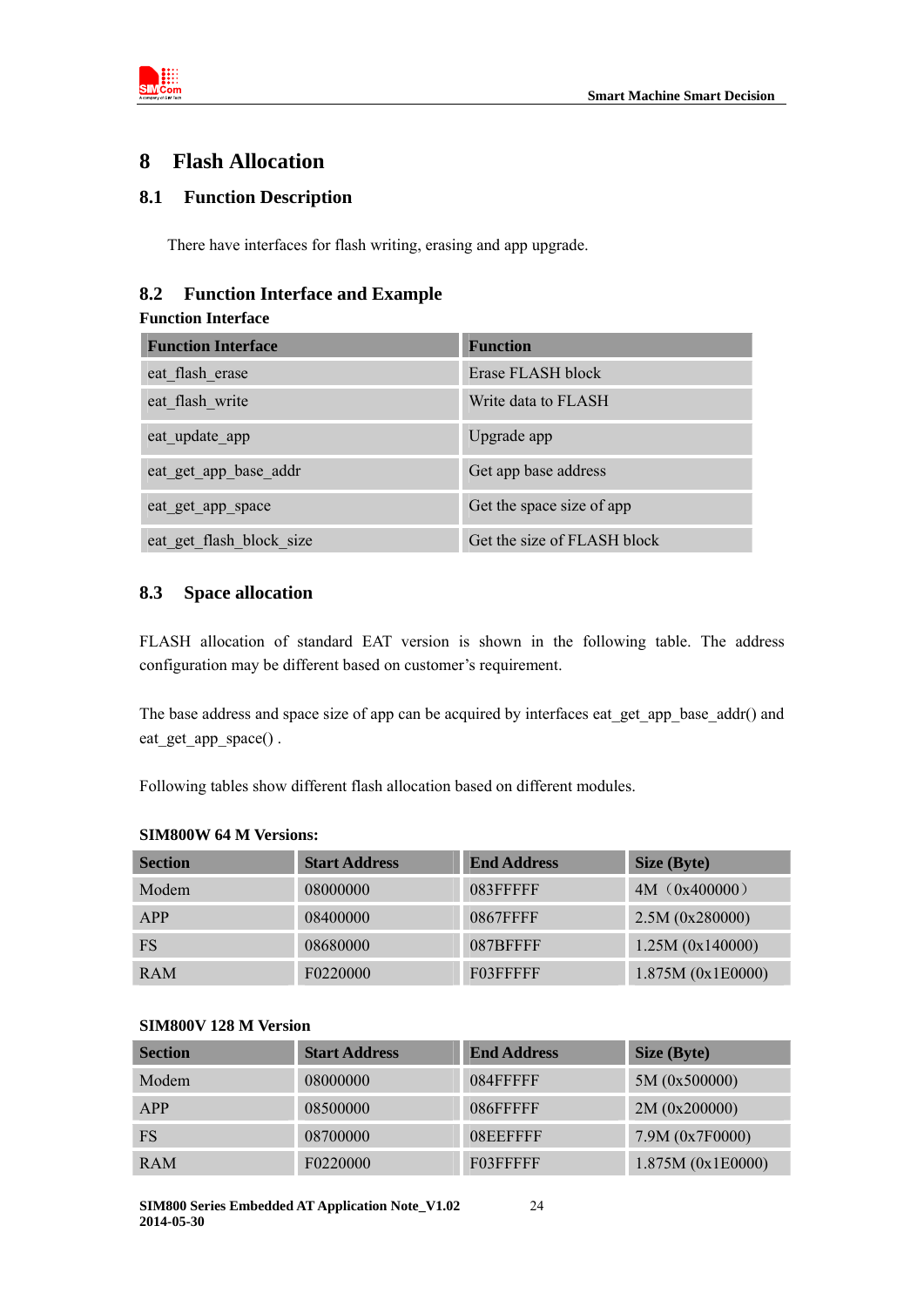

#### **SIM800H Version**

| <b>Section</b> | <b>Start Address</b> | <b>End Address</b> | Size (Byte)    |
|----------------|----------------------|--------------------|----------------|
| Modem          | 10000000             | 101FFFFF           | 2M (0x200000)  |
| APP            | 10200000             | 1037FFFF           | 1.5M(0x180000) |
| <b>FS</b>      | 10380000             | 103FDFFF           | 504K (0x7E000) |
| <b>RAM</b>     | F0380000             | F03FFFFF           | 512K (0x80000) |

#### **SIM800 32M Version**

| <b>Section</b> | <b>Start Address</b> | <b>End Address</b> | Size (Byte)    |
|----------------|----------------------|--------------------|----------------|
| Modem          | 10000000             | 101FFFFF           | 2M (0x200000)  |
| APP            | 10200000             | 1037FFFF           | 1.5M(0x180000) |
| <b>FS</b>      | 10380000             | 103FDFFF           | 504K (0x7E000) |
| <b>RAM</b>     | F0380000             | F03FFFFF           | 512K (0x80000) |

# **SIM800 64M Version**

| <b>Section</b> | <b>Start Address</b> | <b>End Address</b> | Size (Byte)      |
|----------------|----------------------|--------------------|------------------|
| Modem          | 10000000             | 103FFFFF           | 4M (0x200000)    |
| APP            | 10400000             | 1067FFFF           | 2.5M (0x280000)  |
| <b>FS</b>      | 10682000             | 107C1FFF           | 1.25M (0x140000) |
| <b>RAM</b>     | F0600000             | F077FFFF           | 1.5M(0x180000)   |

# **APP:** customer's app code and ROM space

FS : File system space includes system parameter , calibration parameter , etc. File system space supplied to customer is also contained in this space. The system occupies 200K space, so size of space customer can use is equal to file system size minus 200K.

# *Note: Customer has different requirements for different platform, so the address configuration of Flash and RAM space size may also be different. Please refer to the released version.*

# <span id="page-24-0"></span>**8.4 APP upgrade**

App could be updated during module in working status.

There has a flag for app upgrade status. Only after app upgraded completely finished, this flag will be clear. Supposed the process was interrupted in middle, after next reboot, app upgrade process will continue from beginning. So, this protection will make module recovery from abnormal status.

In the end of process, module will reboot app, and pass parameter to app\_main.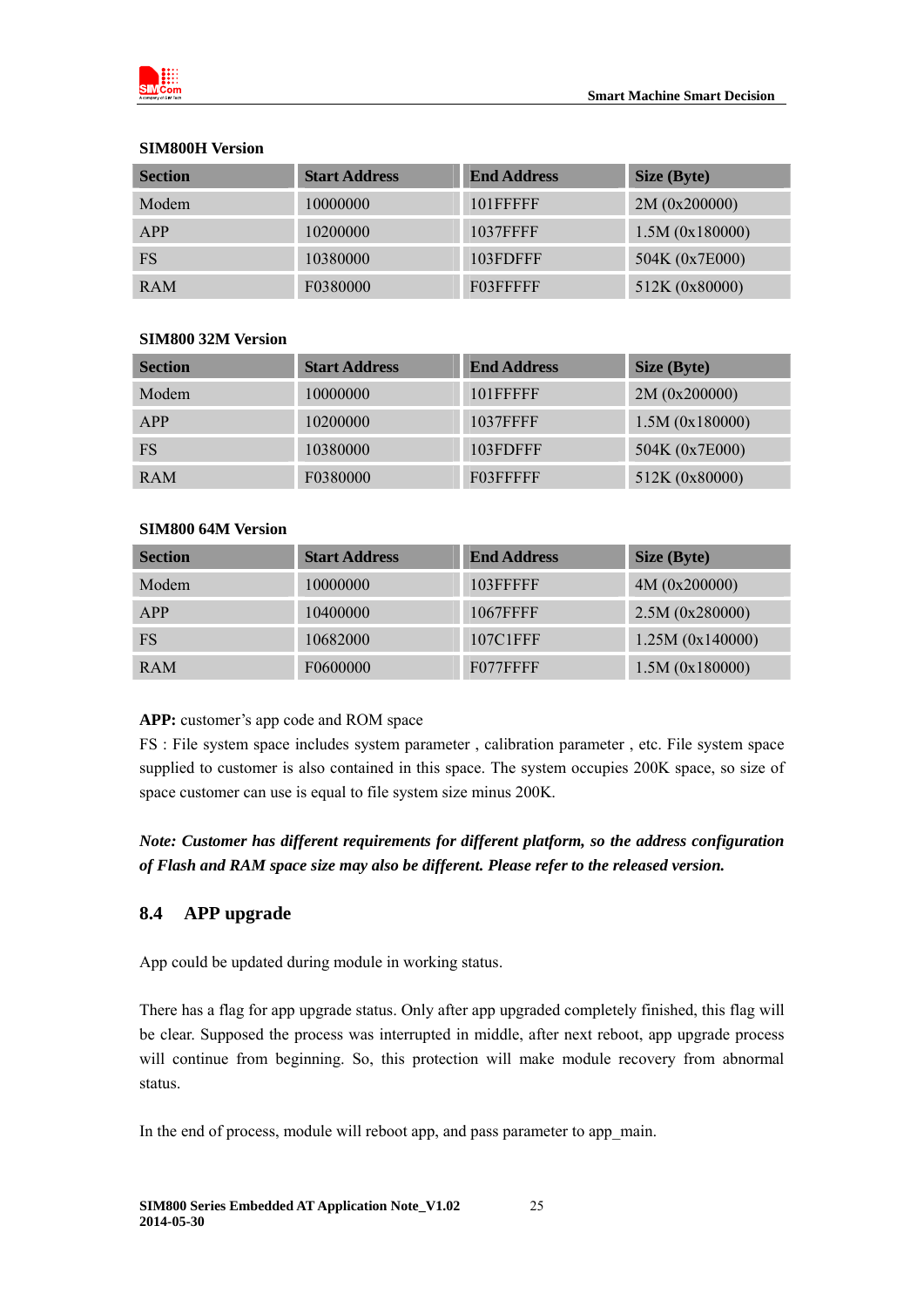

app upgrade flow is as following:

|                                                                        |                                            | u32 APP DATA RUN BASE; //running address of app           |                                                                                                                                            |         |    |
|------------------------------------------------------------------------|--------------------------------------------|-----------------------------------------------------------|--------------------------------------------------------------------------------------------------------------------------------------------|---------|----|
| u32                                                                    | APP DATA STORAGE BASE;                     |                                                           | // storage                                                                                                                                 | address | of |
| app updating code                                                      |                                            |                                                           |                                                                                                                                            |         |    |
|                                                                        | const unsigned char app new data $[$ ] = { |                                                           |                                                                                                                                            |         |    |
| #include app new                                                       |                                            |                                                           |                                                                                                                                            |         |    |
| };//data of updating code                                              |                                            |                                                           |                                                                                                                                            |         |    |
|                                                                        |                                            |                                                           |                                                                                                                                            |         |    |
| void update app test start ()                                          |                                            |                                                           |                                                                                                                                            |         |    |
| $\{$                                                                   |                                            |                                                           |                                                                                                                                            |         |    |
|                                                                        |                                            |                                                           |                                                                                                                                            |         |    |
| //Acquire address                                                      |                                            |                                                           |                                                                                                                                            |         |    |
|                                                                        |                                            |                                                           | APP DATA RUN BASE = $eat\_get\_app\_base\_addr()$ ; // acquire app address                                                                 |         |    |
|                                                                        |                                            |                                                           | app space value = $eat\_get\_app\_space()$ ; //acquire app space size<br>APP_DATA_STORAGE_BASE = APP_DATA_RUN_BASE + (app_space_value>>1); |         |    |
| // save the address of app updating file                               |                                            |                                                           |                                                                                                                                            |         |    |
|                                                                        |                                            |                                                           |                                                                                                                                            |         |    |
|                                                                        |                                            | // erase the flash space area of updating storage address |                                                                                                                                            |         |    |
|                                                                        |                                            |                                                           | eat flash erase(APP DATA STORAGE BASE, update app data len);                                                                               |         |    |
|                                                                        |                                            |                                                           |                                                                                                                                            |         |    |
|                                                                        |                                            |                                                           | // download the updating program into flash space area, the starting address is                                                            |         |    |
| APP DATA STORAGE BASE                                                  |                                            |                                                           |                                                                                                                                            |         |    |
|                                                                        |                                            |                                                           |                                                                                                                                            |         |    |
|                                                                        |                                            |                                                           | eat flash write (APP DATA STORAGE BASE, app new data, app datalen);                                                                        |         |    |
| .                                                                      |                                            |                                                           |                                                                                                                                            |         |    |
| $\frac{1}{2}$ update                                                   |                                            |                                                           |                                                                                                                                            |         |    |
|                                                                        |                                            | eat update app((void*)(APP_DATA_RUN_BASE),                |                                                                                                                                            |         |    |
| (void*)(APP DATA STORAGE BASE), app datalen, EAT PIN NUM, EAT PIN NUM, |                                            |                                                           |                                                                                                                                            |         |    |
| EAT FALSE);                                                            |                                            |                                                           |                                                                                                                                            |         |    |
|                                                                        |                                            |                                                           |                                                                                                                                            |         |    |
|                                                                        |                                            |                                                           |                                                                                                                                            |         |    |

# **The updating process after calling eat\_update\_app is as following:**

- 1) Write the related parameters into the APP update flag area ;
- 2) Reboot module, check the value of APP update flag, move the updating program in the address of APP\_DATA\_STORAGE\_BASE to the app running address APP\_DATA\_RUN\_BASE, and set the value of flag.
- 3) Reboot module again and run new app code. Module will check the parameter from app\_main(void param) and judge the result of app upgrade process, then clear the flag in APP updata\_flag area.

void app\_main(void \*data)

{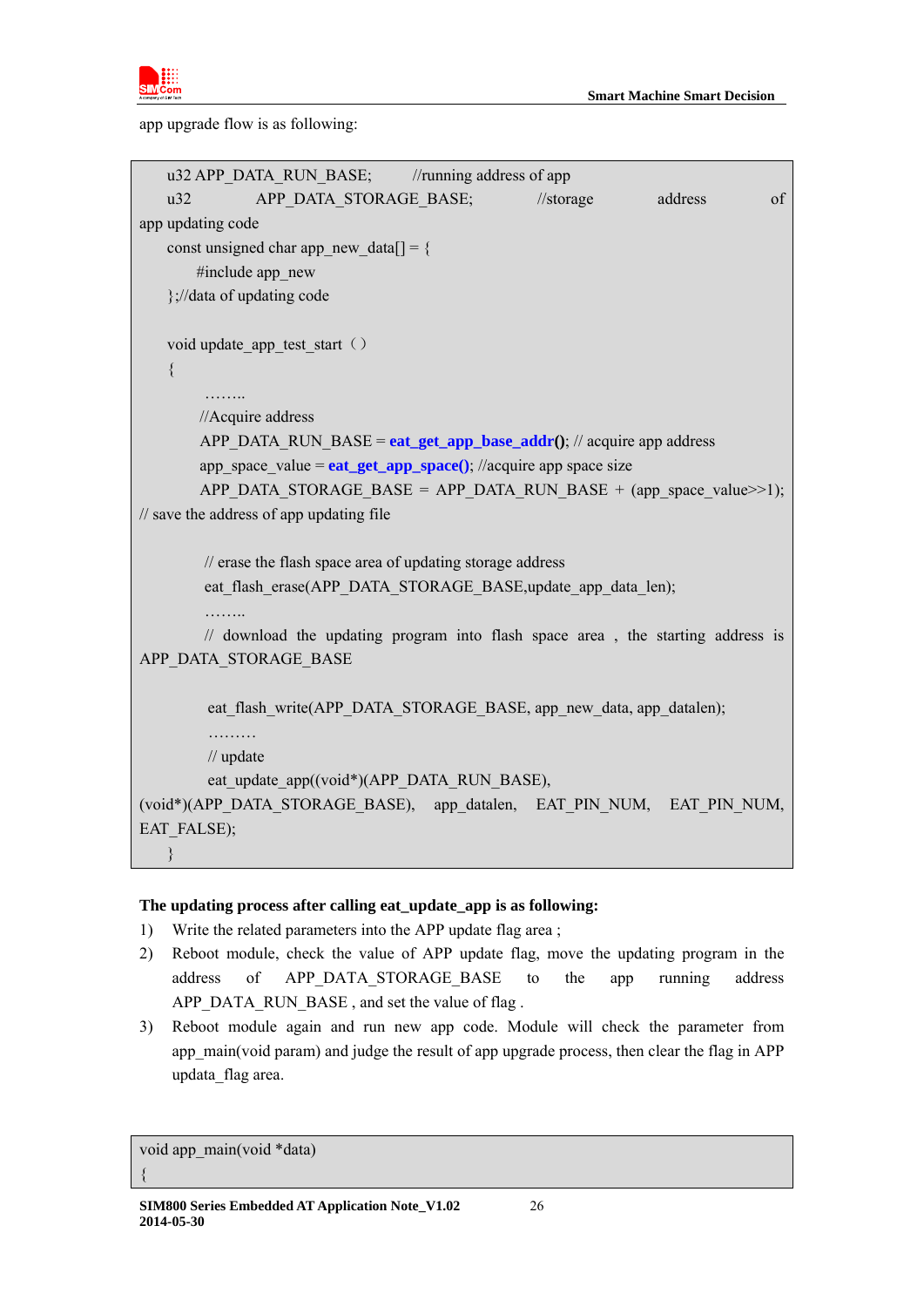```
EatEvent st event;
    EatEntryPara_st *para;
     APP_InitRegions();//Init app RAM 
     para = (EatEntryPara_st*)data; 
     memcpy(&app_para, data, sizeof(EatEntryPara_st)); 
    if(app_para.is_update_app && app_para.update_app_result)
     { 
          //APP update succeed 
         eat update app ok(); //clear update APP flag
     } 
     ............ 
}
```
Customer should clear update flag by calling eat updata app\_ok() in new app\_main code. If not, module will write data in APP\_DATA\_STORAGE\_BASE to APP\_DATA\_DATA\_RUN\_BASE.

#### <span id="page-26-0"></span>**8.5 Note**

1) Block is the basic unit for flash operation. The address for eat flash erase(const void\*address, unsigned int size) should be in integral multiple of block. If not, EAT system will handle it, and set the operating address from the starting address of the block.

If size is not in integral multiple of block, module will erase (size/block size)+1 pcs of block. The interface to get flash block size is eat\_get\_flash\_block\_size.

2) if the block was written before, customer should erase first before writing again.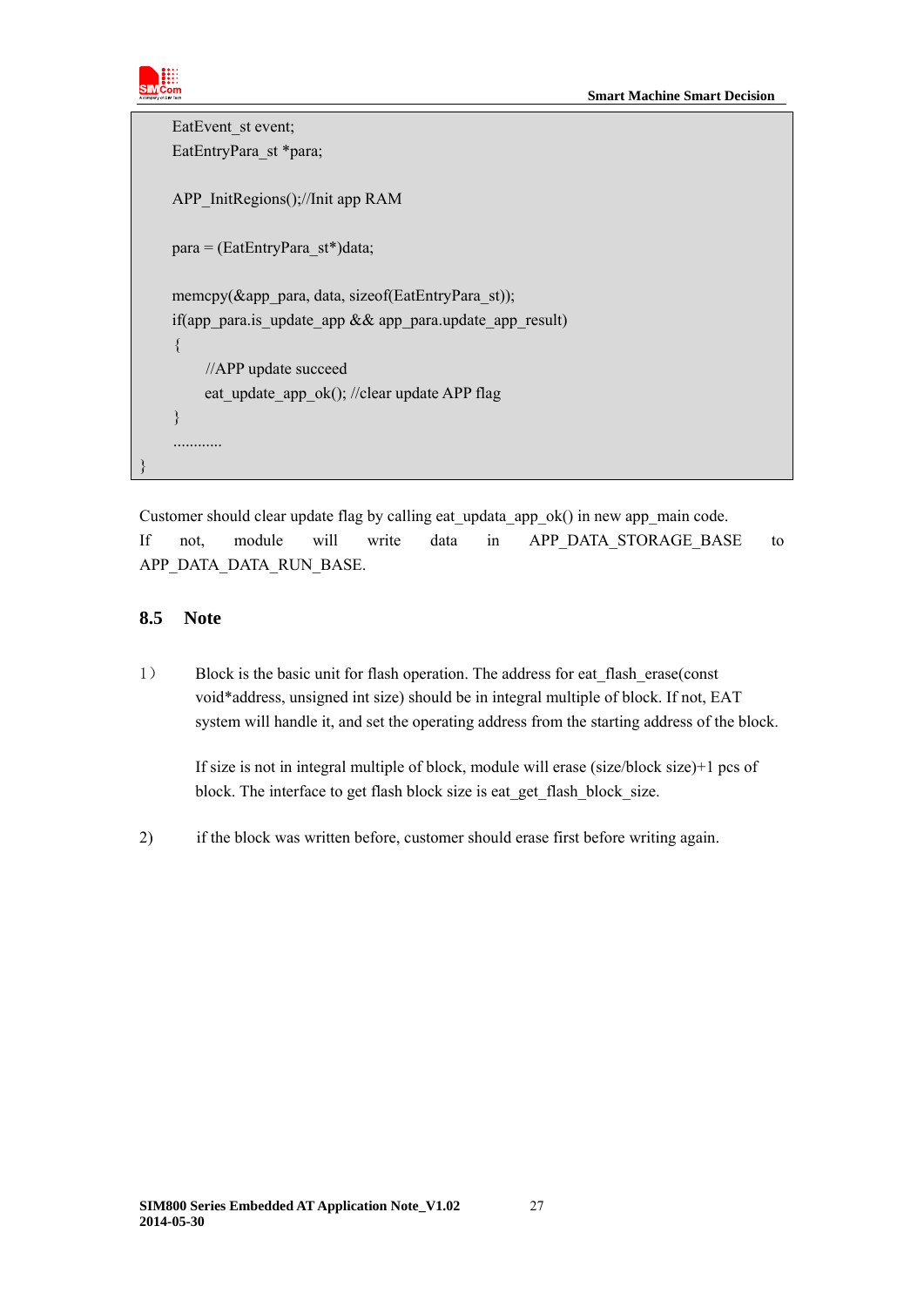

# <span id="page-27-0"></span>**9 File System**

Following are interface API functions.

| <b>Function Interface</b> | <b>Function</b>                          |  |
|---------------------------|------------------------------------------|--|
| eat_fs_Open               | Open or create file                      |  |
| eat fs Close              | Close the opened file                    |  |
| eat_fs_Read               | Read file                                |  |
| eat_fs_Write              | Write file                               |  |
| eat fs Seek               | Seek the file pointer                    |  |
| eat fs Commit             | Push file to disk                        |  |
| eat fs GetFileSize        | Acquire the file size                    |  |
| eat fs GetFilePosition    | Acquire the current file's pointer       |  |
| eat fs GetAttributes      | Acquire the file's attribute             |  |
| eat fs SetAttributes      | Configure the file's attribute           |  |
| eat fs Delete             | Delete file                              |  |
| eat fs CreateDir          | Create file directory                    |  |
| eat fs RemoveDir          | Delete file directory                    |  |
| eat fs Truncate           | Truncate file                            |  |
| eat_fs_GetDiskFreeSize    | Acquire the size of remained file system |  |
|                           | space                                    |  |
| eat fs GetFolderSize      | Acquire file size                        |  |

# <span id="page-27-1"></span>**9.1 Note**

1) There have only four kinds of file operations which include FS\_READ\_WRITE , FS\_READ\_ONLY, FS\_CREATE\_and FS\_CREATE\_ALWAYS intrerfaces. It supports to open or create maximum 24 files at the same time. The created file name need two-byte alignment and in UCS2 code. For example, customer can't use "C:\\file.txt" to open a file directly but have to use L"C:\\file.txt". The actual value is :

The example of converting char to unicode

for $(i=0; i \leq f$ ilename len; $i++)$  { filename\_ $[i*2]$  = filename[i]; filename  $1[i*2+1] = 0x00;$ }

2) Eat fs GetDiskFreeSize supports to acquire the remained space size of inner file system and T-Flash. It may get corresponding error value if there is no external T-Flash .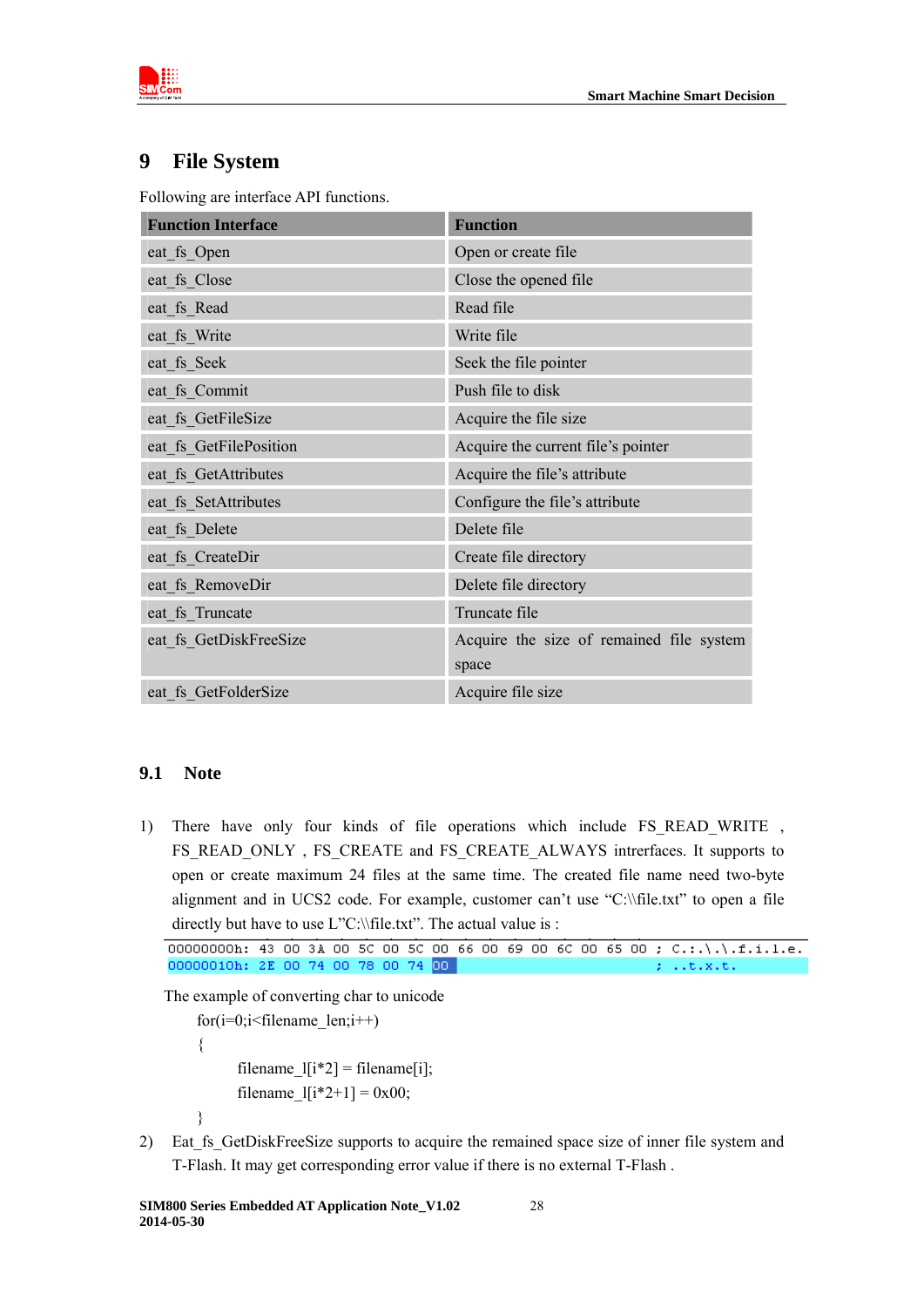

- 3) eat fs Write has no size limitation for writing data at one time, but it would make error once write data more than the remained space size of file system or SD card. The actual length of data written in file system is referring to last parameter return of this interface.
- 4) The drive of inner file system is "C", root directory is "C:\\". The drive of T\_Flash is "D:", root directory is "D:\\" . if customer operate files without drive name, module will use inner flash memory.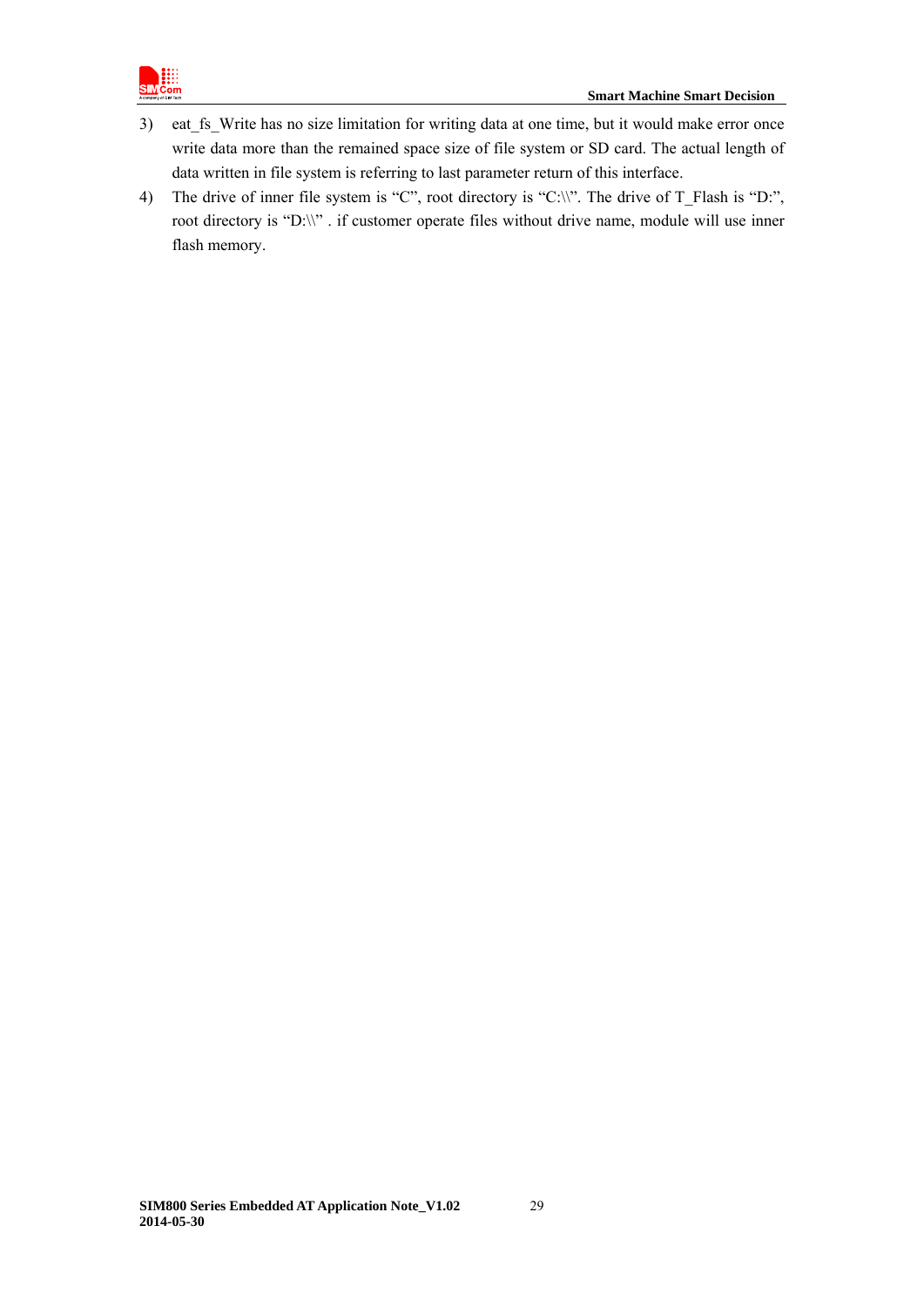

# <span id="page-29-0"></span>**10 Peripheral Interface**

# <span id="page-29-1"></span>**10.1 Function Introduction**

EAT provides some API functions to operate peripheral interfaces, like LCD, Keypad, ADC and so on.

- 1) GPIO read/write control interface
- 2) Interrupt configuration interface
- 3) Analog SPI interface
- 4) PWM output control interface
- 5) ADC read interface
- 6) Powerkey , LED control interface

<span id="page-29-2"></span>**10.2** Relative Function Interface and Example

#### <span id="page-29-3"></span>**10.2.1 GPIO Read/write and control Interface**

Below is the enumeration definition for SIM800W PIN, please refer to the the definition in eat\_periphery.h for other platform (module).

```
typedef enum { 
    EAT PIN6 ADC0 = 6, // ADCEAT_PIN8_GPIO1 = 8, \frac{\text{N}}{\text{GPIO}}EAT PIN9_I2C_SDA = 9, \frac{1}{1} // GPIO, KEY_ROW, EINT, I2C_SDA
    EAT_PIN10_I2C_SCL = 10, // GPIO, KEY_COL, I2C_SCL
    EAT PIN11 KPLED = 11, \frac{1}{\sqrt{2}} KPLED
    EAT PIN16 NETLIGHT = 16, // PWM
    EAT PIN28 GPIO2 = 28, // GPIO, EINT
    EAT PIN29 KBC5 = 29, \frac{1}{100} GPIO, KEY COL, EINT
    EAT PIN30 KBC4 = 30, // GPIO, KEY COL
    EAT PIN31 KBC3 = 31, // GPIO, KEY COL
    EAT_PIN32_KBC2 = 32, \frac{1}{10} GPIO, KEY_COL
    EAT PIN33 KBC1 = 33, // GPIO, KEY COL
    EAT PIN34 KBCO = 34, //KEY COL
    EAT PIN35 KBR5 = 35, \frac{1}{100} GPIO, KEY ROW, EINT
    EAT_PIN36_KBR4 = 36, \frac{1}{10} GPIO, KEY_ROW
    EAT_PIN37_KBR3 = 37, \angle // GPIO, KEY_ROW
    EAT PIN38 KBR2 = 38, // GPIO, KEY_ROW
    EAT_PIN39_KBR1 = 39, \mathcal{U} GPIO, KEY_ROW
    EAT PIN40 KBR0 = 40, // GPIO, KEY_ROW, SPI_LSDI
    EAT PIN45 GPIO3 = 45, // GPIO, EINT
```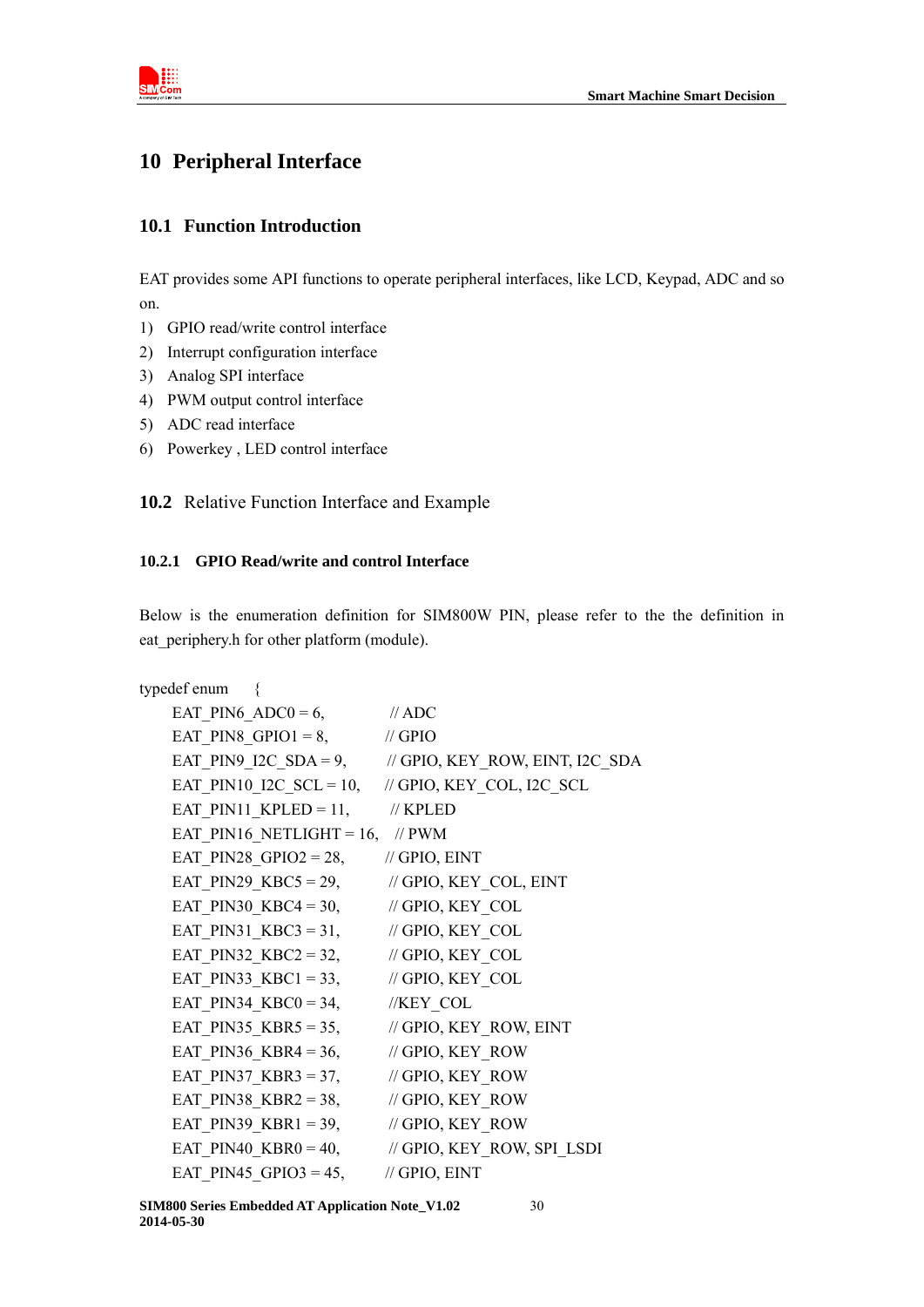

EAT PIN46 DISP\_DATA =  $46$ , // GPIO, SPI\_LSDA EAT PIN47 DISP CLK = 47,  $\#$  GPIO, SPI\_SCK EAT\_PIN48\_DISP\_RST =  $48$ , // GPIO EAT\_PIN49\_DISP\_DC = 49, // GPIO, KEY\_ROW, SPI\_LSA EAT\_PIN50\_DISP\_CS = 50,  $\frac{\pi}{100}$  GPIO, SPI\_LSCE EAT\_PIN51\_VDD\_EXT = 51, // VDD\_EXT EAT PIN52 PCM SYNC = 52,  $//$  GPIO EAT PIN53 PCM IN = 53,  $\frac{\pi}{6}$  // GPIO EAT PIN54 PCM CLK = 54,  $\frac{\pi}{100}$  // GPIO EAT PIN55 PCM OUT = 55,  $\frac{\pi}{6}$  GPIO EAT PIN57 GPIO4 = 57,  $\frac{1}{2}$  GPIO, KEY COL, EINT EAT PIN58  $RXD3 = 58$ , // GPIO, UART3 EAT\_PIN59\_TXD3 = 59,  $\qquad$  // GPIO, UART3 EAT PIN60  $RXD = 60$ , // UART1 EAT PIN61  $TXD = 61$ , // UART1 EAT PIN62 DBG RXD = 62, // GPIO, UART2 EAT PIN63 DBG TXD = 63, // GPIO, UART2 EAT PIN65 LCD LIGHT =  $65$ ,  $\text{/}$  LCD LIGTH EAT PIN  $NUM = 68$ } EatPinName\_enum;

typedef enum {

EAT PIN MODE GPIO, EAT\_PIN\_MODE\_KEY, EAT PIN MODE EINT, EAT\_PIN\_MODE\_UART, EAT\_PIN\_MODE\_SPI, EAT\_PIN\_MODE\_PWM, EAT\_PIN\_MODE\_I2C, EAT\_PIN\_MODE\_CLK, EAT\_PIN\_MODE\_NUM } EatPinMode\_enum;

typedef enum { EAT GPIO LEVEL LOW, EAT GPIO LEVEL HIGH } EatGpioLevel\_enum;

typedef enum { EAT\_GPIO\_DIR\_INPUT, EAT\_GPIO\_DIR\_OUTPUT, } EatGpioDir\_enum;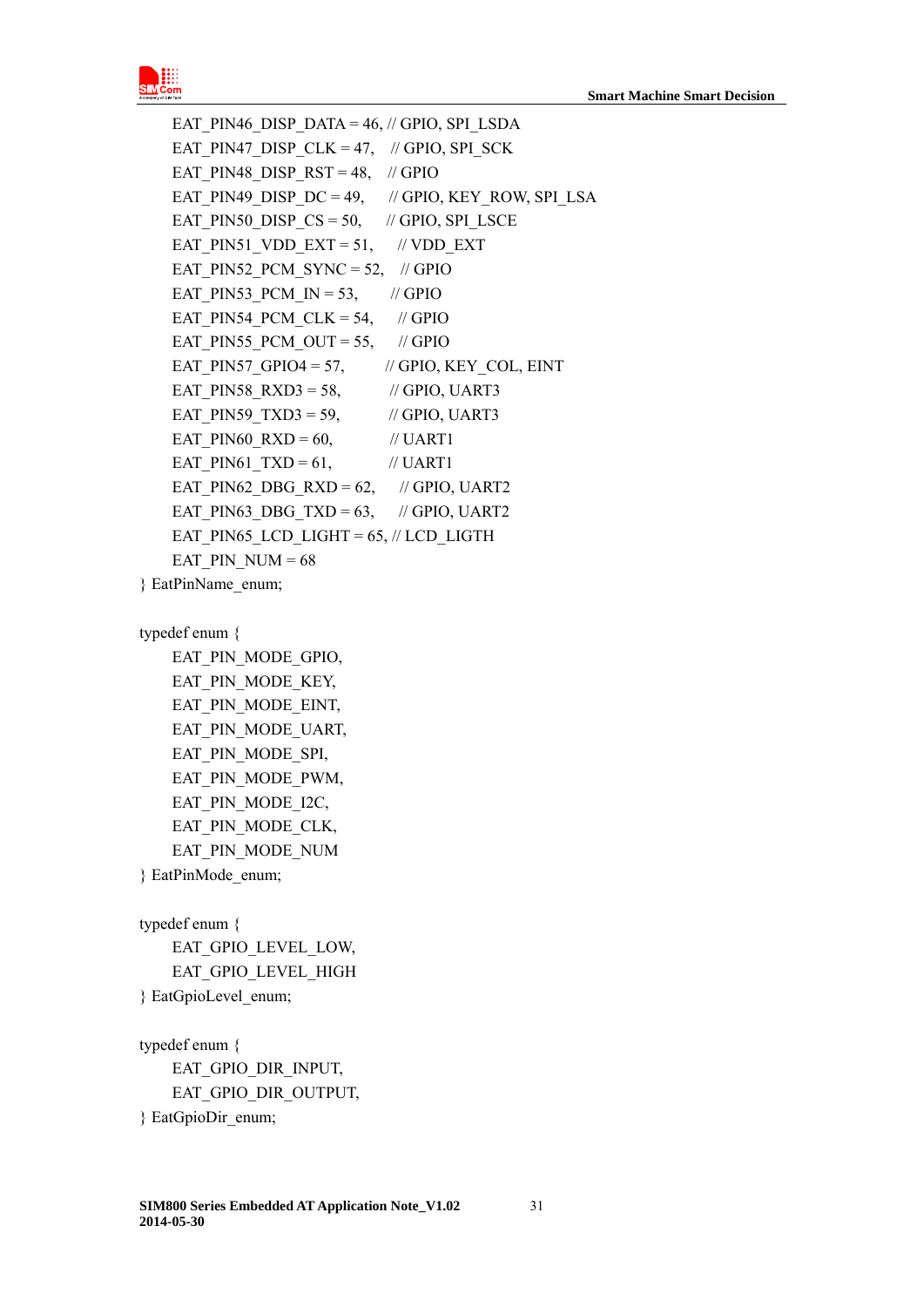

#### **Function Interface**

| <b>Function Interface</b> | <b>Function</b>                                                                    |
|---------------------------|------------------------------------------------------------------------------------|
| eat gpio setup            | set PIN's GPIO attribute                                                           |
| eat gpio write            | Write GPIO's electrical level                                                      |
| eat gpio read             | Read GPIO's electrical level                                                       |
| eat gpio write ext        | write GPIO's electrical level (only available for<br>some specific pin of SIM800W) |
| eat pin set mode          | set PIN's mode                                                                     |

# **Example**

| /*set PIN52 as GPIO output mode, initialized to low electrical level $*/$ |
|---------------------------------------------------------------------------|
| eat gpio setup(EAT_PIN52_PCM_SYNC,                                        |
| EAT GPIO DIR OUTPUT, EAT GPIO LEVEL LOW);                                 |
|                                                                           |
| $/*$ set PIN52 to high electrical level                                   |
| eat gpio write(EAT PIN52 PCM SYNC, EAT GPIO LEVEL HIGH);                  |
|                                                                           |
| /*read $PIN52*/$                                                          |
| eat gpio read (EAT PIN52 PCM SYNC);                                       |
|                                                                           |
| /* set PIN53 to high level $*/$                                           |
| eat_gpio_write_ext(EAT_PIN53_PCM_IN, EAT_GPIO_LEVEL_HIGH);                |
|                                                                           |

/\* set PIN40 as key value mode \*/ eat pin\_set\_mode(EAT\_PIN40\_KBR0, EAT\_PIN\_MODE\_KEY);

# **Note:**

1) eat gpio write ext interface is available in SIM800W only. Compared to eat gpio write , eat gpio write ext has a faster speed to write . eat gpio write ext may take about 1µs (microsecond) to write which is only half of the time eat\_gpio\_write takes. eat\_gpio\_write\_ext\_doesn't\_do\_the\_fault-tolerant\_check and it is only effective to some specific pins of SIM800W. The pins supported for now are as following :

> EAT\_PIN8\_GPIO1, EAT\_PIN9\_I2C\_SDA, EAT\_PIN10\_I2C\_SCL, EAT\_PIN52\_PCM\_SYNC, EAT\_PIN53\_PCM\_IN, EAT\_PIN54\_PCM\_CLK, EAT\_PIN55\_PCM\_OUT , EAT\_PIN57\_GPIO4, EAT\_PIN58\_RXD3 EAT\_PIN59\_TXD3, EAT\_PIN62\_DBG\_RXD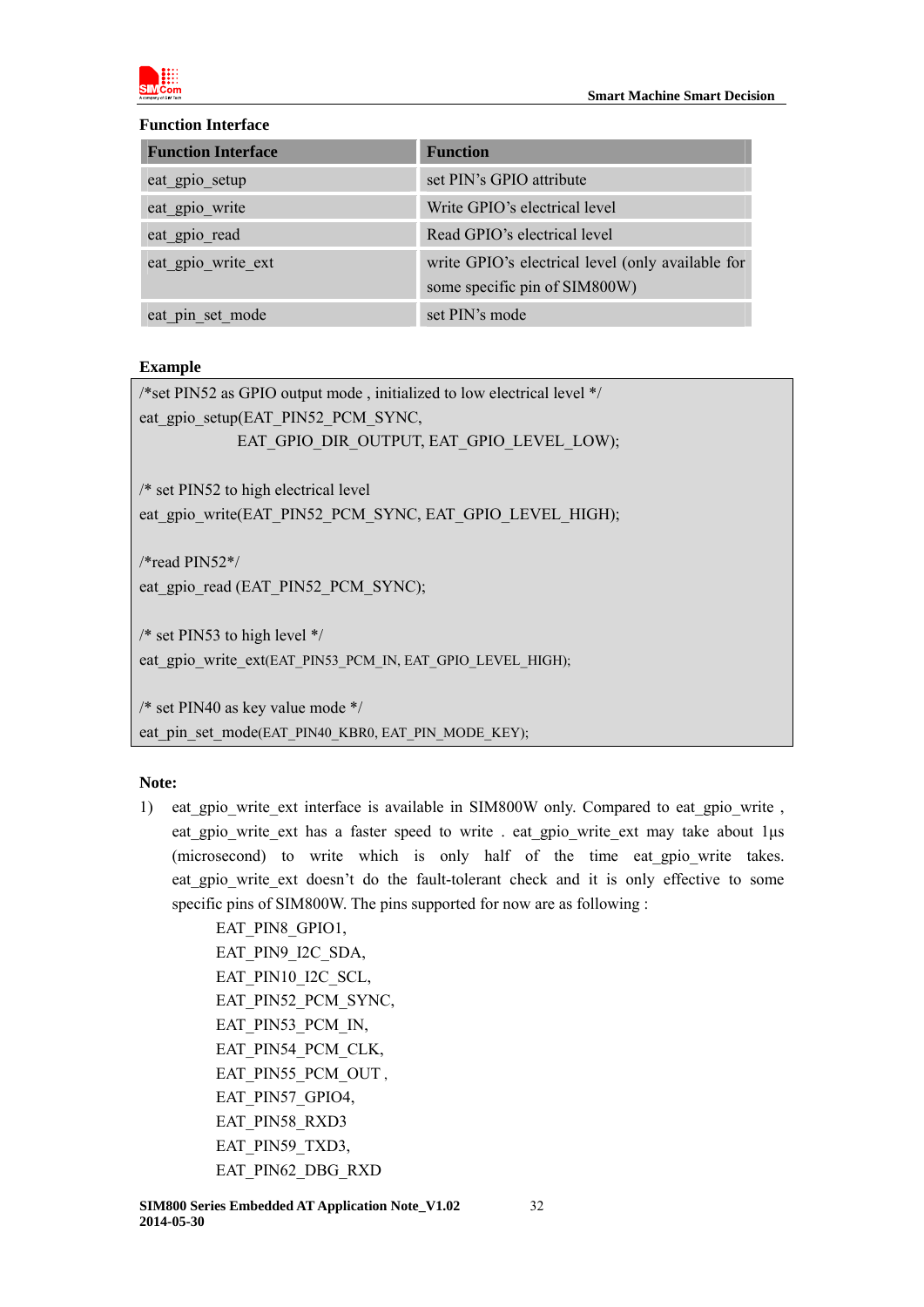

#### EAT\_PIN63\_DBG\_TXD,

- 2) Customer should pay attention to some pins' status of pull-up and pull-down in hardware design. For example, the following 4 pins of SIM800W series modules should be noticed carefully, whose status may affect the start-up of module.
	- PIN16, PIN34, PIN52 should not be forced to pull-up or pull-down before module start up.
	- $\bullet$  If PIN64 is used to detect the SIM card status (AT+CSDT=1), this pin should be pulled up to VDD EXT by 10k~100k resistor. If PIN64 is not used to detect the SIM card  $(AT+CSDT=0)$ , this pin can be kept open. We could use  $AT&W$  to save the configuration of AT+CSDT, then it would follow the configuration when the module start up next time.

| Pin | <b>Name</b>                   | <b>Status</b><br><b>before</b><br>start<br><b>up</b> | The possible<br>abnormity<br>caused by<br>changing electrical<br>level compulsively in<br>the start-up process | <b>Explanation</b>                                                                                                                    |
|-----|-------------------------------|------------------------------------------------------|----------------------------------------------------------------------------------------------------------------|---------------------------------------------------------------------------------------------------------------------------------------|
| 16  | <b>NETLIGHT</b>               | Low                                                  | can't start up                                                                                                 | NETLIGHT has been pulled down<br>inner module already                                                                                 |
| 34  | K <sub>B</sub> C <sub>0</sub> | High                                                 | can't start up                                                                                                 | KBCO can't be pulled down before<br>start up . Otherwise, Module would<br>enter into USB download mode and<br>can't start up          |
| 52  | PCM SYNC                      | High                                                 | can't start up                                                                                                 | pulled up inner module already                                                                                                        |
| 64  | GPIO <sub>5</sub>             | High                                                 | restart after start up,<br>read the SIM card<br>abnormally, fail to<br>register to network                     | If GPIO5 is used as SIM card<br>detection, it should be pulled up to<br>VDD EXT by 10-100K resistor<br>externally, can't keep it open |

#### <span id="page-32-0"></span>**10.2.2 Module Interrupt configuration Interface**

#### **EVENT**:

EAT\_EVENT\_INT

#### **Enumeration Definition :**

typedef enum {

 EAT\_INT\_TRIGGER\_HIGH\_LEVEL, /\* high level\*/ EAT\_INT\_TRIGGER\_LOW\_LEVEL, /\* low level\*/ EAT\_INT\_TRIGGER\_RISING\_EDGE, /\* rising edge\*/ EAT\_INT\_TRIGGER\_FALLING\_EDGE, /\* falling edge\*/ EAT\_INT\_TRIGGER\_NUM

} EatIntTrigger\_enum; /\* The GPIO EINT trigger mode \*/

#### **Struct :**

typedef struct {

**SIM800 Series Embedded AT Application Note\_V1.02** 33 **2014-05-30**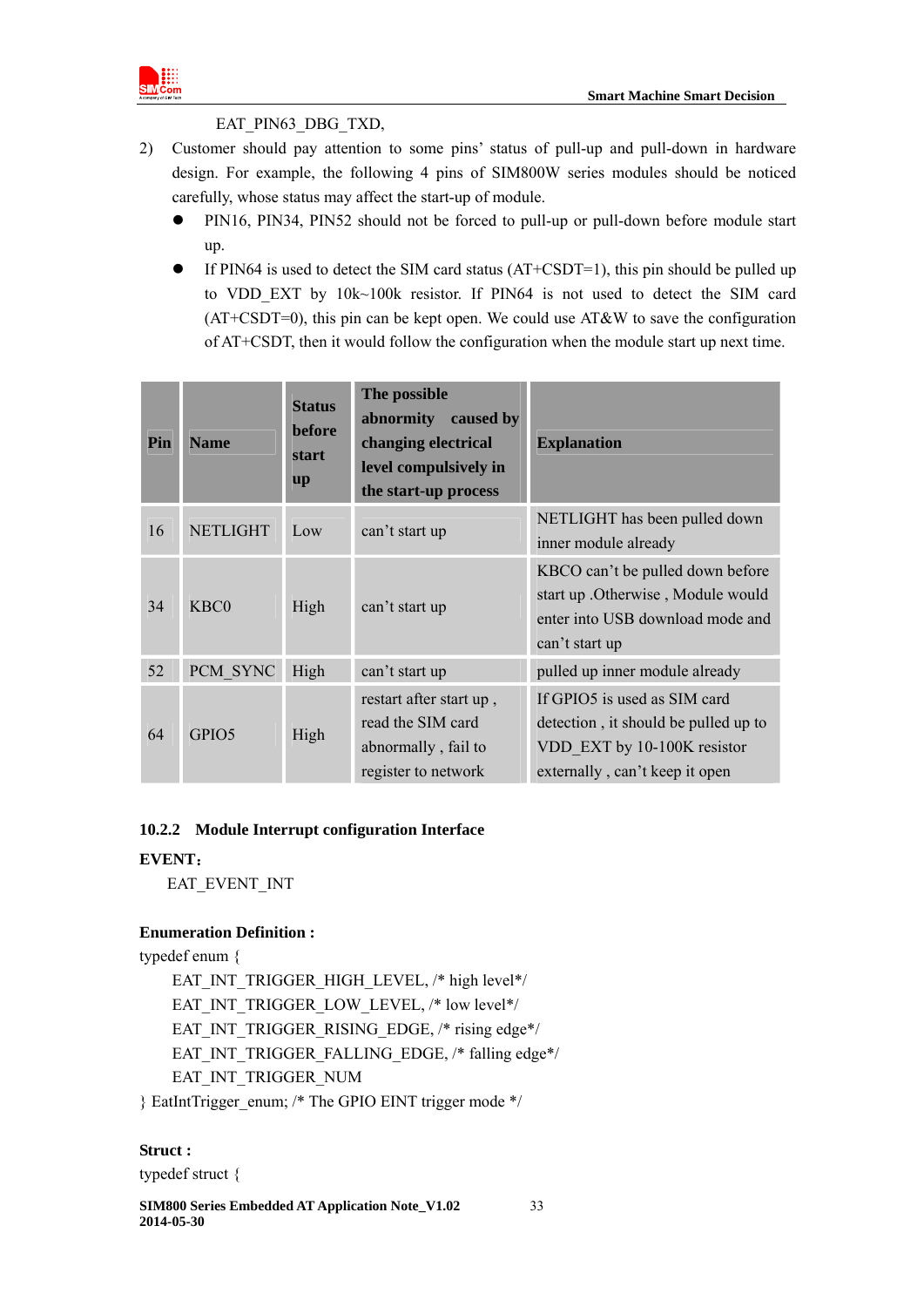

EatPinName enum pin;  $/*$  the pin  $*/$ 

EatGpioLevel enum level; /\* 1-high level; 0-low level\*/

} EatInt\_st; /\* EAT\_EVENT\_INT data struct\*/

# **Callback Function**

typedef void (\*eat\_gpio\_int\_callback\_func)(EatInt\_st \*interrupt);

#### **Function Interface**

| <b>Function Interface</b> | <b>Function</b>                                                                         |
|---------------------------|-----------------------------------------------------------------------------------------|
| eat_int_setup             | set interrupt                                                                           |
| eat int setup ext         | set interrupt, there is a parameter that wether or not<br>auto set the trigger polarity |
| eat int set trigger       | set the trigger mode of interrupt                                                       |

#### **Example:**

| /* define the interrupt callback function $*/$                     |
|--------------------------------------------------------------------|
| void int test handler func (EatInt st *interrupt)                  |
| $\left\{ \right.$                                                  |
| //do something                                                     |
|                                                                    |
| $/*$ set interrupt $*/$                                            |
| eat int setup(EAT PIN45 GPIO3, EAT INT TRIGGER LOW LEVEL,          |
| 100, int test handler func);                                       |
| /* if the interrupt callback function is not defined (NULL) $*/$   |
| //Get INT EVENT                                                    |
| eat get event(&event);                                             |
| if $EAT$ EVENT $INT = event.event$                                 |
| $\{$                                                               |
| $\frac{1}{\text{d}}$ something                                     |
|                                                                    |
| /* reconfigure the trigger condition of interrupt $*/$             |
| eat int set trigger(EAT PIN45 GPIO3, EAT INT TRIGGER RISING EDGE); |
|                                                                    |

#### **Note:**

- 1) The unit of parameter debounce ms in eat int setup is 10ms. For example, it means 100ms if debounce ms is equal to 10. This parameter debounce ms is only effective to level-triggered interrupt.
- 2) If customer wants to invert interrupt mode after pin triggered, then customer needs to configure the interrupt inversion in callback function.
- 3) The response time of edge-triggered interrupt is about 1ms. The response time of level-triggered interrupt equals debounce\_ms plus 1ms, it depends on the configuration of debounce\_ms.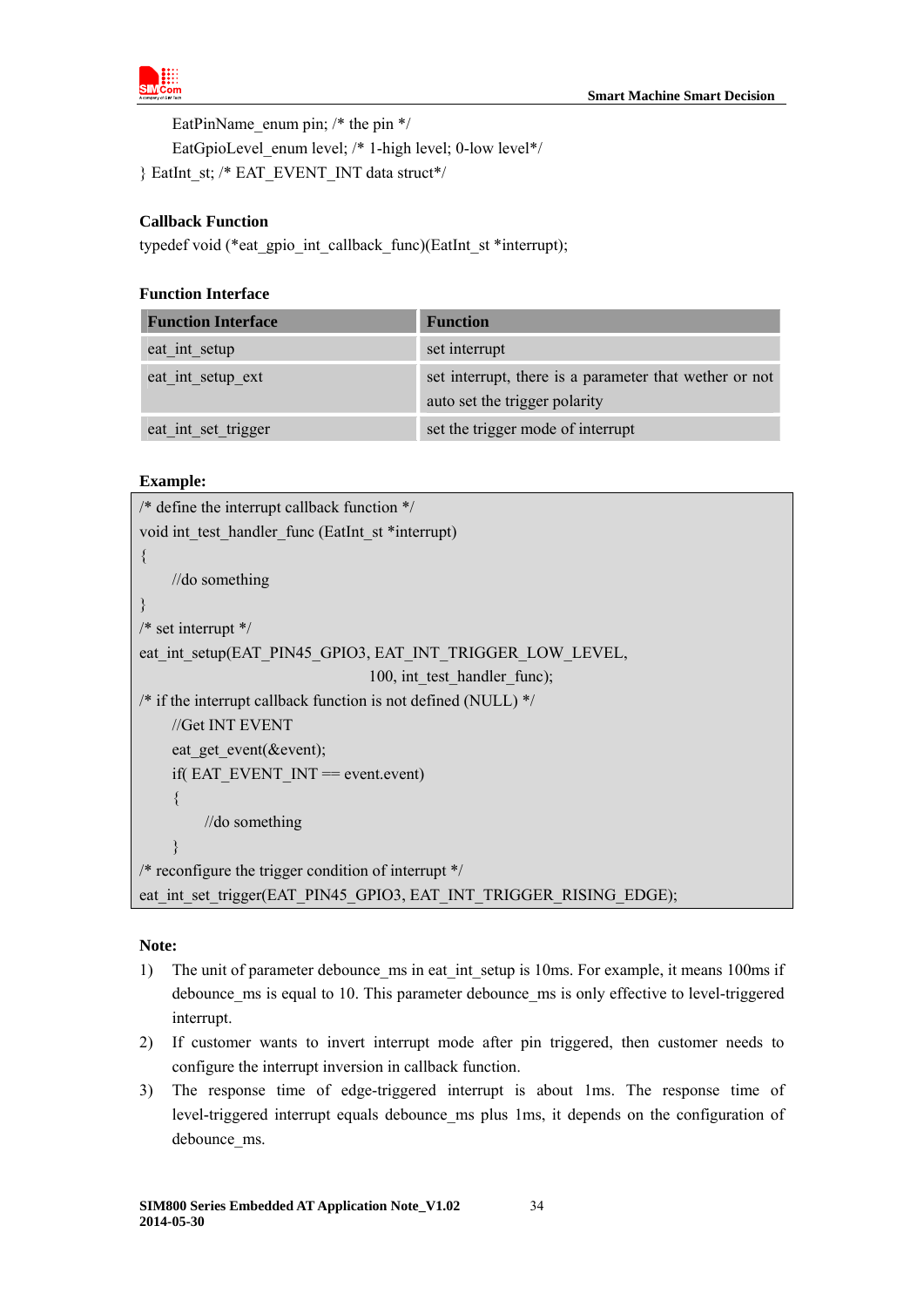

- 4) If level-triggered interrupt mode and EVENT interrupt mode used, then customer should check current status of pin before configuration, and configure the different status. For example, pin's current status is LOW\_LEVEL, then trigger level should be configured to HIGH\_LEVEL. Otherwise the core will get continuous interrupt report which may cause module reboot. Or customer could try eat int setup\_ext interface, and configure last parameter as opposite level.
- 5) When using interrupt callback mode, do not use functions which will occupy long time or resource of system in callback function.

# <span id="page-34-0"></span>**10.2.3 SPI Interface**

# **Enumeration Definition**

typedef enum { EAT\_SPI\_3WIRE, /\* 3 wire SPI \*/ EAT\_SPI\_4WIRE /\* 4 wire SPI \*/ } EatSpiWire\_enum;

typedef enum {

EAT SPI CLK  $52M = 1,$  /\* 52M clock \*/ EAT SPI CLK  $26M = 2$ , /\* 26M clock \*/ EAT SPI CLK  $13M = 4$  /\* 13M clock \*/

} EatSpiClk enum; /\* Can turn down the freg if you need ,the scope is  $1~1024$  \*/

```
typedef enum {
```
EAT\_SPI\_BIT8, /\* 8 bit \*/ EAT SPI BIT9,  $/*$  9 bit  $*/$ EAT SPI\_BIT16, /\* 16 bit \*/ EAT SPI BIT24,  $/* 24$  bit  $*/$ EAT\_SPI\_BIT32 /\* 32 bit \*/ } EatSpiBit\_enum;

# **Function Interface:**

| <b>Function Interface</b> | <b>Funciton</b>              |
|---------------------------|------------------------------|
| eat_spi_init              | Initialize SPI configuration |
| eat_spi_write             | Write SPI                    |
| eat spi read              | Read SPI                     |

# **Example:**

| $\frac{*}{*}$ initialize SPI configuration $\frac{*}{*}$ |  |
|----------------------------------------------------------|--|
| eat spi init(EAT SPI CLK 13M, EAT SPI 4WIRE,             |  |
| EAT SPI BIT8, EAT FALSE, EAT TRUE);                      |  |
| $\frac{*}{*}$ write data or commands $\frac{*}{*}$       |  |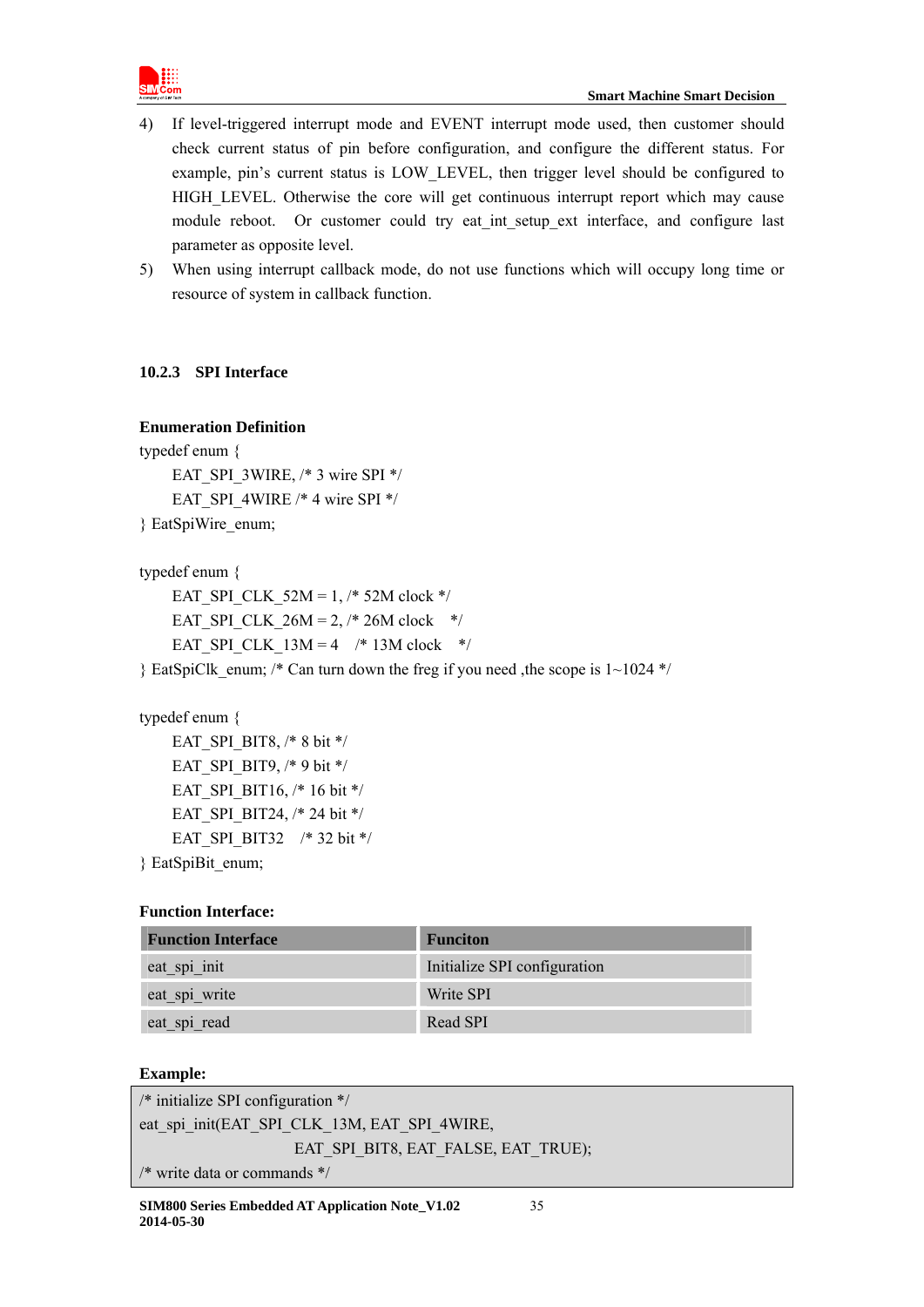

```
static void lcd_write_cmd(unsigned char cmd) 
{ 
     eat_spi_write(&cmd, 1, EAT_TRUE);
} 
static void lcd_write_data(unsigned char data) 
{ 
     eat_spi_write(&data, 1, EAT_FALSE);
} 
/* read data of len bytes */ 
static void lcd_read_data(unsigned char *data, unsigned char len) 
\{eat spi read(data,len);
}
```
# **Note:**

If SPI operation is not controlled by external DISP\_CS signal, customer should control this in app code, enable\_cs should be false in eat\_spi\_init.

# <span id="page-35-0"></span>**10.2.4 PWM Output Control Interface**

# **Function Interface**

| <b>Function Interface</b> | <b>Function</b> |
|---------------------------|-----------------|
| eat pwm start             | Output PWM      |
| eat pwm stop              | Stop output PWM |

#### **Example :**

| /* output PWM $*/$         |  |
|----------------------------|--|
| eat pwm start $(200,50)$ ; |  |
|                            |  |
| /* stop output PWM $*/$    |  |
| eat $pwm\_stop()$ ;        |  |
|                            |  |

#### **Note:**

1) Output cycle :  $0$  (all low) – 100 (all high)

# <span id="page-35-1"></span>**10.2.5 ADC Interface**

# **EVENT**:

EAT\_EVENT\_ADC

**Struct :**  typedef struct {

**SIM800 Series Embedded AT Application Note\_V1.02** 36 **2014-05-30**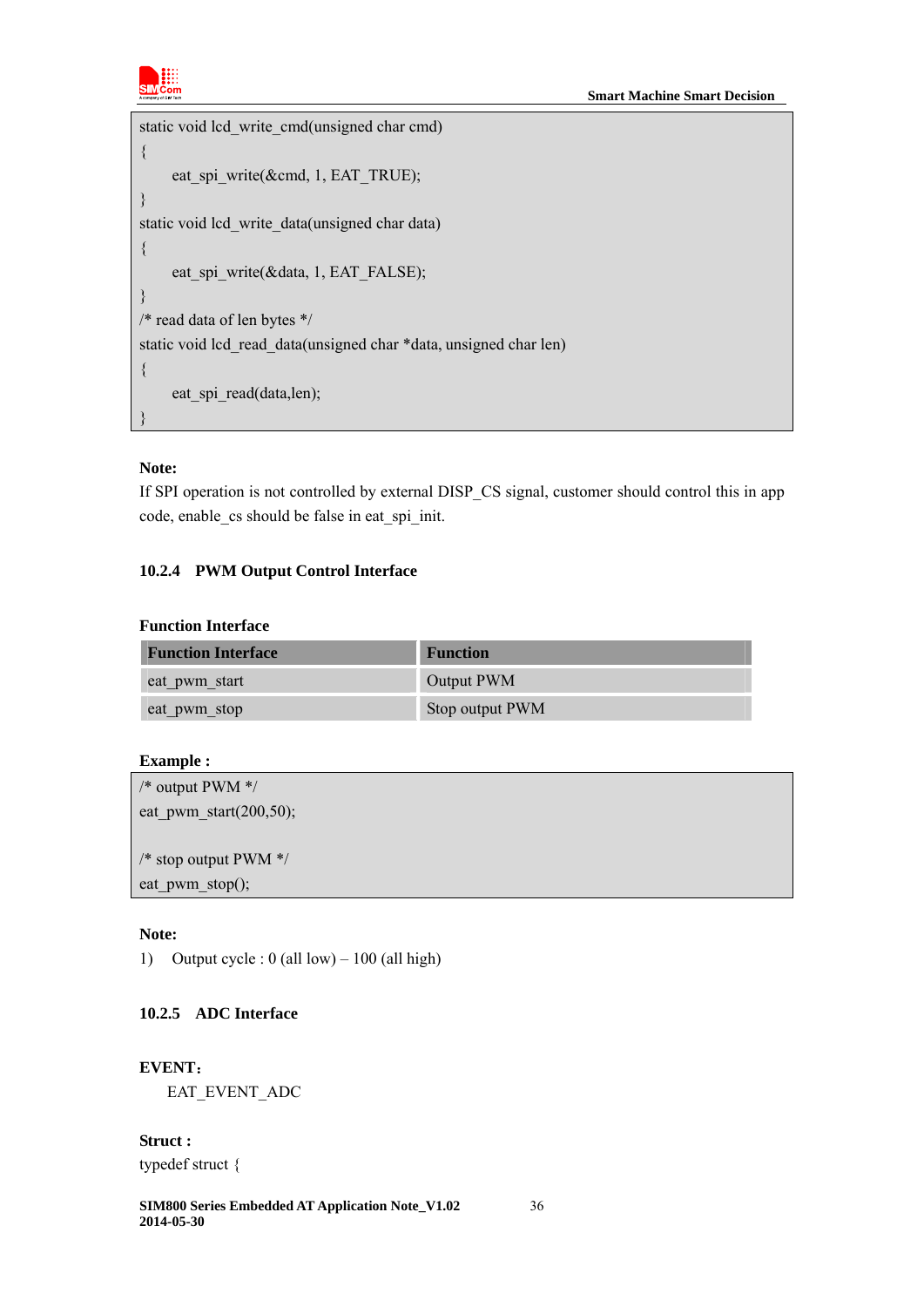

EatPinName enum pin;  $/*$  the pin  $*/$ unsigned int v; /\* ADC value,unit is mv\*/

} EatAdc\_st;

# **Callback Function:**

typedef void (\*eat\_adc\_callback\_func)(EatAdc\_st \*adc);

# **Function Interface:**

| <b>Function Interface</b> | <b>Funciton</b> |
|---------------------------|-----------------|
| eat_adc_get               | Read ADC        |

# **Example:**

| /* define interrupt callback function $*/$                        |
|-------------------------------------------------------------------|
| void adc test handler func (EatAdc st * adc)                      |
|                                                                   |
| //do something                                                    |
|                                                                   |
| /* read ADC $*/$                                                  |
| eat adc get(EAT PIN6 ADC0, 3000, adc test handler func);          |
| /* if the interrupt callback function is not defined (NULLL) $*/$ |
| //Get INT EVENT                                                   |
| eat get event(&event);                                            |
| if( $EAT$ EVENT ADC = event.event)                                |
| $\left\{ \right\}$                                                |
| //do something                                                    |
|                                                                   |

# **Note:**

Only this pin EAT\_PIN6\_ADC0 is available to read ADC for SIM800W , the external voltage range is 0-2.8V .

For the ADC PIN definition of other platform , please refer to the macro definition in eat\_periphery.h of the corresponding platform .

# <span id="page-36-0"></span>**10.2.6 PowerKey , LED Control Interface**

#### **Function Interface**

| <b>Function Interface</b> | <b>Function</b>                               |
|---------------------------|-----------------------------------------------|
| eat lcd light sw          | LCD backlight control interface               |
| eat kpled sw              | Keypad backlight control interface            |
| eat poweroff key sw       | PoweKey control interface. If we don't enable |
|                           | this function, powering off the module by key |
|                           | is disable as default.                        |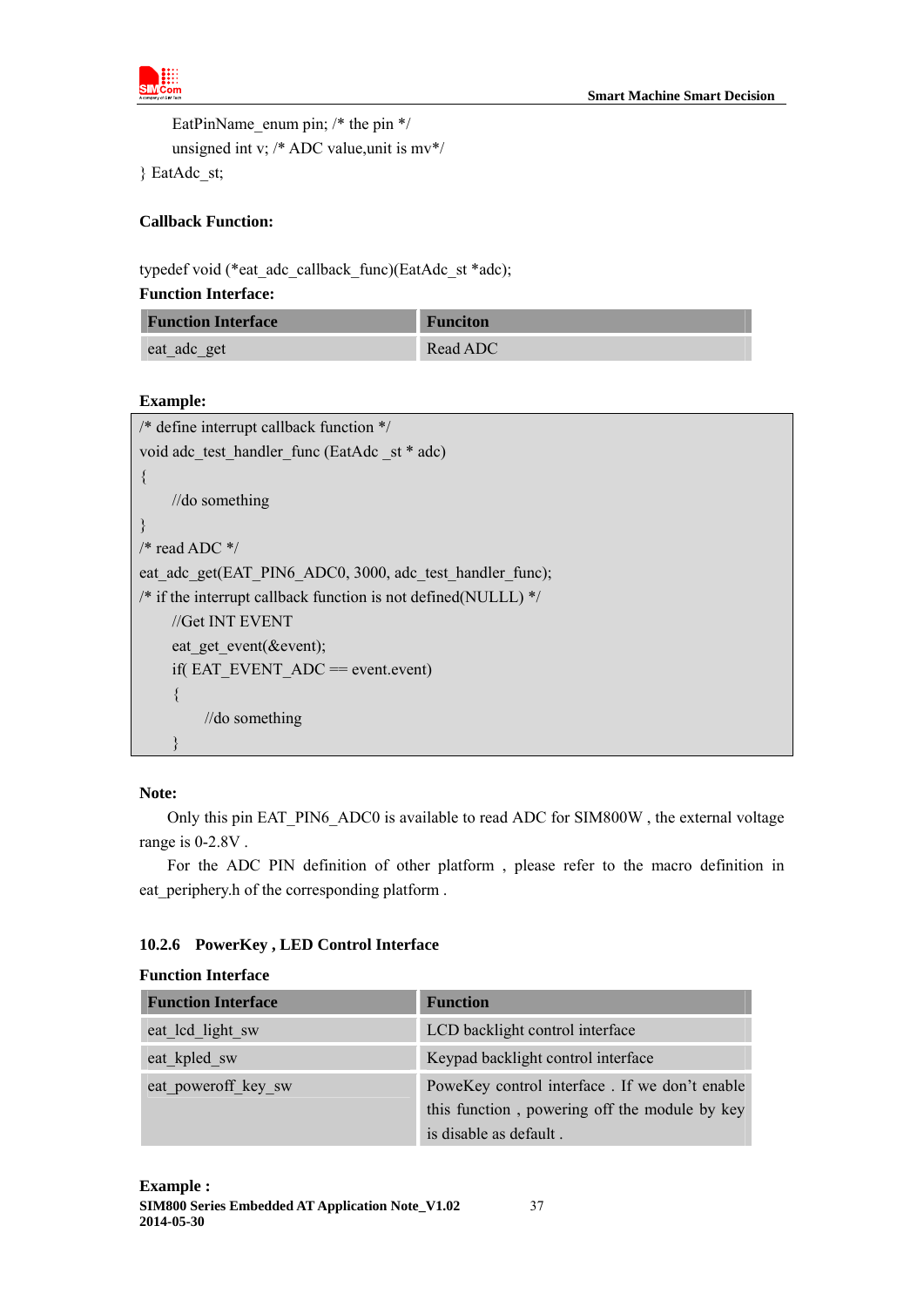

/\* light up LCD backlight \*/

eat lcd light sw(EAT\_TRUE);// there is one more parameter for SIM800H and SIM800 which is used to set the current magnitude \*/

/\* light up keypad backlight \*/ eat\_kpled\_sw (EAT\_TRUE);

/\* enable powering off the module by long-pressing PowerKey \*/ eat poweroff key sw(EAT\_TRUE);

# **Note :**

- 1) System can't enter sleep mode if LCD backlight or keypad backlight is on .
- 2) one second for long-pressing PowerKey would power off the module if eat poweroff key sw(EAT\_TRUE).

The module can't be powered off if USB connected or pressing PowerKey all the time, it would restart after 30 seconds.

# <span id="page-37-0"></span>**10.2.7 KEYPAD**

The message of keypad is forwarded by EAT\_EVENT\_KEY.

# **EVENT**:

EAT\_EVENT\_KEY

# **Key Value Enumeration Definition:**

typedef enum { EAT KEY C0R0, EAT\_KEY\_C0R1, EAT KEY C0R2, EAT KEY C0R3, EAT KEY C0R4, EAT\_KEY\_C0R5, EAT KEY C1R0, EAT KEY C1R1, EAT KEY C1R2, EAT\_KEY\_C1R3, EAT KEY C1R4, EAT\_KEY\_C1R5, EAT KEY C2R0, EAT\_KEY\_C2R1, EAT\_KEY\_C2R2, EAT KEY C2R3, EAT\_KEY\_C2R4, EAT KEY C2R5, EAT KEY C3R0,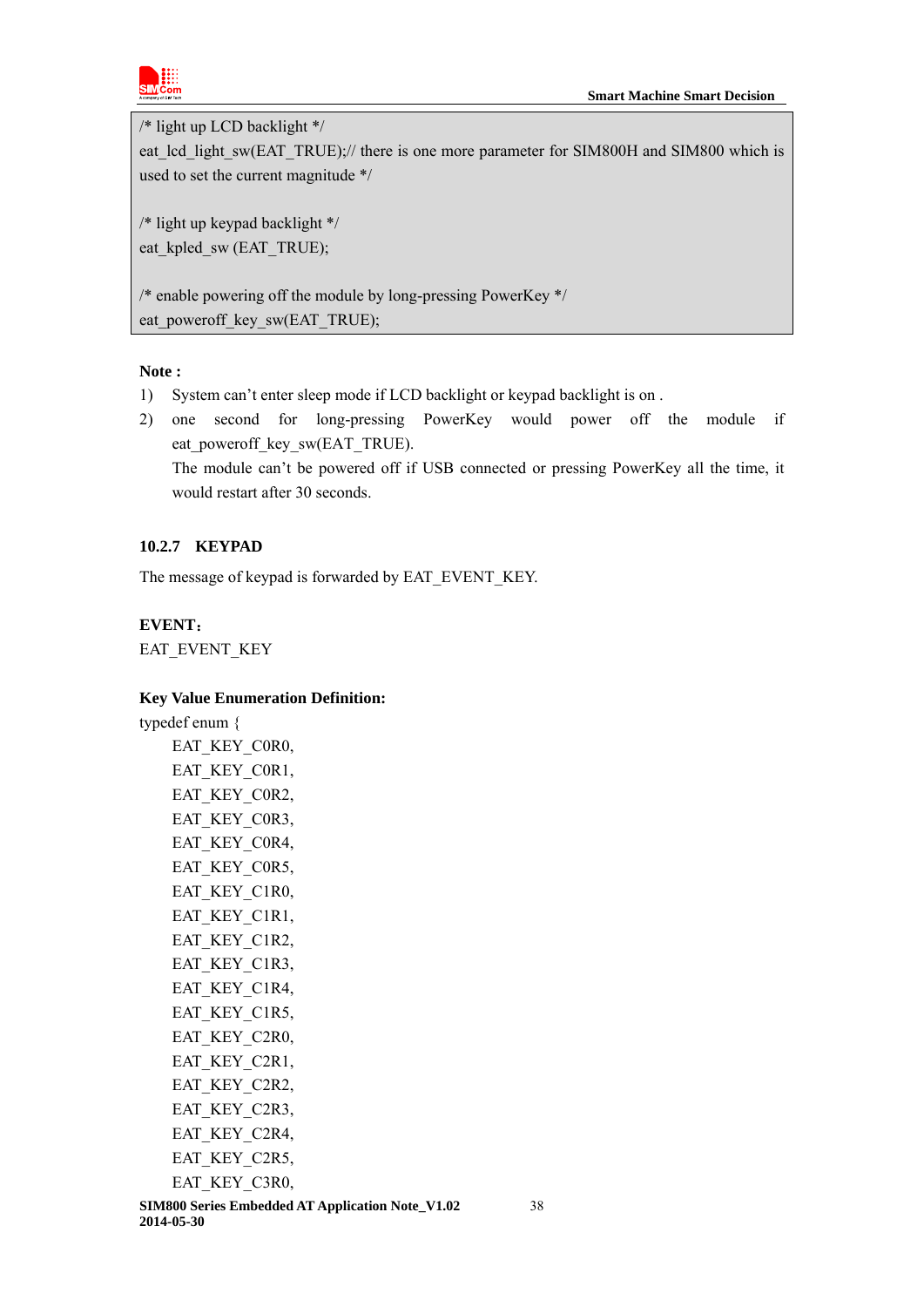

| EAT_KEY_C3R1,  |
|----------------|
| EAT_KEY_C3R2,  |
| EAT_KEY_C3R3,  |
| EAT_KEY_C3R4,  |
| EAT KEY C3R5,  |
| EAT_KEY_C4R0,  |
| EAT KEY_C4R1,  |
| EAT KEY C4R2,  |
| EAT_KEY_C4R3,  |
| EAT_KEY_C4R4,  |
| EAT_KEY_C4R5,  |
| EAT KEY C5R0,  |
| EAT KEY C5R1,  |
| EAT_KEY_C5R2,  |
| EAT_KEY_C5R3,  |
| EAT KEY C5R4,  |
| EAT_KEY_C5R5,  |
| EAT KEY POWER, |
| EAT KEY NUM    |
|                |

```
} EatKey_enum;
```

```
/* EAT KEY configuration structure. */
```
typedef struct { EatKey\_enum key\_value; /\* key value \*/

eat\_bool is\_pressed; /\* 1-key press down; 0-key release up \*/

} EatKey\_st;

#### **Example:**

}

```
void app_main(void *data) 
{ 
    EatEvent_st event;
    eat get event(&event);
    switch(event.event) 
     { 
         .... 
         case EAT_EVENT_KEY: 
         eat trace("Get key value:%d pressed:%d", event.data.key.key value, event.data.key.
is_pressed); 
         break; 
         ....
```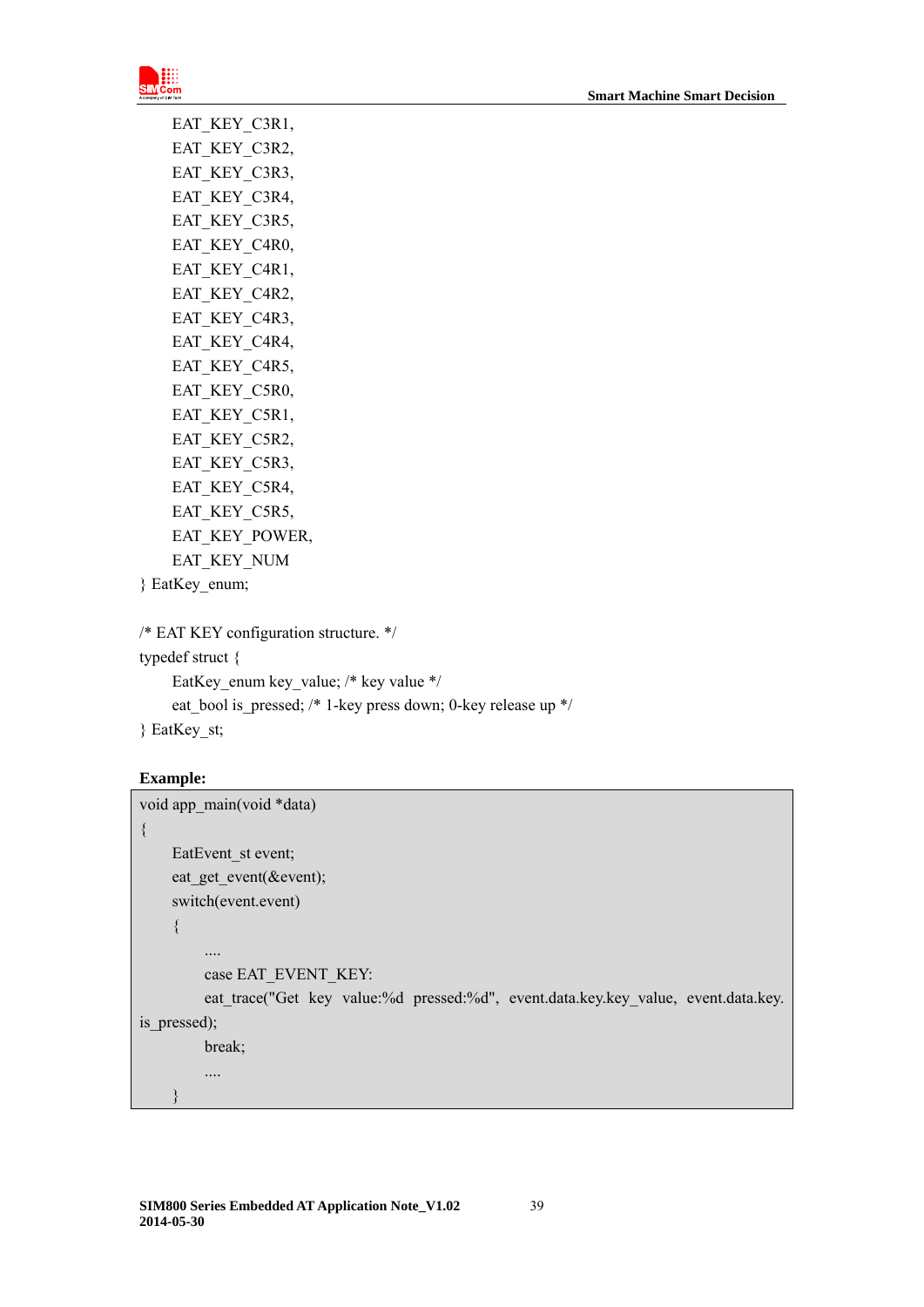

# <span id="page-39-0"></span>**11 Audio**

# **11.1 Function Introduction**

<span id="page-39-1"></span>It provides interfaces to play or stop tone (keypad tone, dial tone, busy tone, etc) and audio data flow (in format of MIDI and WAV).

# <span id="page-39-2"></span>**11.2 Function Interface and Example**

# **Function Interface:**

| <b>Function Interface</b> | <b>Function</b>                            |
|---------------------------|--------------------------------------------|
| eat audio play tone id    | play tone                                  |
| eat audio stop tone id    | stop play tone                             |
| eat audio play data       | play audio data flow in MIDI or WAV format |
| eat audio stop data       | stop play audio data flow                  |
| eat audio set custom tone | generate customized tone                   |

#### **Struct :**

| typedef struct $\{$           |                                                            |
|-------------------------------|------------------------------------------------------------|
| unsigned short freq1;         | /* First frequency $*/$                                    |
| unsigned short freq2;         | /* Second frequency $*/$                                   |
| unsigned short on duration;   | /* Tone on duation, in ms unit, 0 for continuous tone $*/$ |
| unsigned short off duration;  | /* Tone off duation, in ms unit, 0 for end of playing $*/$ |
| unsigned char next operation; | /*Index of the next tone $\frac{*}{ }$                     |
| } EatAudioToneData st;        |                                                            |

# **Example**

eat audio play tone id application

eat\_audio\_play\_tone\_id(EAT\_TONE\_DIAL\_CALL\_GSM, EAT\_AUDIO\_PLAY\_INFINITE, 15, EAT\_AUDIO\_PATH\_SPK1);

eat\_audio\_stop\_id application

eat audio stop\_tone\_id(EAT\_TONE\_DIAL\_CALL\_GSM);

eat\_audio\_play\_data application

| const unsigned charaudio test way data $\lceil = \frac{1}{8} \times \frac{1}{2}$ ring2.way */ |                         |    |                                |     |
|-----------------------------------------------------------------------------------------------|-------------------------|----|--------------------------------|-----|
| 0x52,0x49,0x46,0x46,0x62,0x9B,0x04,0x00,0x57,0x41,0x56,0x45,0x66,0x6D,0x74,0x20,              |                         |    |                                |     |
| $0x10,0x00,0x00,0x00,0x01,0x00,0x01,0x00,0x40,0x1F,0x00,0x00,0x80,0x3E,0x00,0x00,$            |                         |    |                                |     |
|                                                                                               |                         |    |                                |     |
|                                                                                               |                         |    |                                |     |
| eat audio play data(audio test way data,                                                      |                         |    | size of (audio test way data), |     |
| EAT AUDIO FORMAT WAV,                                                                         | EAT AUDIO PLAY INFINITE |    |                                | 12. |
| SIM800 Series Embedded AT Application Note V102                                               |                         | 40 |                                |     |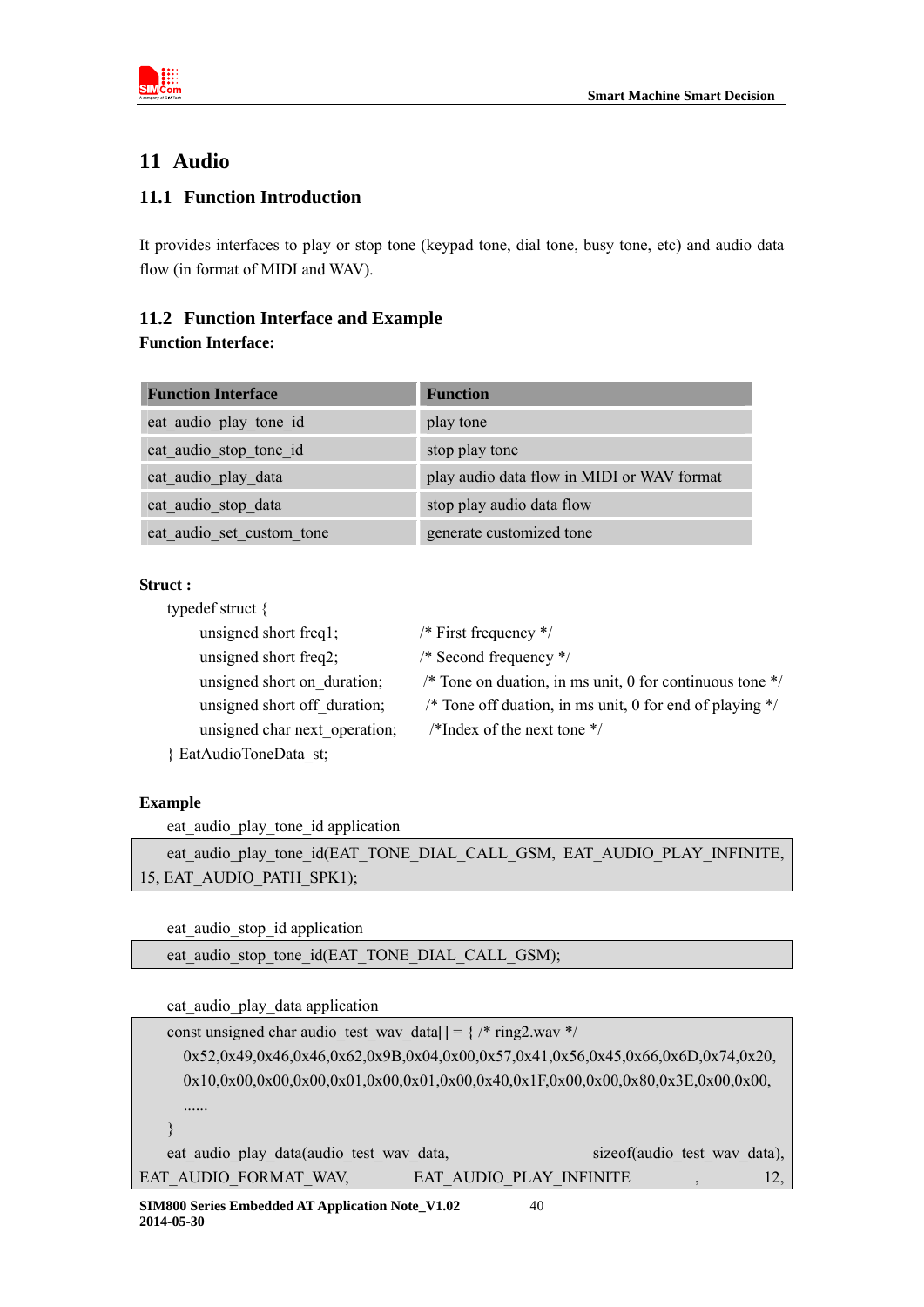

EAT\_AUDIO\_PATH\_SPK2);

eat\_audio\_stop\_data application

eat audio stop data();

#### <span id="page-40-0"></span>**11.3 Note**

- 1) The tone includes key tone and audio tone, and audio tone is prior to key tone. It would stop key tone if play audio tone.
- 2) Call is prior to audio data flow, and audio data flow is prior to tone. So call would stop audio data flow playback, audio data flow would stop tone playback, also call would stop tone playback.
- 3) Tone can be played but audio data flow can't in call process.
- 4) The id of eat audio\_play\_tone\_id() and eat audio\_stop\_tone\_id() should match to avoid stopping incorrectly .
- 5) Make sure the audio data flow is in correct format for playback, only MIDI and WAV format is supported for now.
- 6) The common tone frequency (refer to struct EatAudioToneData\_st) : ---Busy Tone : EAT\_TONE\_BUSY\_CALL\_GSM: { { 425, 0, 500, 500, 0} }  $--Dial$  Tone : EAT TONE DIAL CALL GSM, {  ${425, 0, 0, 0, 0}$  } }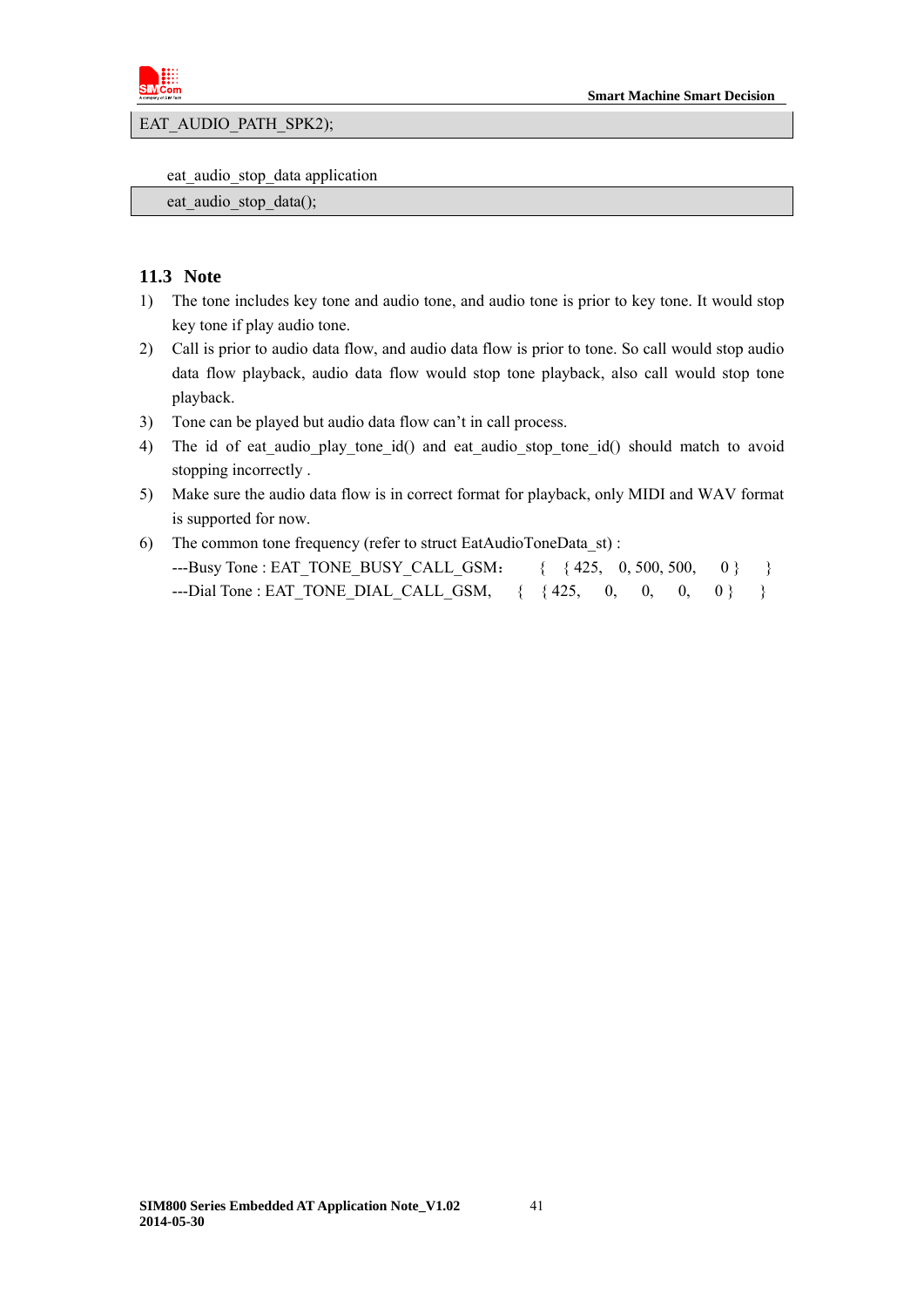

# <span id="page-41-0"></span>**12 Socket**

# <span id="page-41-1"></span>**12.1 Function Introduction**

Platform supports SOCKET interface, customer can use it to create TCP or UDP connection and transfer data.

# <span id="page-41-2"></span>**12.2 Function Interface and Example**

SOCKET supports 3 type interfaces, they are GPRS bear, SOCKET about, and DNS query. The GPRS bear is basic, SOCKET and DNS is based on it。

| <b>Function Interface</b>       | <b>Function</b>                                                                 |
|---------------------------------|---------------------------------------------------------------------------------|
| eat gprs bearer open            | Open GPRS bear                                                                  |
| eat_gprs_bearer_hold            | Hold GPRS bear                                                                  |
| eat gprs bearer release         | <b>Release GPRS</b>                                                             |
| eat soc create                  | Create socket                                                                   |
| eat soc notify register         | Register call back function while socket notify                                 |
| eat soc connect                 | Connects to the server                                                          |
| eat soc setsockopt              | Sets the socket options.                                                        |
| eat soc getsockopt              | Gets the socket options.                                                        |
| eat soc bind                    | Bind local port                                                                 |
| eat soc listen                  | makes a socket to a server socket to wait client connections                    |
| eat soc accept                  | waits for the incoming connections and return a socket id of<br>new connection. |
| eat soc send                    | Send the data to the destination                                                |
| eat soc recv                    | Receive data and return the source address                                      |
| eat soc sendto                  | Send the data to the destination, more use TCP connection                       |
| eat soc recvfrom                | Receive data and return the source address, more use UDP<br>connection          |
| eat_soc_getsockaddr             | Get local IP address                                                            |
| eat soc close                   | <b>Close Socket</b>                                                             |
| eat soc gethostbyname           | gets the IP of the given domain name                                            |
| eat soc gethost notify register | set call back function about eat soc gethostbyname                              |
|                                 |                                                                                 |

#### **Function Interface**:

#### **Call back function Type**:

typedef void(\*eat\_soc\_notify)(s8 s,soc\_event\_enum event,eat\_bool result, u16 ack\_size); //socket event notify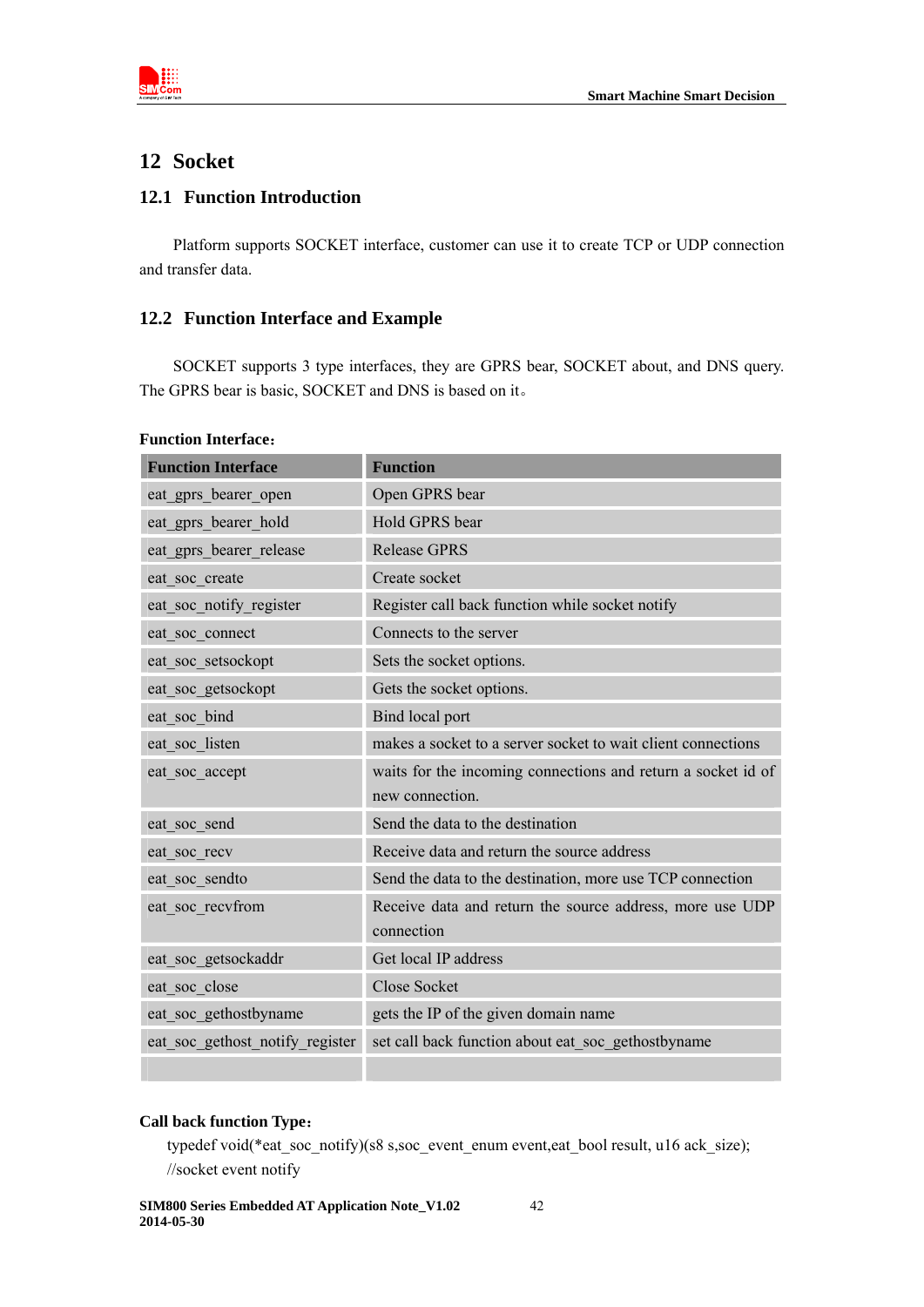

```
typedef void(*eat_bear_notify)(cbm_bearer_state_enum state,u8 ip_addr[4]);
//gprs bear state notify 
typedef void(*eat_hostname_notify)(u32 request_id,eat_bool result,u8 ip_addr[4]);
//DNS query notify
```
#### **Struct**:

```
/* Bearer state */ 
    typedef enum 
    { 
          CBM DEACTIVATED = 0x01, /* deactivated */
          CBM_ACTIVATING = 0x02, /* activating */
          CBM_ACTIVATED = 0x04, /* activated */
          CBM DEACTIVATING = 0x08, /* deactivating */
          CBM_CSD_AUTO_DISC_TIMEOUT = 0x10, /* csd auto disconnection timeout */
          CBM_GPRS_AUTO_DISC_TIMEOUT = 0x20, /* gprs auto disconnection timeout */
          CBM_NWK_NEG_QOS_MODIFY = 0x040, /* negotiated network qos modify
notification */ 
          CBM WIFI_STA_INFO_MODIFY = 0x080, /* wifi hot spot sta number is
changed */ 
           CBM_BEARER_STATE_TOTAL 
    } cbm_bearer_state_enum; 
    /* Socket return codes, negative values stand for errors */ 
    typedef enum 
    { 
          SOC SUCCESS = 0, /* success */
          SOC_ERROR = -1, /* error */
          SOC_WOULDBLOCK = -2, \frac{\pi}{100} /* not done yet */
          SOC_LIMIT_RESOURCE = -3, \frac{\text{#}}{\text{mited resource}} */
          SOC_INVALID_SOCKET = -4, \frac{\text{#} \times \text{4}}{\text{#}} /* invalid socket */
          SOC_INVALID_ACCOUNT = -5, \frac{\pi}{2} /* invalid account id */
          SOC_NAMETOOLONG = -6, \frac{\text{#} \times \text{ }}{\text{#} \times \text{ } \times \text{ } \times \text{ } \times \text{ } \times \text{ } \times \text{ } \times \text{ } \times \text{ } \times \text{ } \times \text{ } \times \text{ } \times \text{ } \times \text{ } \times \text{ } \times \text{ } \times \text{ } \times \text{ } \times \text{ } \times \text{ } \times \text{ } \times \text{ } \times \text{ } \times \text{ } \times \text{ } \times \text{ } \times \text{ } \times \text{ } \times \text{ } \times \text{ } \times \text{SOC ALREADY = -7, /* operation already in progress */
          SOC_OPNOTSUPP = -8, \frac{\text{#}}{\text{}} operation not support \frac{\text{#}}{\text{}}SOC_CONNABORTED = -9, \frac{\text{# Software caused connection abort *}}{\text{# } }SOC_INVAL = -10, \frac{\text{#} \times \text{``i}}{\text{``i}} invalid argument */
          SOC PIPE = -11, /* broken pipe */
          SOC_NOTCONN = -12, /* socket is not connected */
          SOC_MSGSIZE = -13, \frac{\text{# msg}}{\text{# msg}} is too long */
          SOC_BEARER_FAIL = -14, \frac{\text{#} \times \text{#}}{\text{#} \times \text{#}} bearer is broken */
          SOC_{\text{2}}CONNRESET = -15, /* TCP half-write close, i.e., FINED */
          SOC_DHCP_ERROR = -16, /* DHCP error */
          SOC_IP_CHANGED = -17, \frac{\text{# IP}}{\text{has changed *}}SOC_ADDRINUSE = -18, /* address already in use */
          SOC_CANCEL_ACT_BEARER = -19 /* cancel the activation of bearer */
```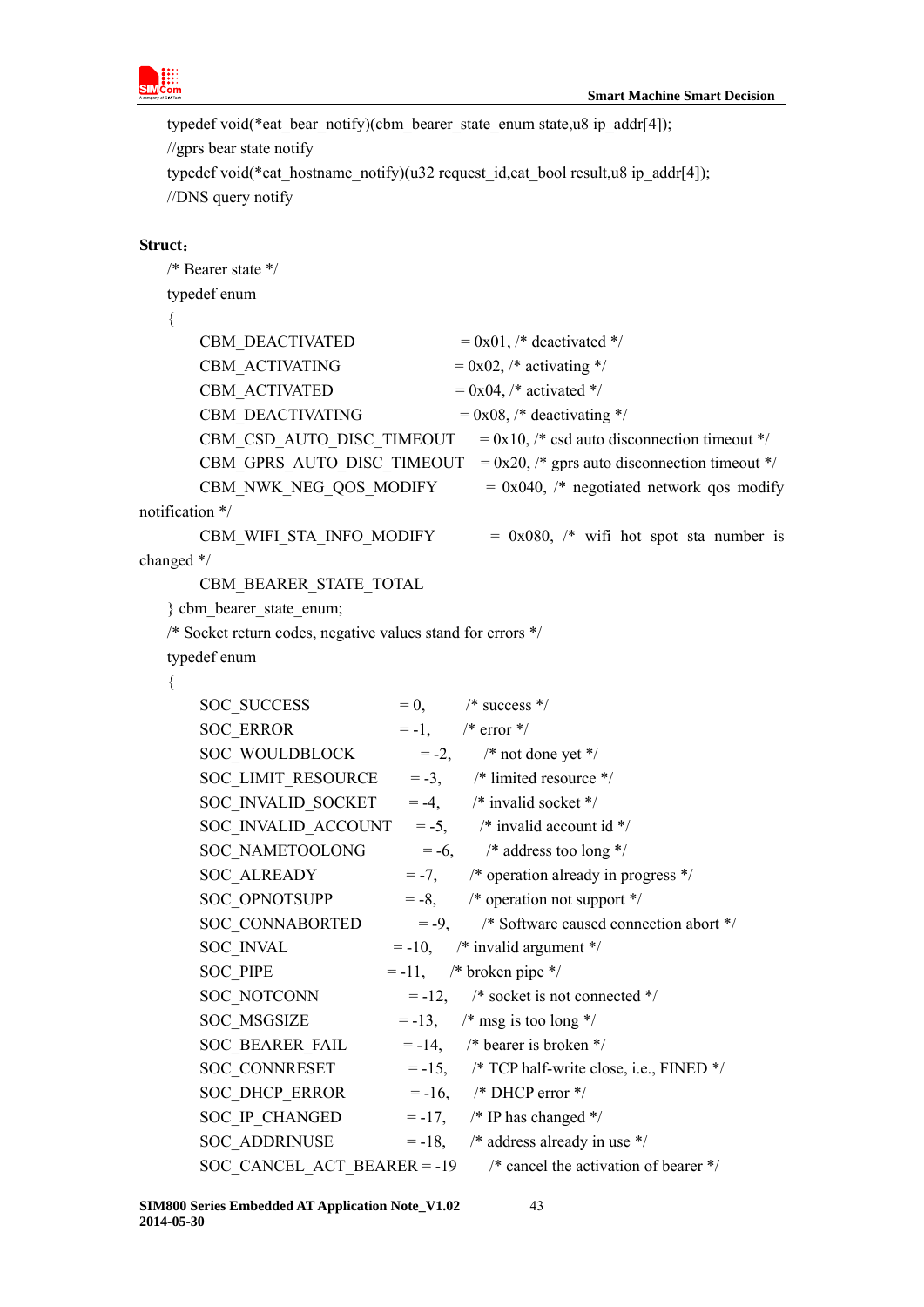

```
} soc_error_enum; 
   /* error cause */ 
   typedef enum 
   { 
       CBM_OK = 0, /* success */
       CBM_ERROR = -1, /* error */
       CBM_WOULDBLOCK = -2, /* would block */
       CBM_LIMIT_RESOURCE = -3, /* limited resource */
       CBM_INVALID_ACCT_ID = -4, /* invalid account id*/
       CBM_INVALID_AP_ID = -5, /* invalid application id*/
       CBM_INVALID_SIM_ID = -6, /* invalid SIM id */
       CBM_BEARER_FAIL = -7, /* bearer fail */
       CBM_DHCP_ERROR = -8, /* DHCP get IP error */
       CBM_CANCEL_ACT_BEARER = -9, /* cancel the account query screen, such as
always ask or bearer fallback screen */ 
       CBM DISC BY CM = -10 /* bearer is deactivated by the connection
management */ 
   } cbm_result_error_enum; 
   /* Socket Type */ 
   typedef enum 
   { 
       SOC_SOCK_STREAM = 0, /* stream socket, TCP */
       SOC_SOCK_DGRAM, \frac{\text{#}\xi}{\text{#}} datagram socket, UDP */
       SOC_SOCK_SMS, \frac{\text{N}}{\text{N}} SMS bearer */
       SOC_SOCK_RAW /* raw socket */
   } socket_type_enum; 
   /* Socket Options */ 
   typedef enum 
   { 
       SOC_OOBINLINE = 0x01 \ll 0, /* not support yet */
       SOC_LINGER = 0x01 \ll 1, /* linger on close */
       SOC_NBIO = 0x01 \ll 2, /* Nonblocking */
       SOC_ASYNC = 0x01 \ll 3, /* Asynchronous notification */
       SOC_NODELAY = 0x01 \ll 4, /* disable Nagle algorithm or not */
       SOC_KEEPALIVE = 0x01 \ll 5, /* enable/disable the keepalive */
       SOC_RCVBUF = 0x01 \ll 6, /* set the socket receive buffer size */
       SOC_SENDBUF = 0x01 \ll 7, /* set the socket send buffer size */
       SOC_NREAD = 0x01 \ll 8, /* no. of bytes for read, only for soc_getsockopt
*/ 
       SOC_PKT_SIZE = 0x01 \ll 9, /* datagram max packet size */
```

```
SIM800 Series Embedded AT Application Note_V1.02 44 
2014-05-30
```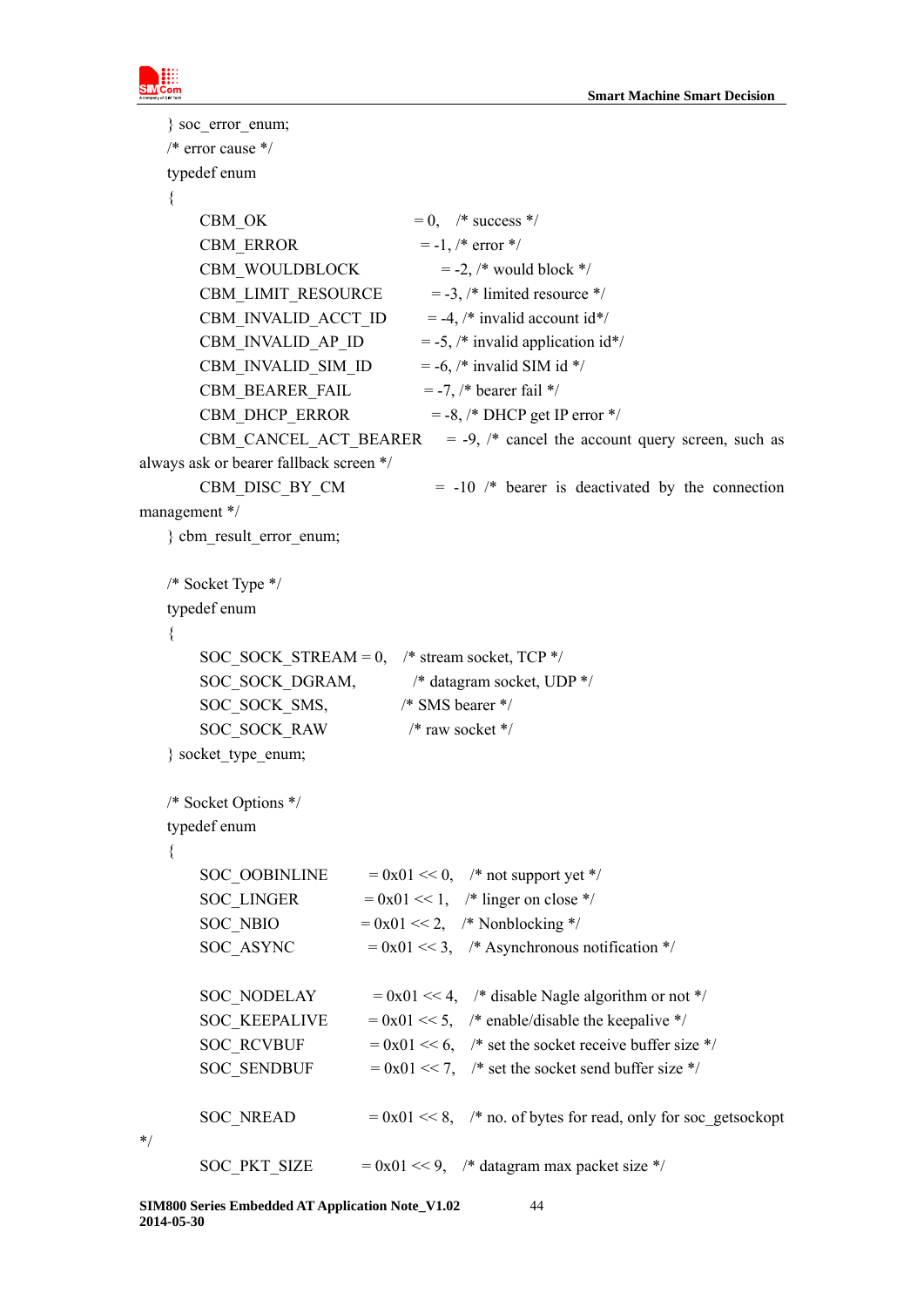

```
SOC_SILENT_LISTEN = 0x01 \ll 10, /* SOC_SOCK_SMS property */
    SOC_QOS = 0x01 \ll 11, /* set the socket qos */
    SOC TCP MAXSEG = 0x01 \ll 12, /* set the max segmemnt size */
    SOC_IP_TTL = 0x01 \ll 13, /* set the IP TTL value */
    SOC_LISTEN_BEARER = 0x01 \ll 14, /* enable listen bearer */
    SOC_UDP_ANY_FPORT = 0x01 \ll 15, /* enable UDP any foreign port */
    SOC_WIFI_NOWAKEUP = 0x01 \ll 16, /* send packet in power saving mode */
    SOC_UDP_NEED_ICMP = 0x01 \ll 17, /* deliver NOTIFY(close) for ICMP error */
    SOC_IP_HDRINCL = 0x01 \ll 18, /* IP header included for raw sockets */
    SOC_IPSEC_POLICY = 0x01 \ll 19, /* ip security policy */
    SOC_TCP_ACKED_DATA = 0x01 \ll 20, /* TCPIP acked data */
    SOC_TCP_DELAYED_ACK = 0x01 \ll 21, /* TCP delayed ack */
    SOC_TCP_SACK = 0x01 \ll 22, /* TCP selective ack */
    SOC TCP TIME STAMP = 0x01 \ll 23, /* TCP time stamp */
    SOC_TCP_ACK_MSEG = 0x01 \ll 24 /* TCP ACK multiple segment */
} soc_option_enum; 
/* event */typedef enum 
{ 
    SOC_READ = 0x01, /* Notify for read */
    SOC_WRITE = 0x02, /* Notify for write */
    SOC_ACCEPT = 0x04, /* Notify for accept */
    SOC_CONNECT = 0x08, /* Notify for connect */
    SOC_CLOSE = 0x10, /* Notify for close */
    SOC_ACKED = 0x20 /* Notify for acked */
} soc_event_enum; 
/* socket address structure */ 
typedef struct 
{ 
    socket type enum sock type; /* socket type */
    s16 addr_len; /* address length */
     u16 port; /* port number */ 
    u8 addr[MAX_SOCK_ADDR_LEN];
     /* IP address. For keep the 4-type boundary, 
      * please do not declare other variables above "addr" 
     */ 
} sockaddr_struct;
```
#### **Example**:

```
SIM800 Series Embedded AT Application Note_V1.02 45 
2014-05-30
```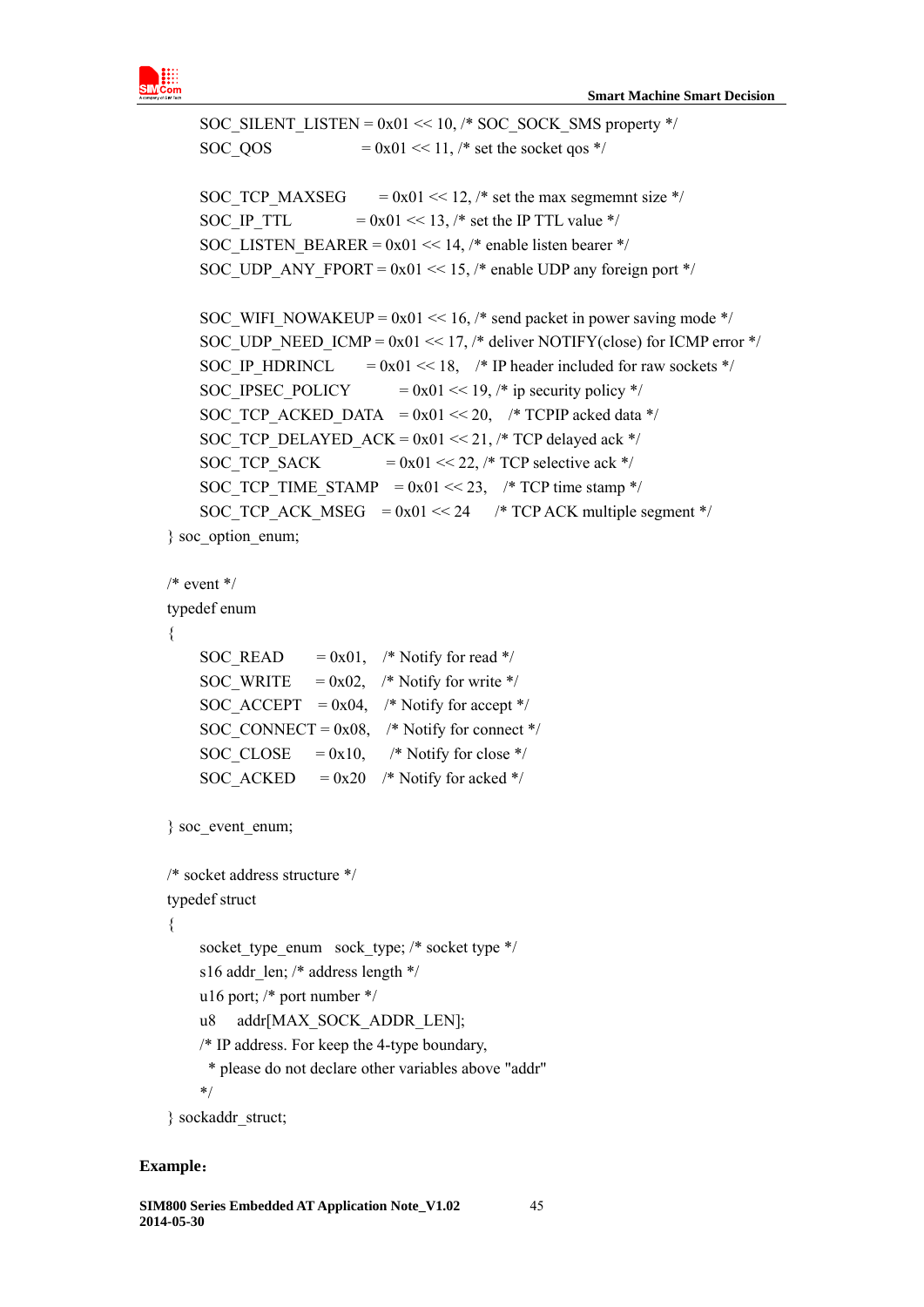

```
/*define GPRS bear call back*/ 
eat bear notify bear notify cb(cbm bearer state enum state,u8 ip addr[4])
{ 
     switch (state) { 
         case CBM_DEACTIVATED: /* GPRS deactivated */
               break; 
         case CBM_ACTIVATED : /* GPRS activated */
               //here get local IP address from parameter "ip_addr"
               break; 
          default: 
               break; 
    * ----- end switch ----- */
} 
/*define socket event notify call back*/ 
eat soc_notify soc_notify_cb(s8 s,soc_event_enum event,eat_bool result, u16 ack_size)
{ 
     switch ( event ) { 
          case SOC_READ: /* socket received data */ 
break; 
          case SOC_WRITE: /* socket can send data */ 
               break; 
         case SOC_ACCEPT: /* client accepting */
               break; 
          case SOC_CONNECT: /* TCP connect notify */ 
              if (result == TRUE)\frac{1}{2} /*connect success*/
} 
else{ /*connect failed*/ 
} 
               break; 
          case SOC_CLOSE: /* socket disconect */ 
               break; 
          case SOC_ACKED: /* The remote has received data*/ 
              // ack_size is acked data's length
               break; 
          default: 
               break; 
     } /* ----- end switch ----- */ 
} 
//.................................................... 
/*open GPRS bear*/ 
ret = eat_gprs_bearer_open("CMNET",NULL,NULL,bear_notify_cb); //open GPRS bear
```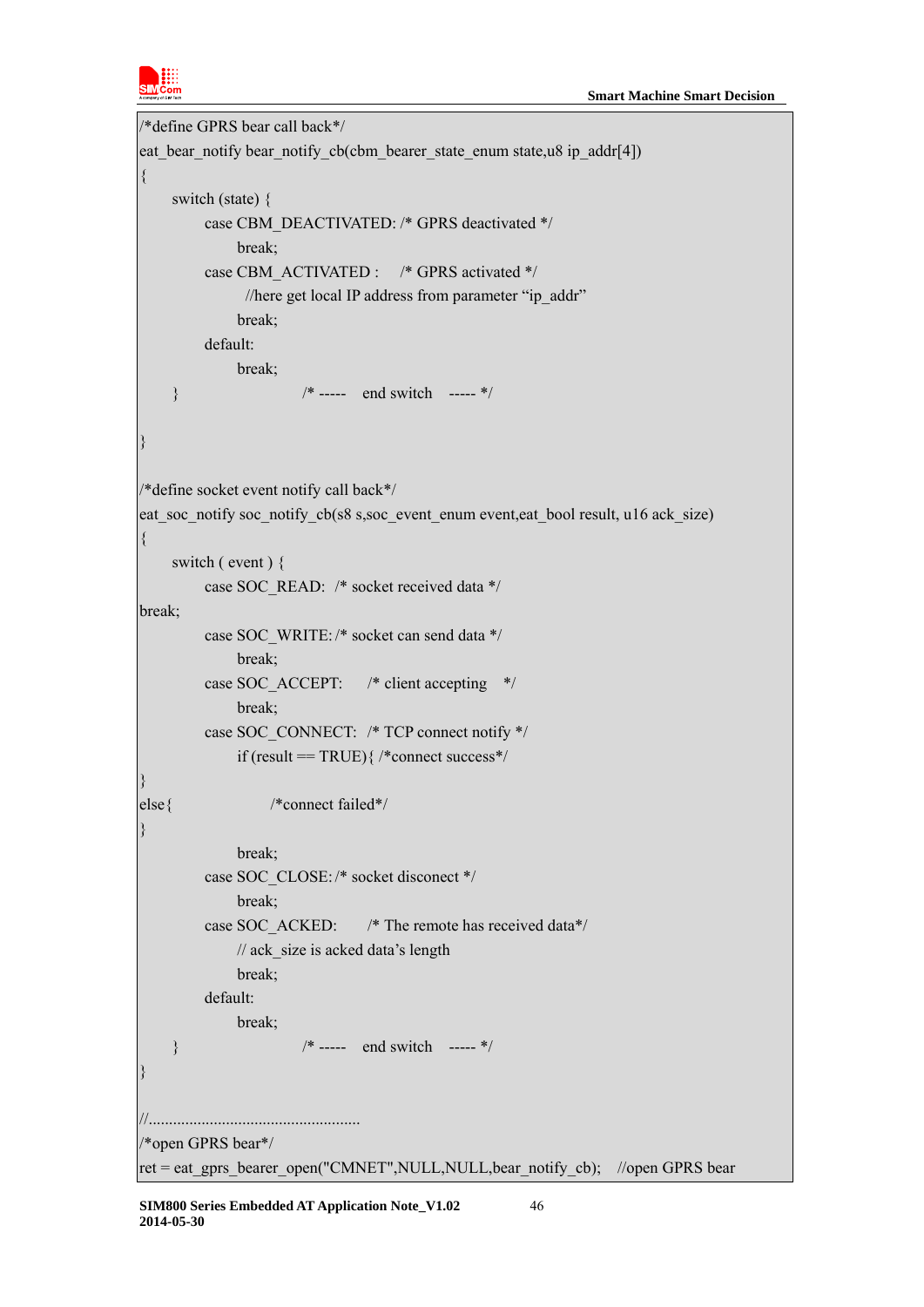

```
ret = eat_gprs_bearer_hold() ; //hold GPRS bear
//.................................................... 
//in bear notify cb function, if (state = CBM ACTIVATED), socket can be created to connect.
/*create SOCKET connection*/ 
eat soc_notify_register(soc_notify_cb); //register call back
socket id = eat soc_create(SOC_SOCK_STREAM,0); //create TCP SOCKET
val = (SOC_READ | SOC_WRITE | SOC_CLOSE | SOC_CONNECT|SOC_ACCEPT);
ret = eat_soc_setsockopt(socket_id,SOC_ASYNC,&val,sizeof(val));//set async event
val = TRUE;
ret = eat_soc_setsockopt(socket_id, SOC_NBIO, &val, sizeof(val));//set no block mode
address.sock_type = SOC_SOCK_STREAM; 
address.addr len = 4;
address.port = 5107; \frac{\text{%} \times \text{C}}{\text{% \times \text{C}}} /* TCP server port */
address.addr[0]=116; \frac{\text{?}}{\text{?}} /* TCP server ip address */
address.addr[1]=247; 
address.addr[2]=119; 
address.addr[3]=165; 
ret = eat_soc_connect(socket_id,&address);//connect TCP server 116.247.119.165, port is 5107
//.................................................... 
/*Close SOCKET */ 
ret = eat_soc_close(socket_id);
//.................................................... 
/*release GPRS*/ 
ret = eat_gprs_bearer_release();
```
# <span id="page-46-0"></span>**12.3 Note**

- SOCKET just supports TCP and UDP.
- Three callbacks only need to register once.
- Multiple DNS queries were distinguished by setting the last parameter.
- SOCKET currently supports up to six channels.
- To activate GPRS bearer after "+ CGREG: 1", if GPRS was deactivated, customer will re-do the activation action. Maximum activation time out is about 80 seconds.
- TCP maximum transmission length is 1460 bytes, UDP maximum transfer length is 1472 bytes, be careful not to send too much data.。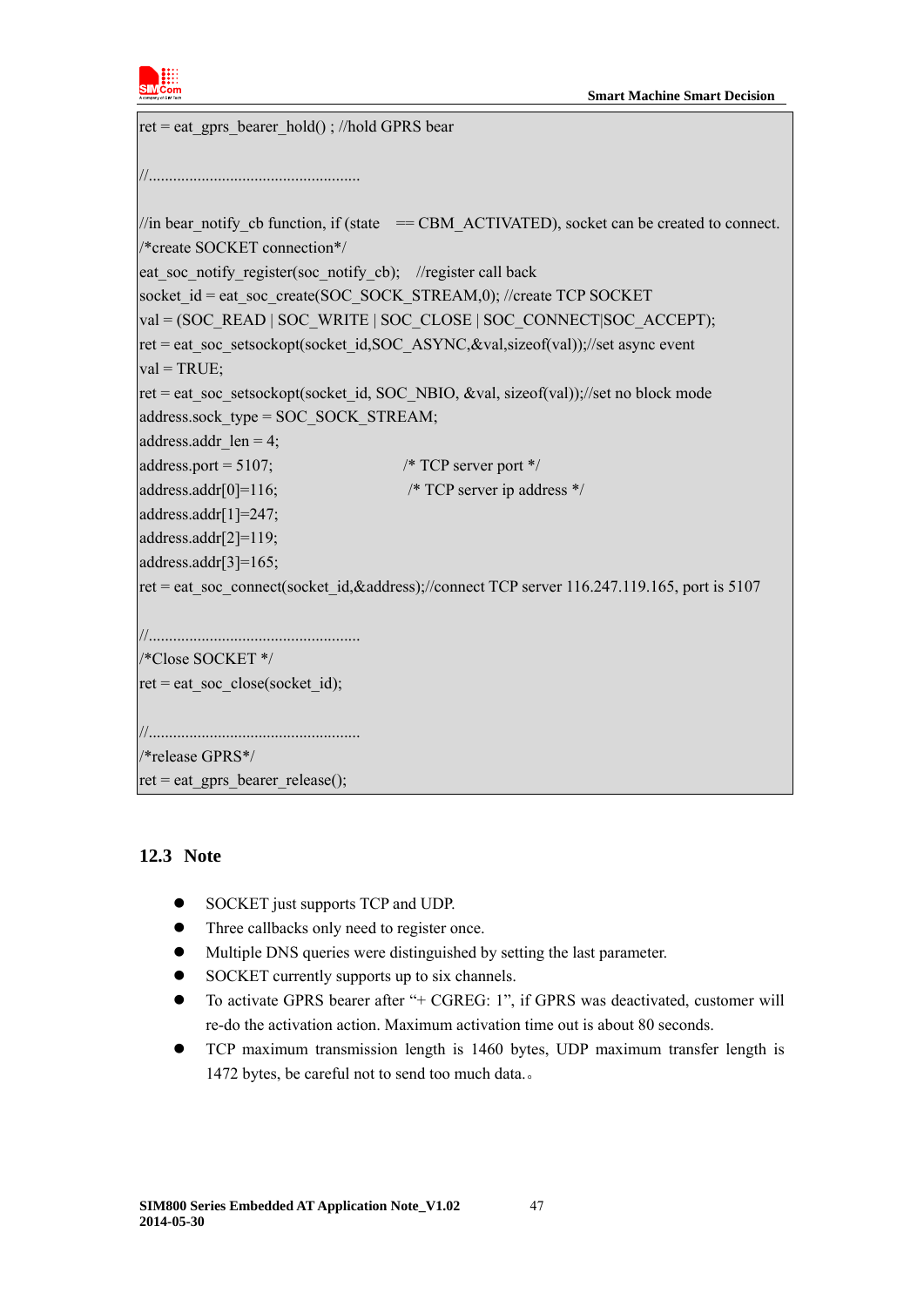

# <span id="page-47-0"></span>**13 SMS**

# <span id="page-47-1"></span>**13.1 Function Introduction**

The SMS API supports sending some messages, read, or delete operation. The required header file is "eat\_sms.h". The example is in the "app\_demo\_sms.c".

# <span id="page-47-2"></span>**13.2 Function Interface and Example**

```
Enumeration Definition :
```

```
typedef enum _eat_sms_storage_en_ 
{ 
    EAT SM = 0, //SM
    EAT ME = 1/\sqrt{ME}EAT_SM_P = 2, //First SM
    EAT ME P = 3, // First ME
    EAT MT = 4 // SM and ME
}EatSmsStorage_en;//storage type
```

```
typedef enum
```

```
{
```

```
EAT_SMSAL_GSM7_BIT = 0, //7 bit code
EAT_SMSAL_EIGHT_BIT, // 8 bit code
EAT_SMSAL_UCS2, //UCS2 code
 EAT_SMSAL_ALPHABET_UNSPECIFIED
```

```
} EatSmsalAlphabet_en; // SMS content encoding
```
#### **Struct :**

```
typedef struct _eat_sms_read_cnf_st_ 
{ 
    u8 name[EAT_SMS_NAME_LEN+1];/Name
     u8 datetime[EAT_SMS_DATA_TIME_LEN+1];//Time 
    u8 data[EAT_SMS_DATA_LEN+1];// SMS content
     u8 number[EAT_SMS_NUMBER_LEN+1];//phone number 
     u8 status;//status 
     u16 len;/length
```

```
}EatSmsReadCnf_st;
```

```
typedef struct _eat_sms_new_message_st_ 
{ 
     EatSmsStorage_en storage; //storage type
```

```
 u16 index;// storage index
```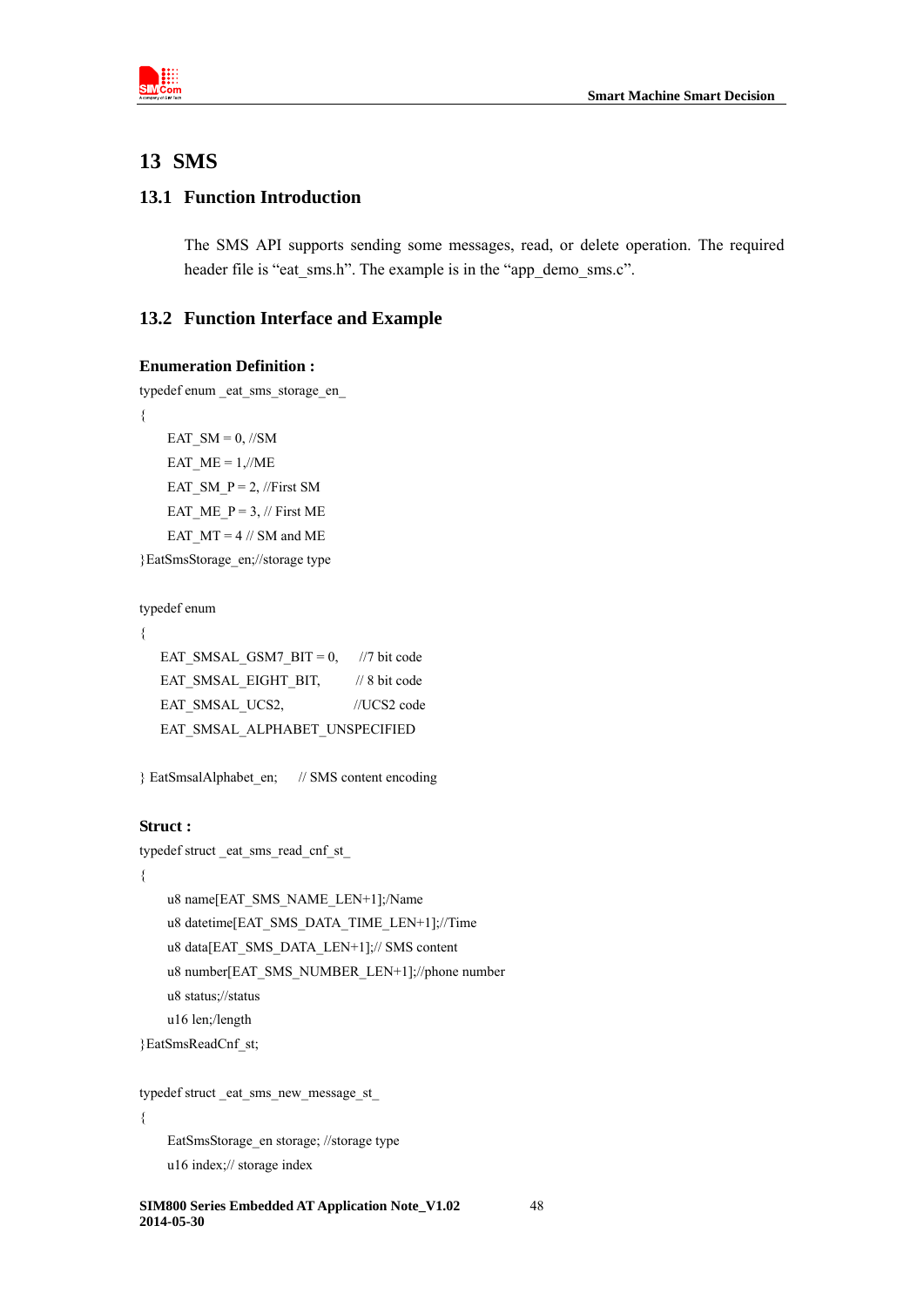

}EatSmsNewMessageInd\_st;// Receive SMS structure

#### **Callback Function:**

typedef void (\* Sms\_Send\_Completed)(eat\_bool result);// Send SMS callback typedef void (\* Sms\_Read\_Completed)(EatSmsReadCnf\_st \_smsReadContent); // Read SMS callback typedef void (\* Sms\_Delete\_Completed)(eat\_bool result); // Delete SMS callback typedef void (\* Sms\_New\_Message\_Ind)(EatSmsNewMessageInd\_st smsNewMessage); // Receive SMS callback typedef void (\* Sms\_Flash\_Message\_Ind)(EatSmsReadCnf\_st smsFlashMessage); // Receive Flash SMS callback typedef void(\* Sms\_Ready\_Ind)(eat\_bool result); // SMS callback initialization is complete

| <b>Function Interface</b>                | <b>Description</b>                  |
|------------------------------------------|-------------------------------------|
| eat get SMS sc                           | Get the SMS center number           |
| eat set sms sc                           | Set the SMS center number           |
| eat get sms ready state                  | Check SMS module whether ready      |
| eat acsii to ucs2                        | Convert ASCII code to UCS2 format   |
| eat acsii to gsm7bit                     | Convert ASCII code to 7bit code     |
| eat send pdu sms                         | Send PDU mode message               |
| eat send text sms                        | Send TEXT mode message              |
| eat_get_sms_format                       | Get SMS format                      |
| eat_set_sms_format                       | Set SMS format                      |
| eat set sms cnmi                         | Set SMS CNMI parameter              |
| eat set sms storage                      | Set the SMS storage type            |
| eat get sms operation mode               | Get SMS operation by API or AT mode |
| eat set sms operation mode               | Set SMS operation by API or AT mode |
| eat read sms                             | Read a message                      |
| eat delete sms                           | Delete a message                    |
| eat sms decode tpdu                      | Decode PDU message                  |
| eat sms orig address data convert        | Convert Original address            |
| eat sms register send completed callback | Send message completed to callback  |
| eat sms register new message callback    | New message reported to callback    |
| eat sms register flash message callback  | Report flash message to callback    |
| eat sms register sms ready callback      | Report SMS ready to callback        |

#### **Function Interface:**

#### **Example:**

/\* Defined callback function receives flash message \*/

static eat\_sms\_flash\_message\_cb(EatSmsReadCnf\_st smsFlashMessage)

{

u8 format  $=0$ ;

eat\_get\_sms\_format(&format);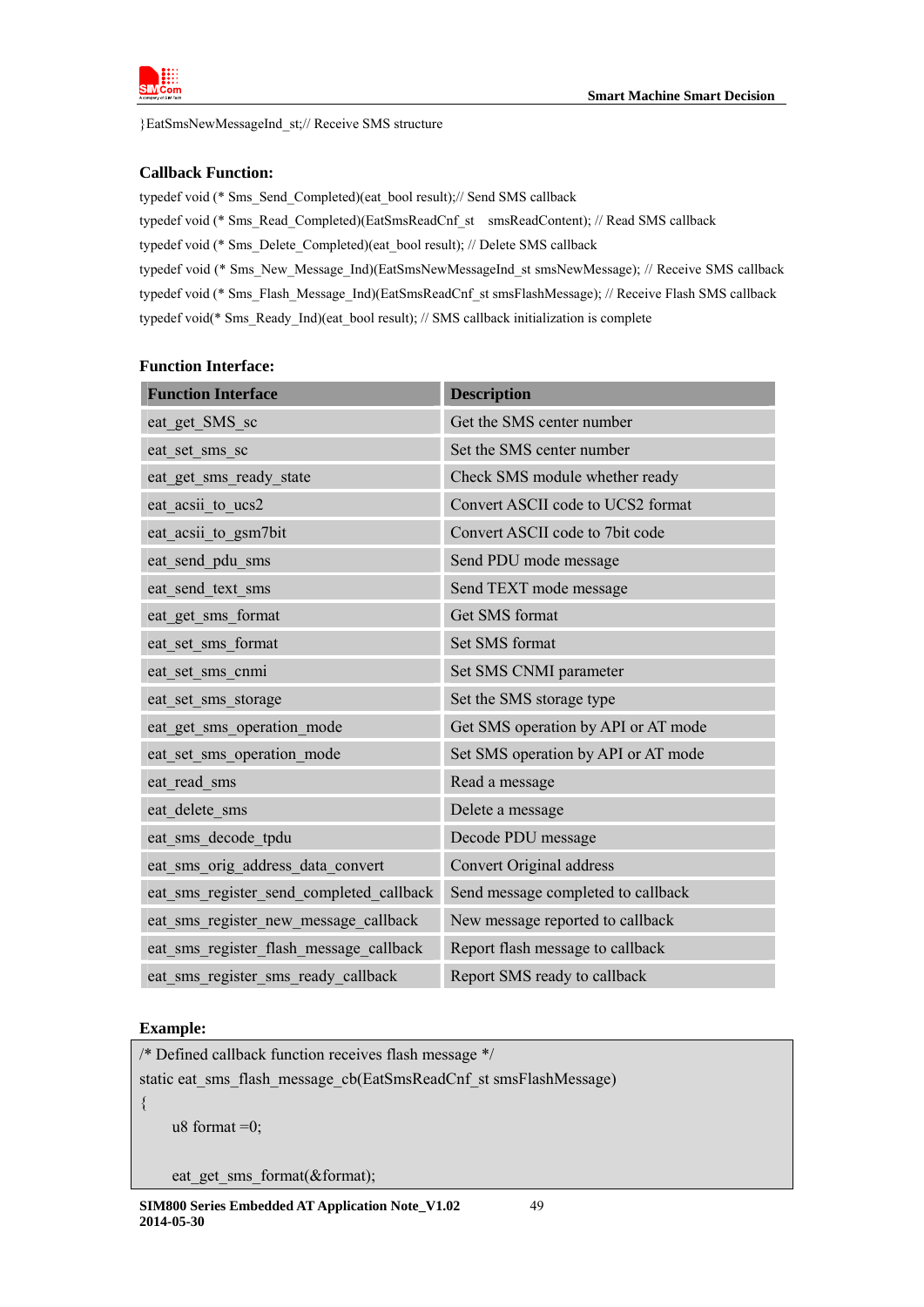

```
eat trace("eat sms flash_message_cb, format=%d",format);
    if(1 == format)/\sqrt{TEXTmode} { 
         eat trace("eat sms read cb, msg=%s",smsFlashMessage.data);
         eat trace("eat sms read cb, datetime=%s",smsFlashMessage.datetime);
         eat trace("eat sms read cb, name=%s",smsFlashMessage.name);
         eat trace("eat sms read cb, status=%d",smsFlashMessage.status);
         eat_trace("eat_sms_read_cb, len=%d",smsFlashMessage.len);
         eat_trace("eat_sms_read_cb, number=%s",smsFlashMessage.number);
     } 
     else//PDU mode 
     { 
         eat trace("eat sms read cb, msg=%s",smsFlashMessage.data);
         eat trace("eat sms read cb, len=%d",smsFlashMessage.len);
     } 
} 
/* Defined callback function receives a message */ 
static eat_sms_new_message_cb(EatSmsNewMessageInd_st smsNewMessage)
{ 
    eat trace("eat sms new message cb,
                storage=%d,index=%d",smsNewMessage.storage,smsNewMessage.index); 
} 
/* Defined callback function read a message */ 
static void eat_sms_read_cb(EatSmsReadCnf_st _smsReadCnfContent)
{ 
    u8 format =0;
    eat get sms format(&format);
    eat trace("eat sms read cb, format=%d",format);
    if(1 == format)/\sqrt{TEXTmode}\{eat trace("eat sms read cb, msg=%s",smsReadCnfContent.data);
         eat trace("eat sms read cb, datetime=%s",smsReadCnfContent.datetime);
         eat trace("eat sms read cb, name=%s",smsReadCnfContent.name);
         eat trace("eat sms read cb, status=%d",smsReadCnfContent.status);
         eat trace("eat sms read cb, len=%d",smsReadCnfContent.len);
         eat trace("eat sms read cb, number=%s",smsReadCnfContent.number);
     } 
     else//PDU mode 
     { 
         eat trace("eat sms read cb, msg=%s",smsReadCnfContent.data);
         eat trace("eat sms read cb, name=%s", smsReadCnfContent.name);
         eat trace("eat sms read cb, status=%d",smsReadCnfContent.status);
         eat trace("eat sms read cb, len=%d",smsReadCnfContent.len);
```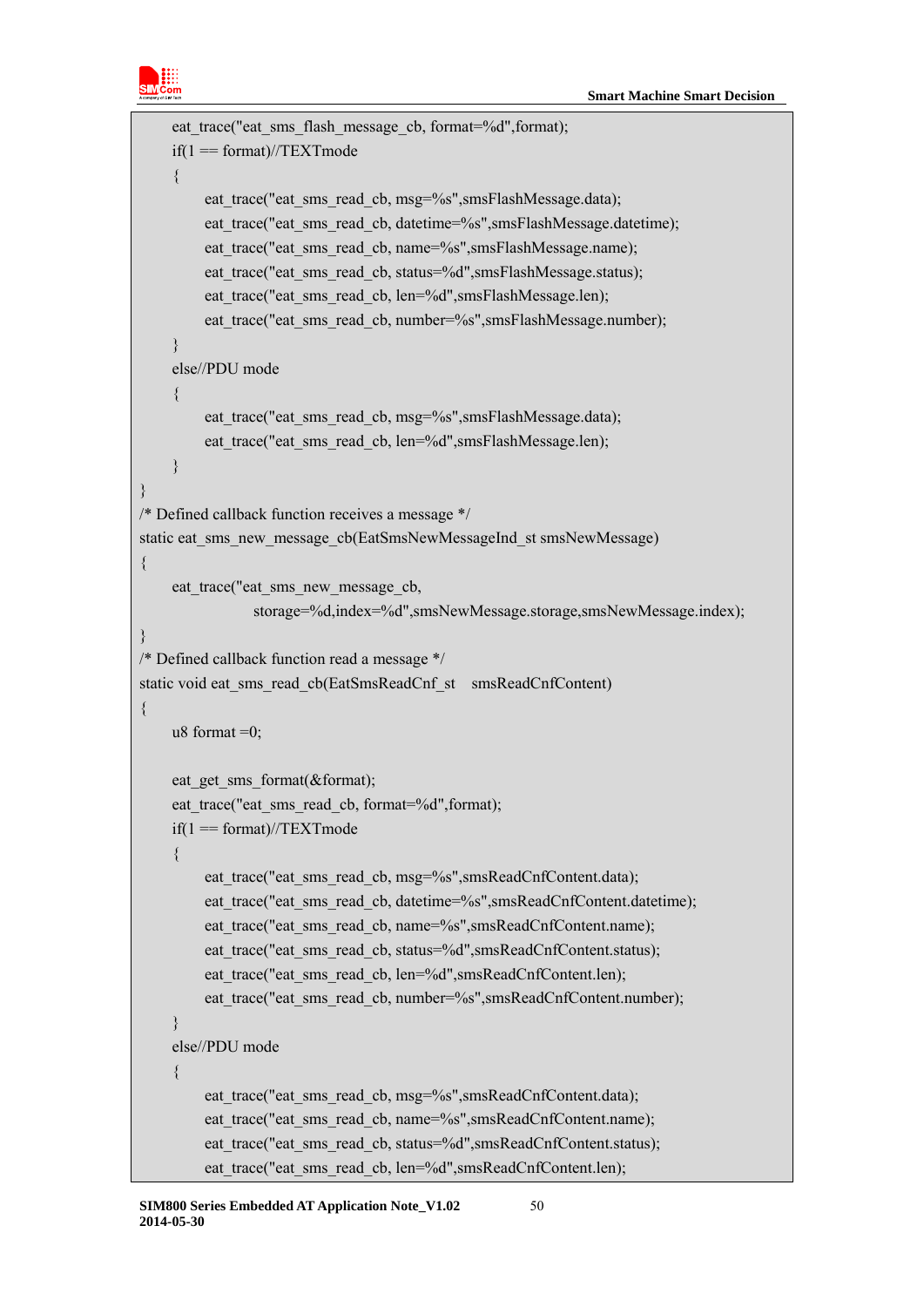

```
 } 
} 
/* Defined callback function delete a message */ 
static void eat_sms_delete_cb(eat_bool result)
{ 
    eat trace("eat sms_delete_cb, result=%d",result);
} 
/* Defined callback function send a message */ 
static void eat_sms_send_cb(eat_bool result)
{ 
    eat trace("eat sms_send_cb, result=%d",result);
} 
/* Defined callback function complete SMS module initialization */ 
static void eat_sms_ready_cb(eat_bool result)
{ 
    eat trace("eat sms ready cb, result=%d",result);
} 
/*APP MAIN start, Registrate above the callback function*/
void app_main(void *data)
{ 
     //do something 
     // Registrate related the callback function 
    eat set sms_operation_mode(EAT_TRUE);// Set SMS module API mode operation
    eat sms register new message callback(eat sms new message cb);
    eat sms register flash message callback(eat sms flash message cb);
    eat sms register send completed callback(eat sms send cb);
    eat sms_register_sms_ready_callback(eat_sms_ready_cb);
    while(EAT_TRUE) 
     { 
          //do something 
     } 
} 
/* Set SMS PDU mode */ 
eat set sms format(0);
/* Set SMS service center number */ 
u8 scNumber[40] = {''+8613800210500"};
eat_set_sms_sc(scNumber);
/* Set SMS storage type */ 
u8 mem1, mem2, mem3; 
eat bool ret val = EAT_FALSE;
```
 $m$ em1 = EAT ME;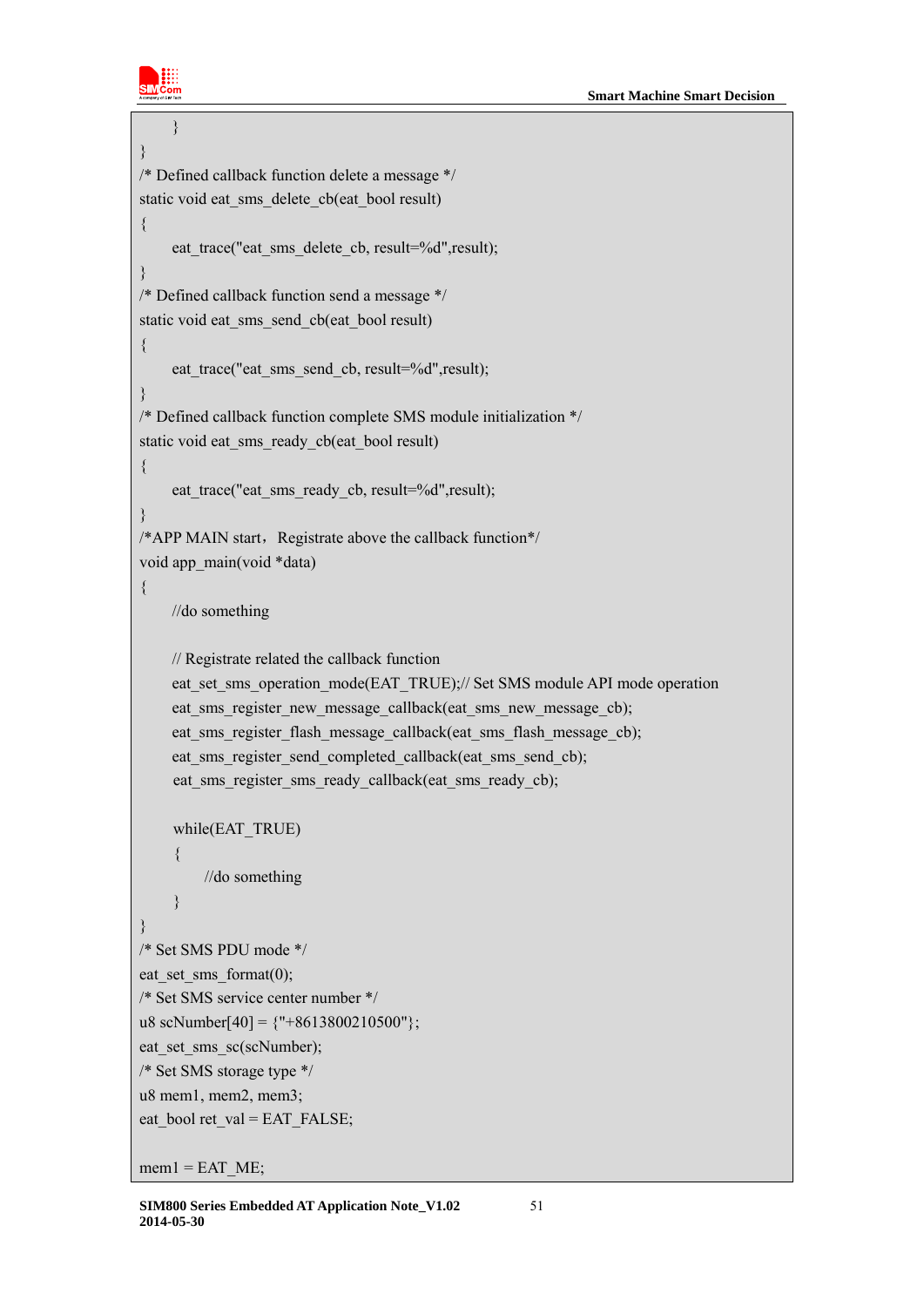

```
mem2 = EAT ME;
mem3 = EAT ME;
ret_val = eat_set_sms_storage(mem1, mem2, mem3);
/*Set CNMI Parameter */ 
mode = 2;
mt = 1;
bm = 0:
ds = 0;
bf = 0;ret_val= eat_set_sms_cnmi(mode,mt,bm,ds,bfr); 
/* Reads the message content */ 
u16 index = 1:
ret val = eat read_sms(index,eat_sms_read_cb);
/* Send SMS content */ 
u8 format = 0;
eat bool ret val = EAT_FALSE;
eat get sms format(&format);
if(1 == format){ 
    ret_val = eat_send_text_sms("13681673762","123456789");
} 
else 
{ 
    ret val = eat send pdu sms("0011000D91683186613767F20018010400410042",19);
} 
/* Deletes the message content */ 
u16 index = 1;
ret val = eat delete sms(index,eat sms_delete cb);
/* Parse the content of messages received */ 
u8 
ptr[]="0891683108200105F0040D91683186613767F20000413012516585230631D98C56B301";
u8 len = strlen(ptr);
EatSmsalPduDecode st sms pdu = {0};u8 useData[320] = \{0\};
u8 useLen = 0;
u8 phoneNum[43] = \{0\};
ret = eat_sms_decode_tpdu(ptr, len, &sms_pdu);
NOTE:
More specifically, a more comprehensive example, you can reference the file "app_demo_sms.c"
```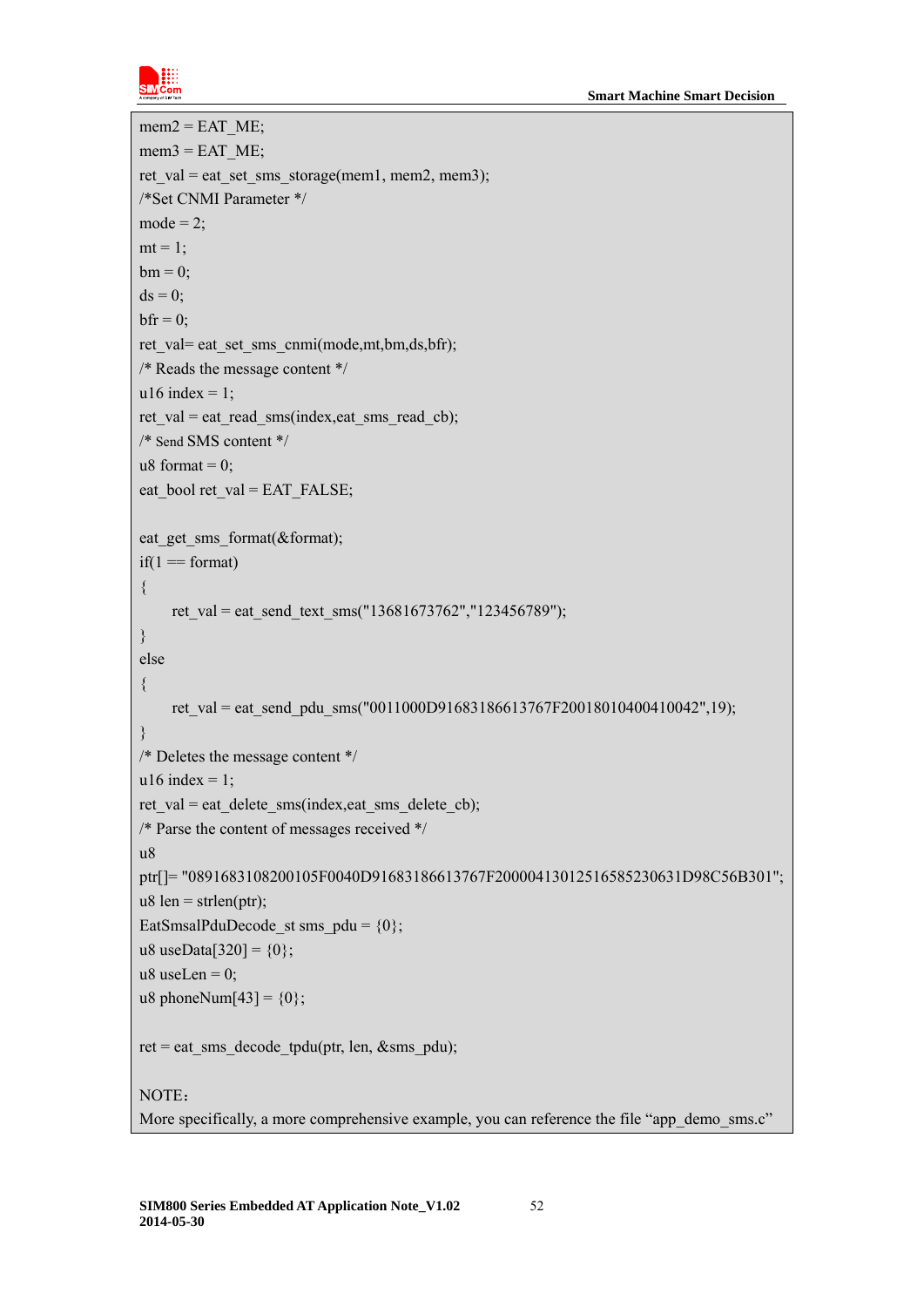

# <span id="page-52-0"></span>**13.3Note**

- 1) When a thread is initialized, customer needs to register all callbacks SMS module. If not registered callback function accordingly, the related function will fail.
- 2) When eat\_sms\_register\_sms\_ready\_callback registered callback function returns EAT\_TRUE, SMS initialization is complete, otherwise the API operation will be failed.
- 3) When eat\_set\_sms\_operation\_mode (eat\_bool mode) interface parameter settings EAT\_TRUE, only use the API provided by the SMS operation. If set EAT\_FALSE, customer can only use AT command operation SMS.
- 4) eat send text sms and eat send pdu sms length based interface to send SMS messages Encoding: 7bit code is 160; 8bit code is 140; UCS2 code 70.

When operating SMS API, it is recommended to use the interface to determine whether eat get sms\_ready\_state SMS module initialization finished, perform SMS operations after initialization is complete。